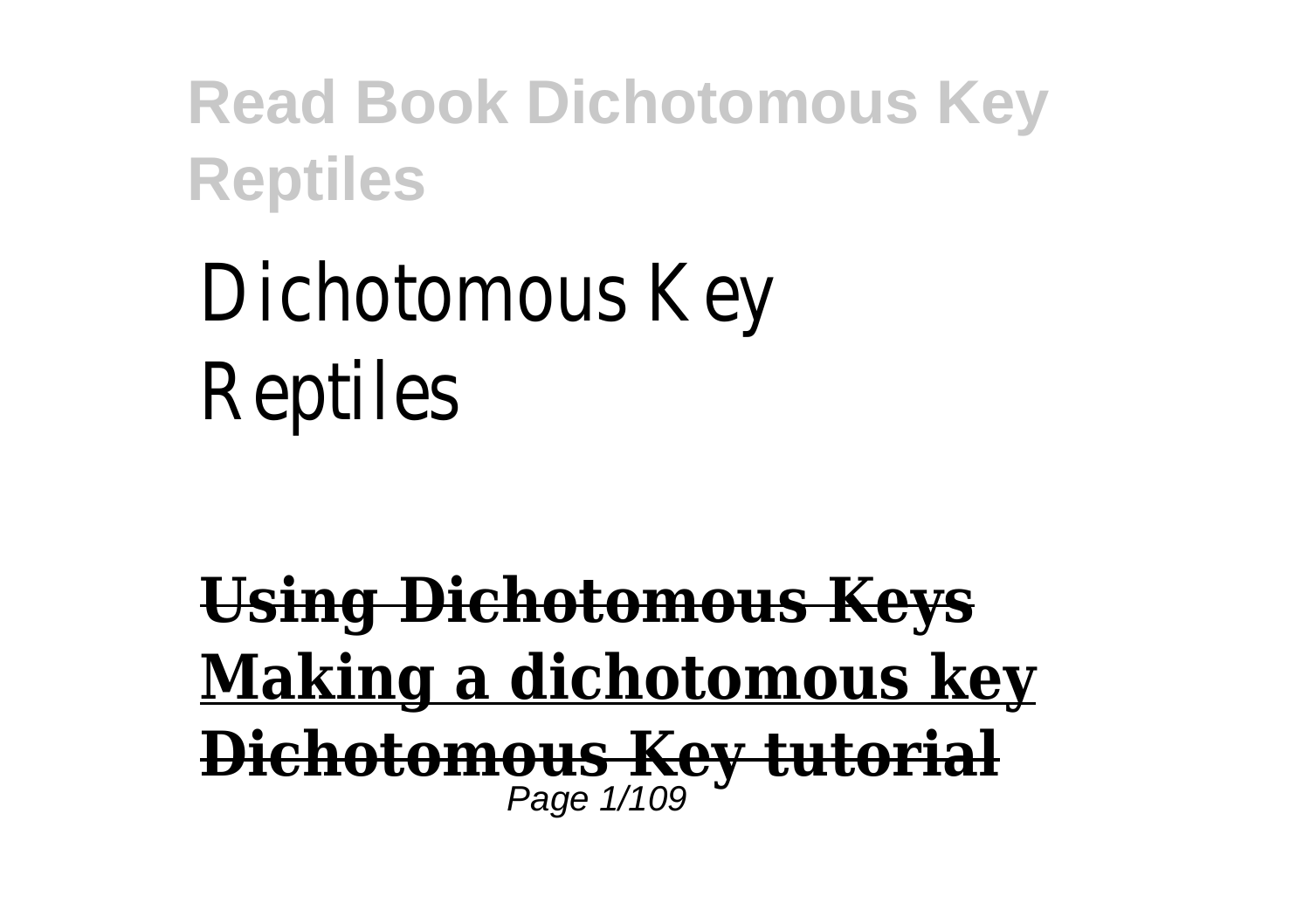**video Dichotomous Keys Science Teaching - The Ultimate Guide to Constructing a Dichotomous Key - ACSSU111 / VCSSU091 What Are Some Of The Best Reptile Care Books \"WILD** Page 2/109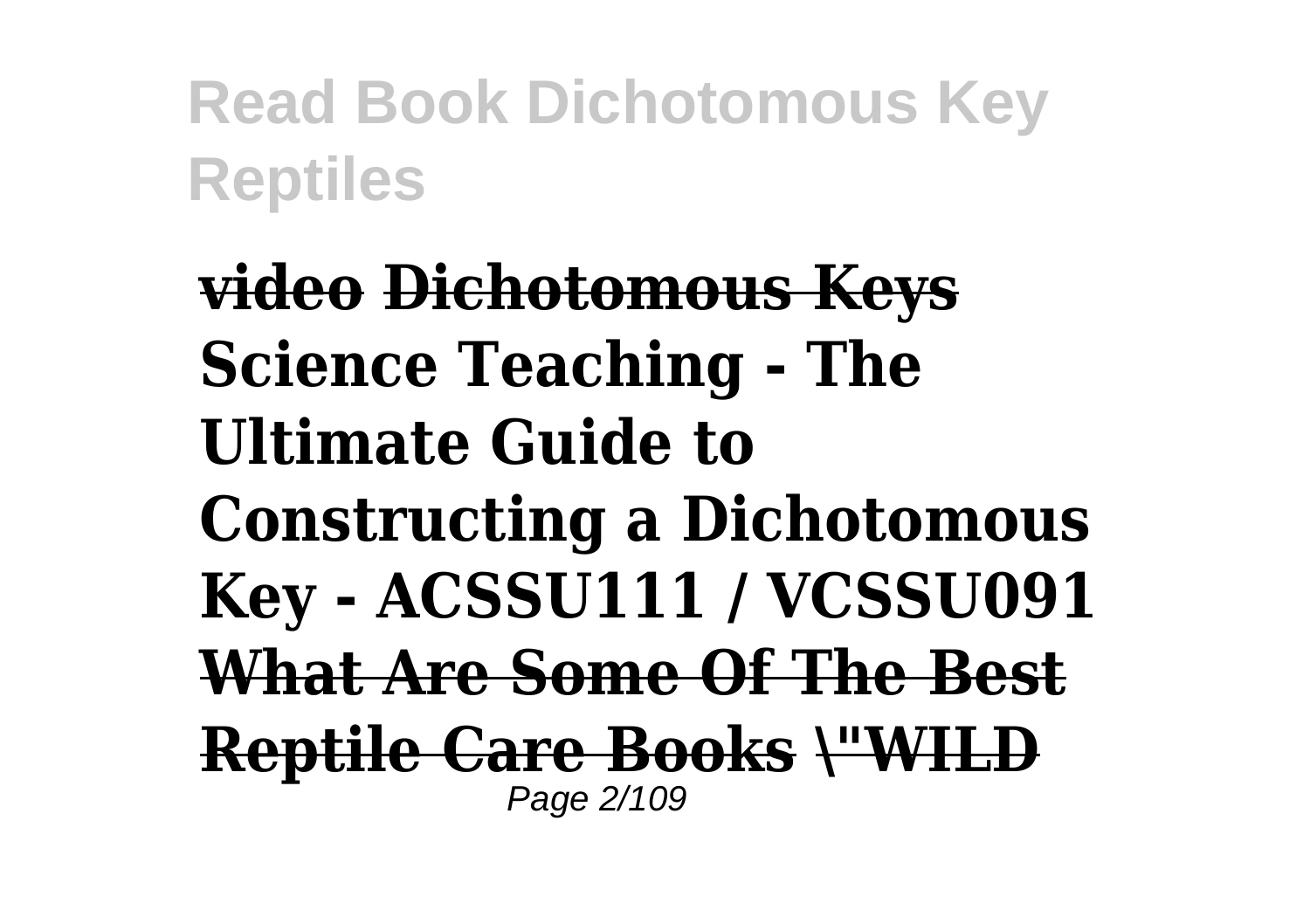**Reptiles!\" -Read Aloud (Informational Book!) Animal Classification for Children: Classifying Vertebrates and Invertebrates for Kids - FreeSchool** *My Top 10* Page 3/109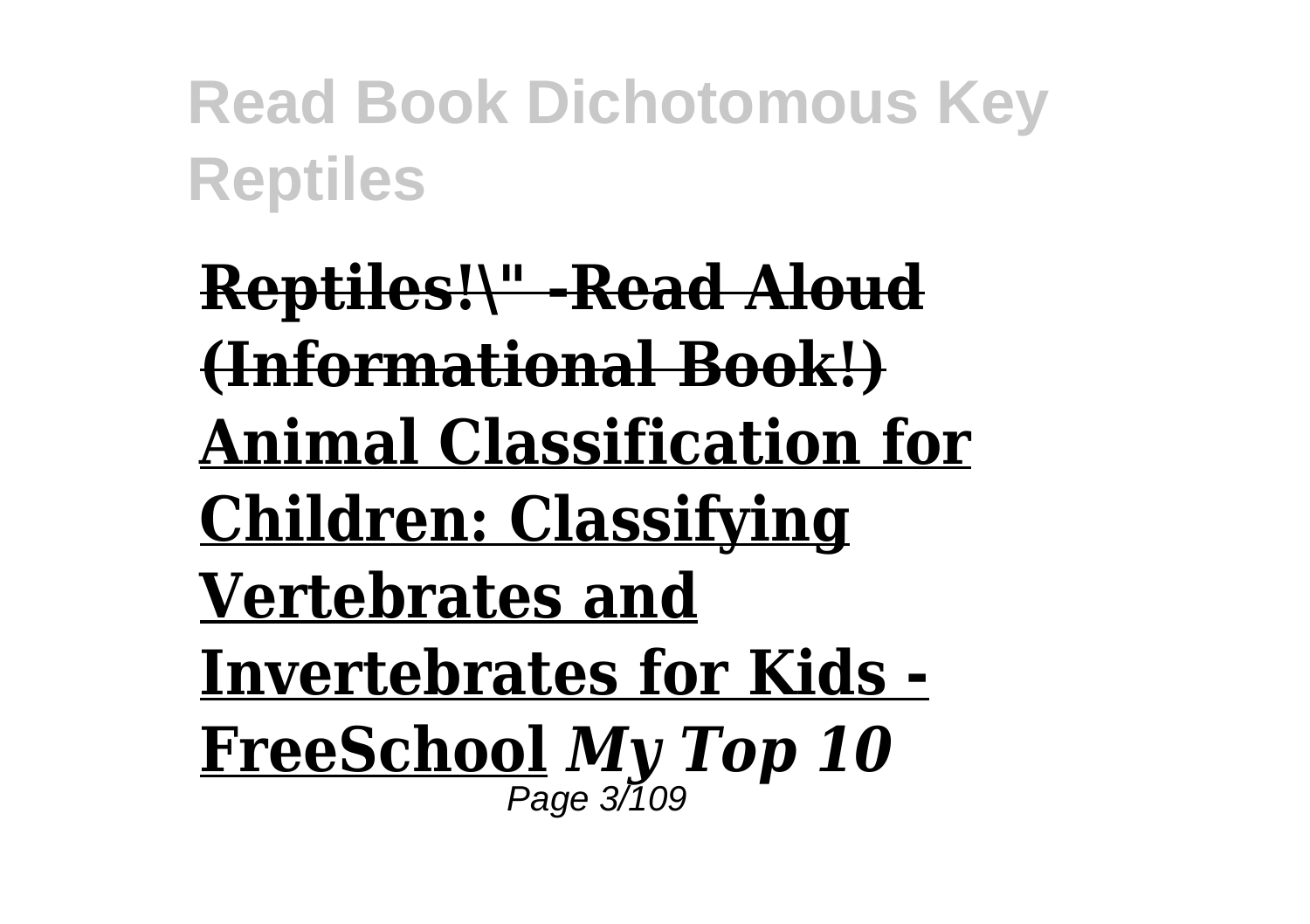*Classic Reptile Books Dichotomous Key* **Dichotomous Keys: Identification Achievement Unlocked INCREDIBLE REPTILE FACILITY TOUR | CANADIAN COLDBLOOD |** Page 4/109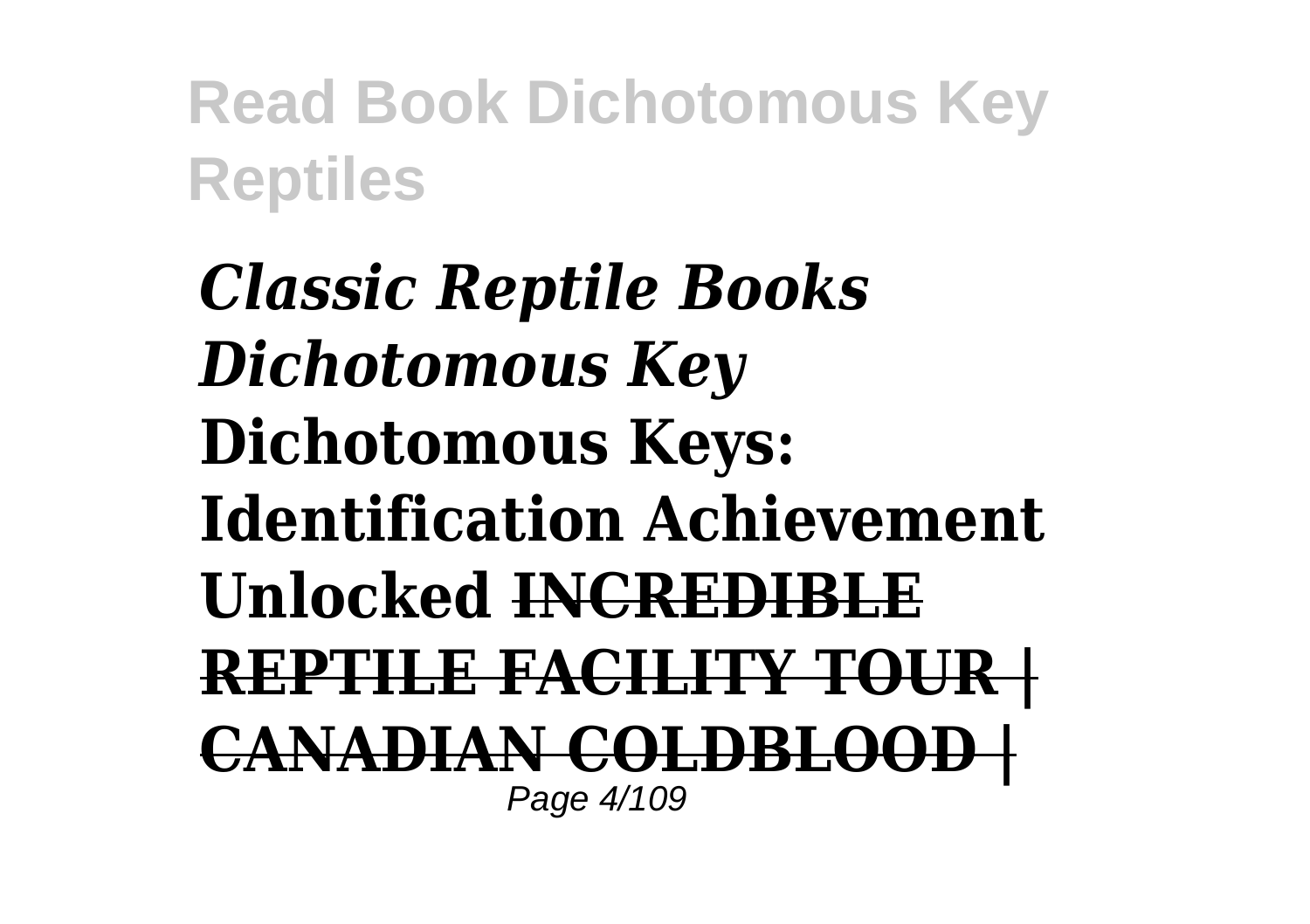**Monitor lizards, Geckos, and more! A Book I Made as a Kid LEOPARD GECKO SET UP FOR UNDER \$70 !!! | BRIAN BARCZYK** *Unboxing 19 new reptiles, amphibians and insects! Caterpillar* Page 5/109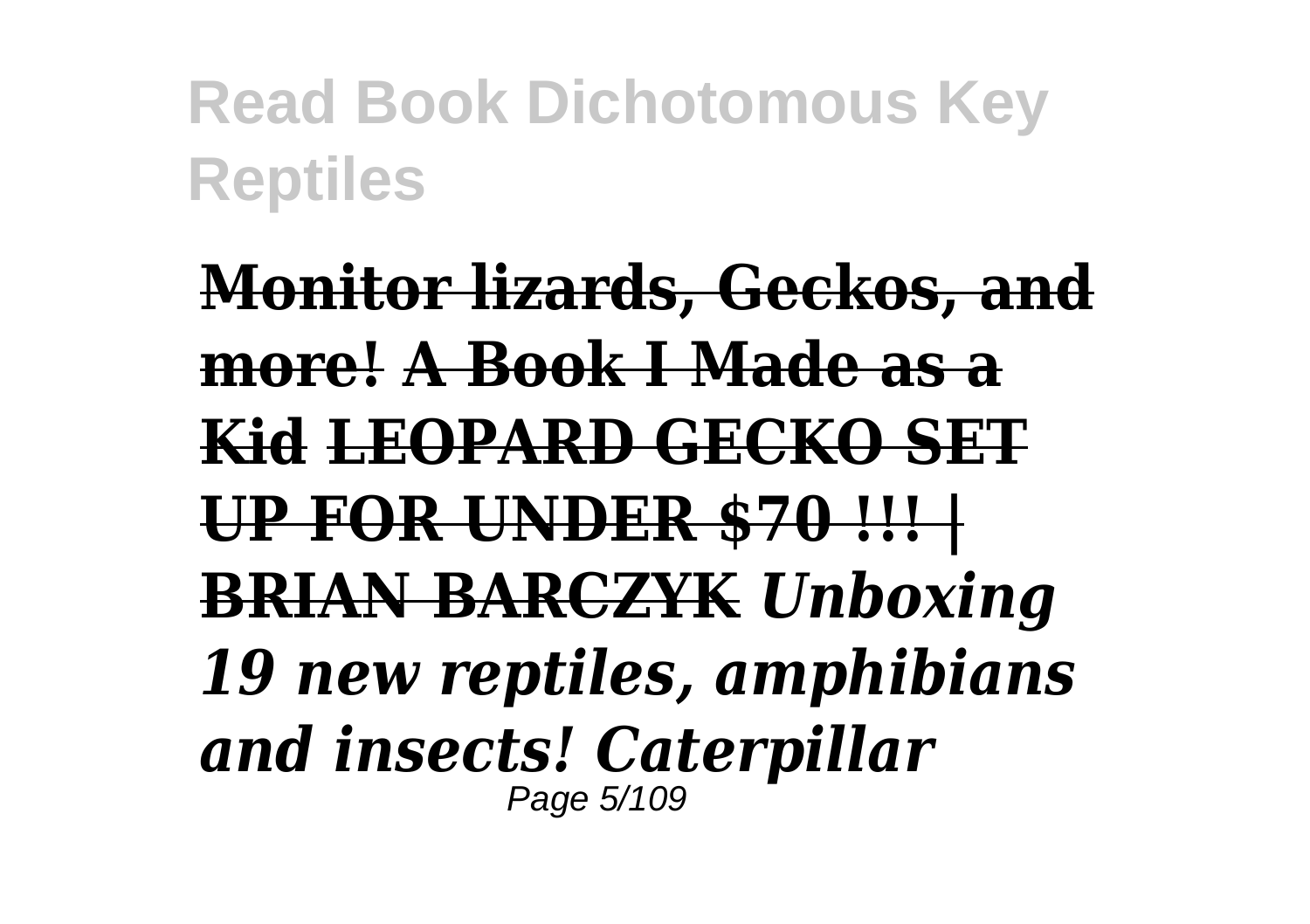*Shoes | Sweet rhyming bedtime story for kids!* **Rainforest Animals - Book Version - Primates, Big Cats, Reptiles \u0026 More - The Kids' Picture Show Sharks - Animals Series - The Kids'** Page 6/109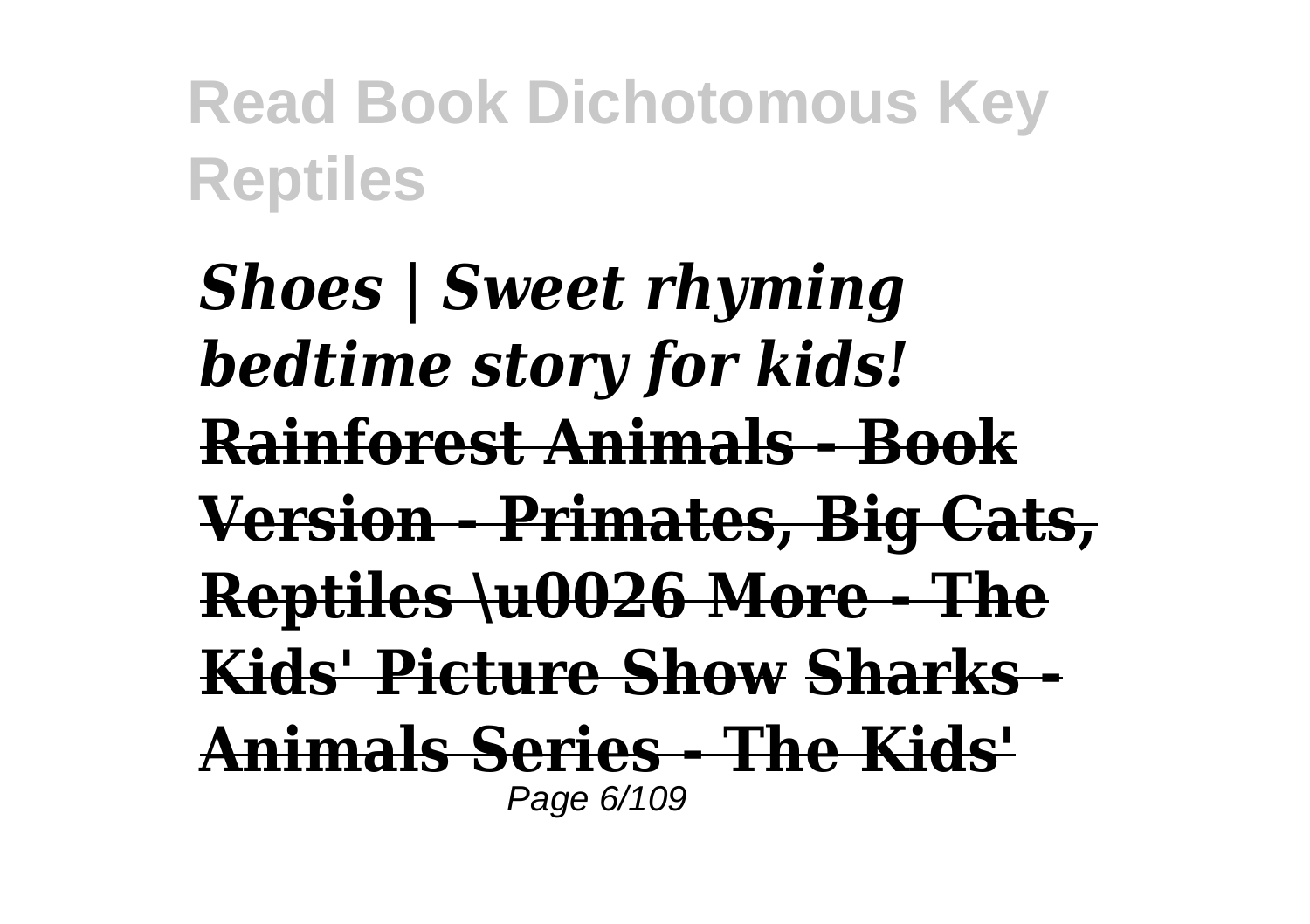**Picture Show (Fun \u0026 Educational Learning Video) Dichotomous Keys USE The Mixed-Up Chameleon (The Very Hungry Caterpillar \u0026 Other Stories)***Sharks (8-Bit) -* Page 7/109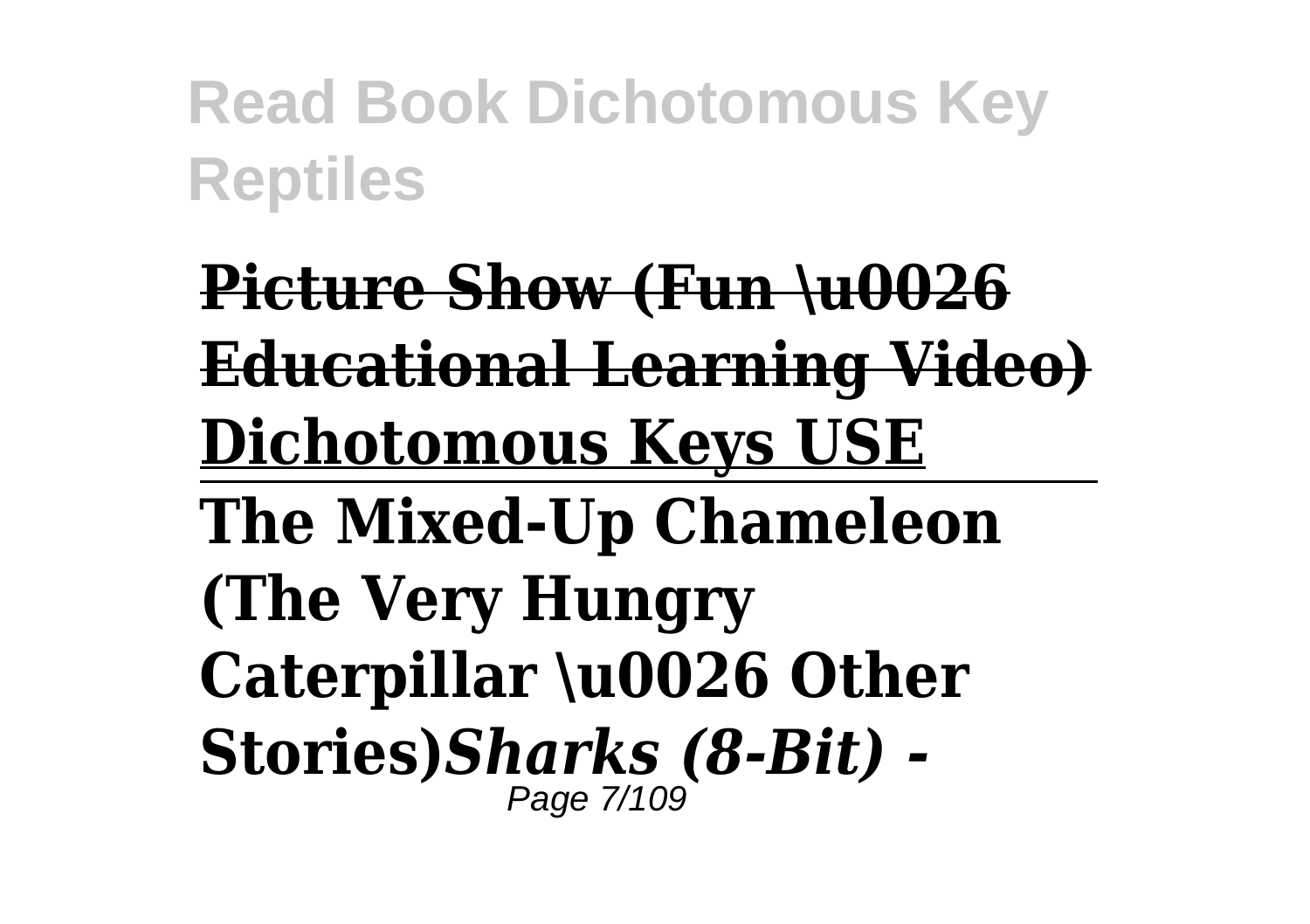*Learn Animals - Great White Shark - The Kids' Picture Show (Fun \u0026 Educational)* **Dichotomous Key Reading This is THE BEST PET LIZARD! Enclosure build for the next** Page 8/109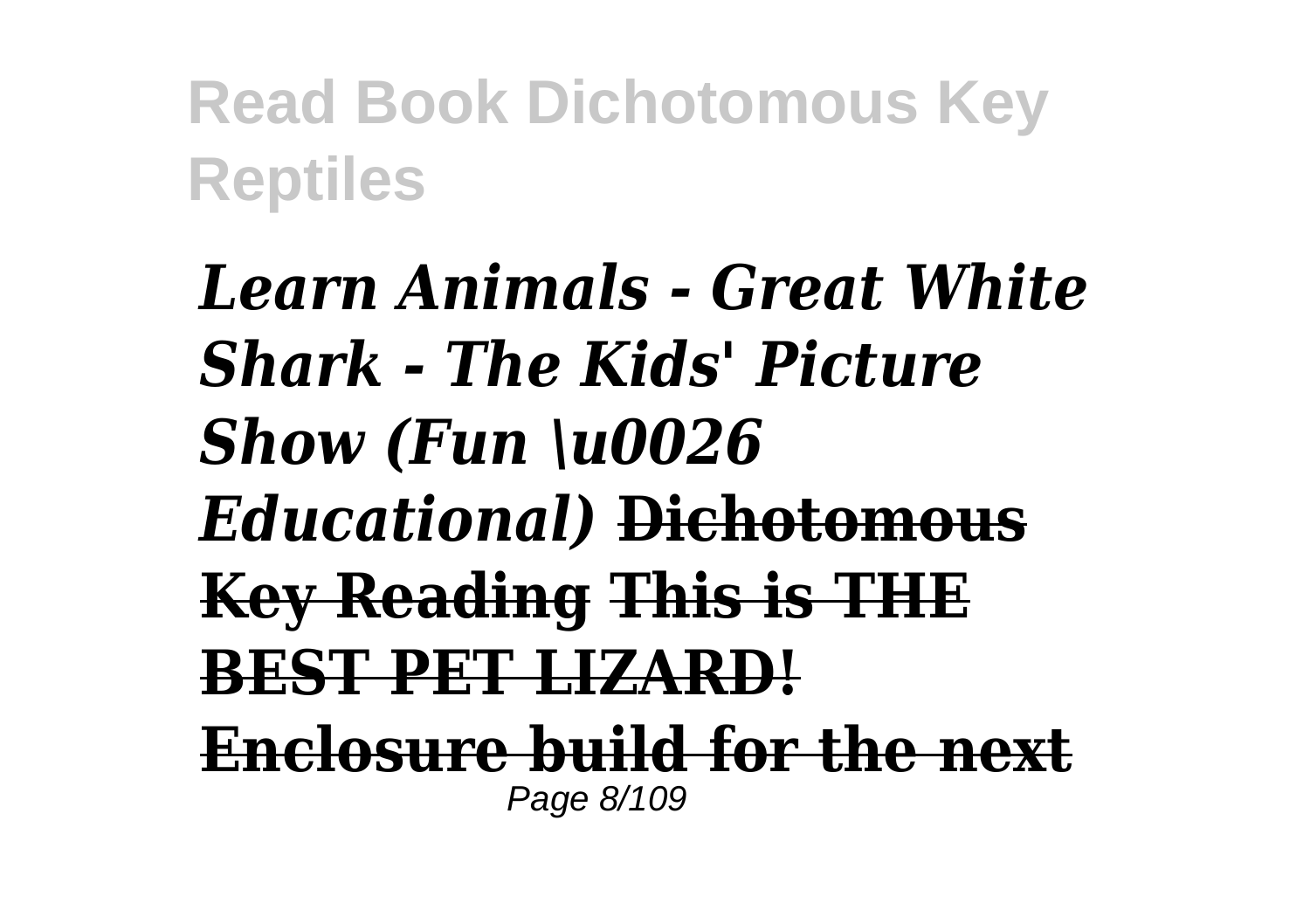## **big thing in the reptile hobby.**

**Lizard from the Park ~ a monstrous Thanksgiving kids book read aloud!***The Lizard Wizard (Sillywood Tales) - An animated* Page 9/109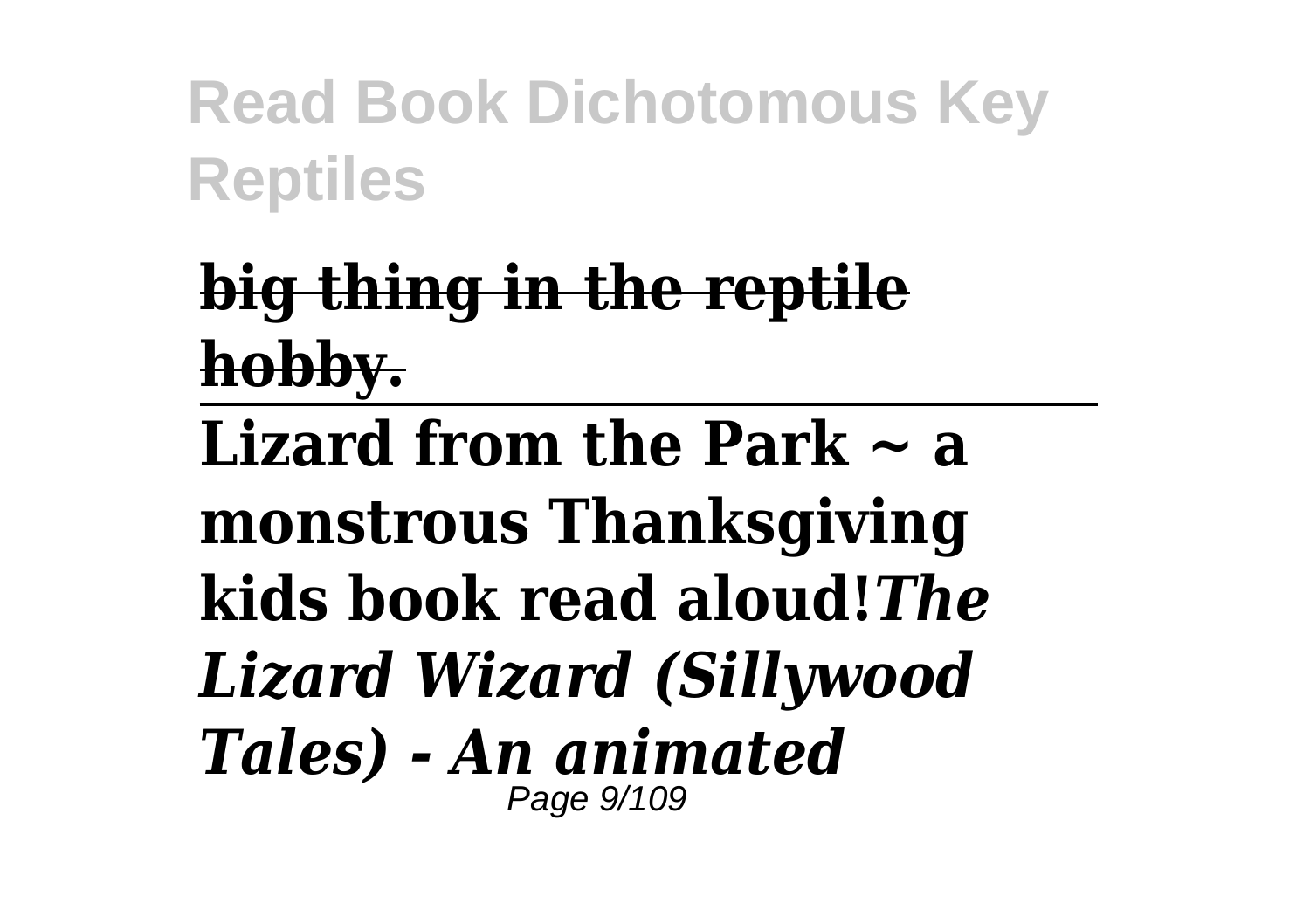*children's story book Vertebrate Diversity: Reptiles Making a dichotomous Key.* **REPTILE \u0026 AMPHIBIAN 'ARCADIA' BOOK TRILOGY REVIEW Reptiles - Snakes,** Page 10/109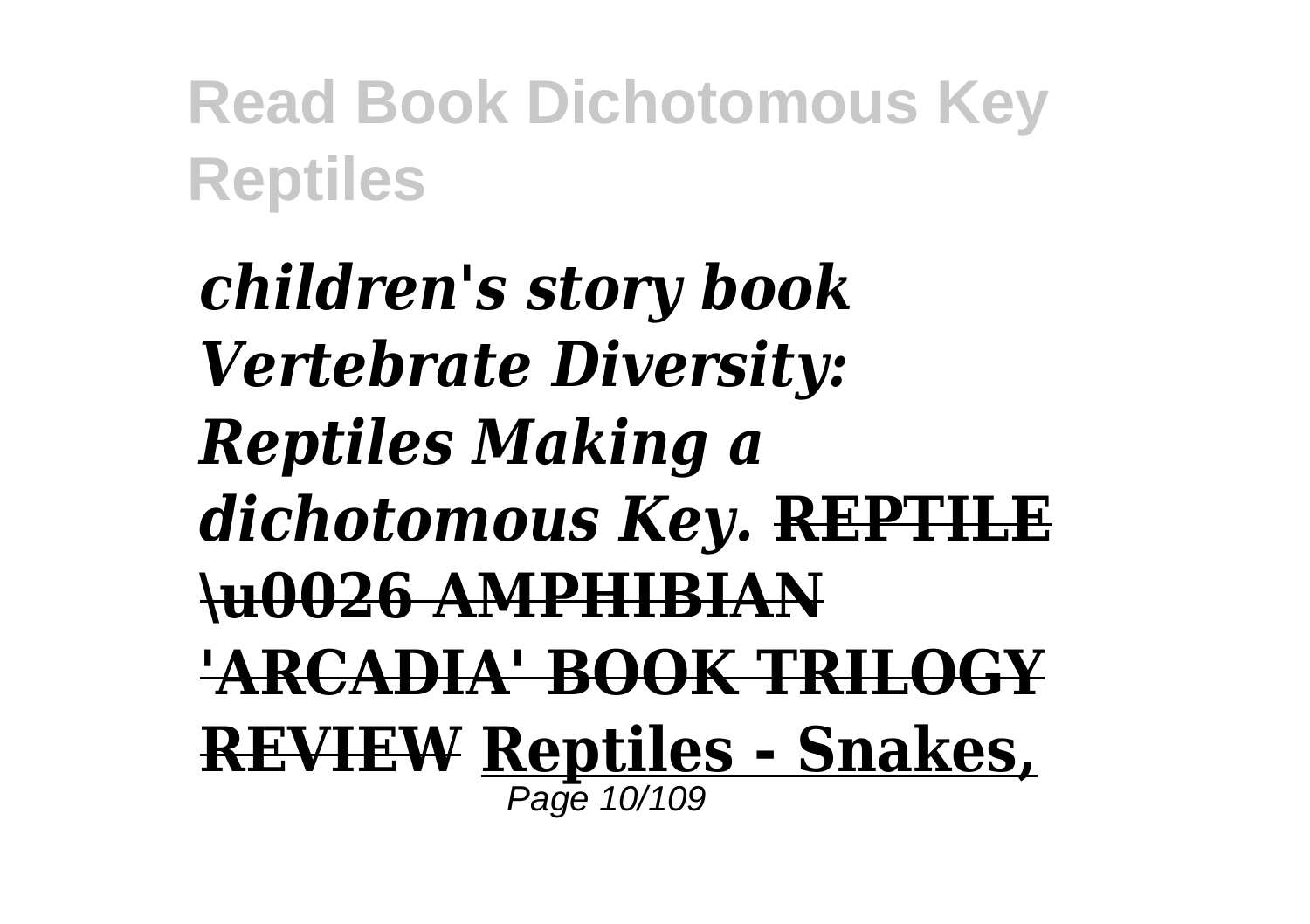**Lizards, Crocodilians \u0026 Turtles - The Kids' Picture Show (Fun \u0026 Educational) Australian Animals | Animals for Kids | Weird Wild Animals**

**Dichotomous Key Reptiles** Page 11/109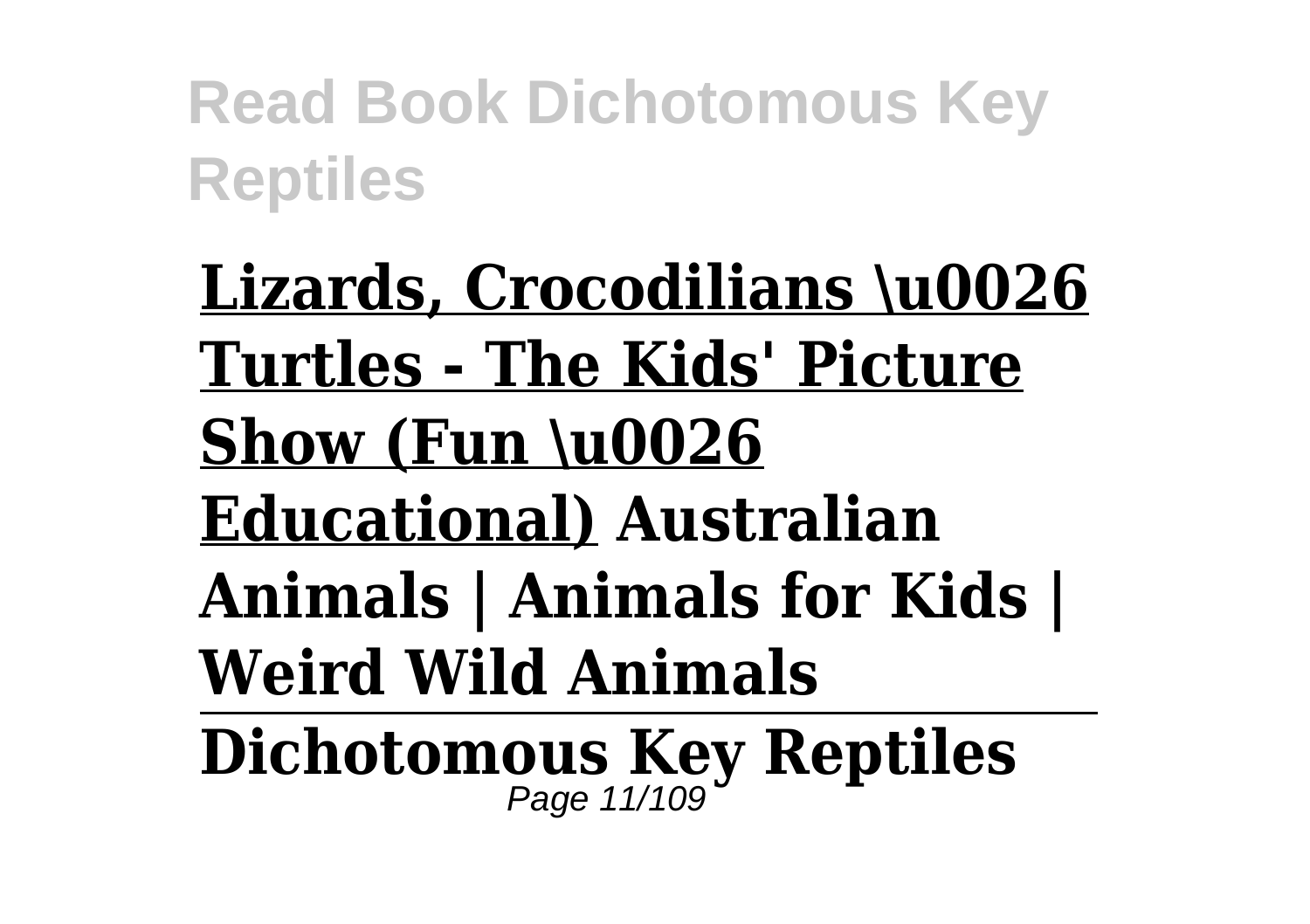**Dichotomous Key Reptiles Typically, the dichotomous keys are stress to identify the species by their scientific name, because each species has its unique scientific name. The** Page 12/109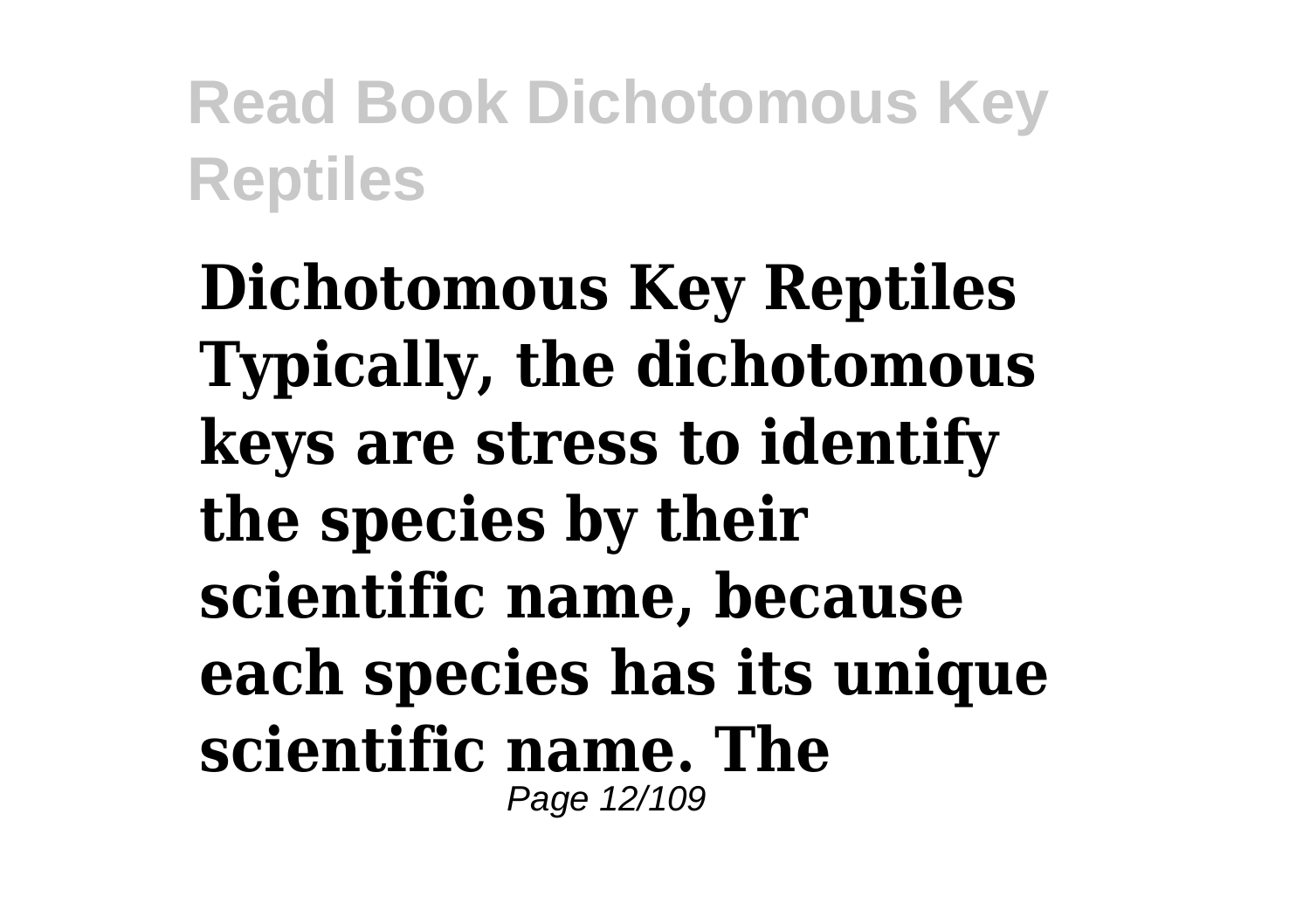**dichotomous keys used to identify the species by unique scientific names in order to determine the certainty of species that are studied.**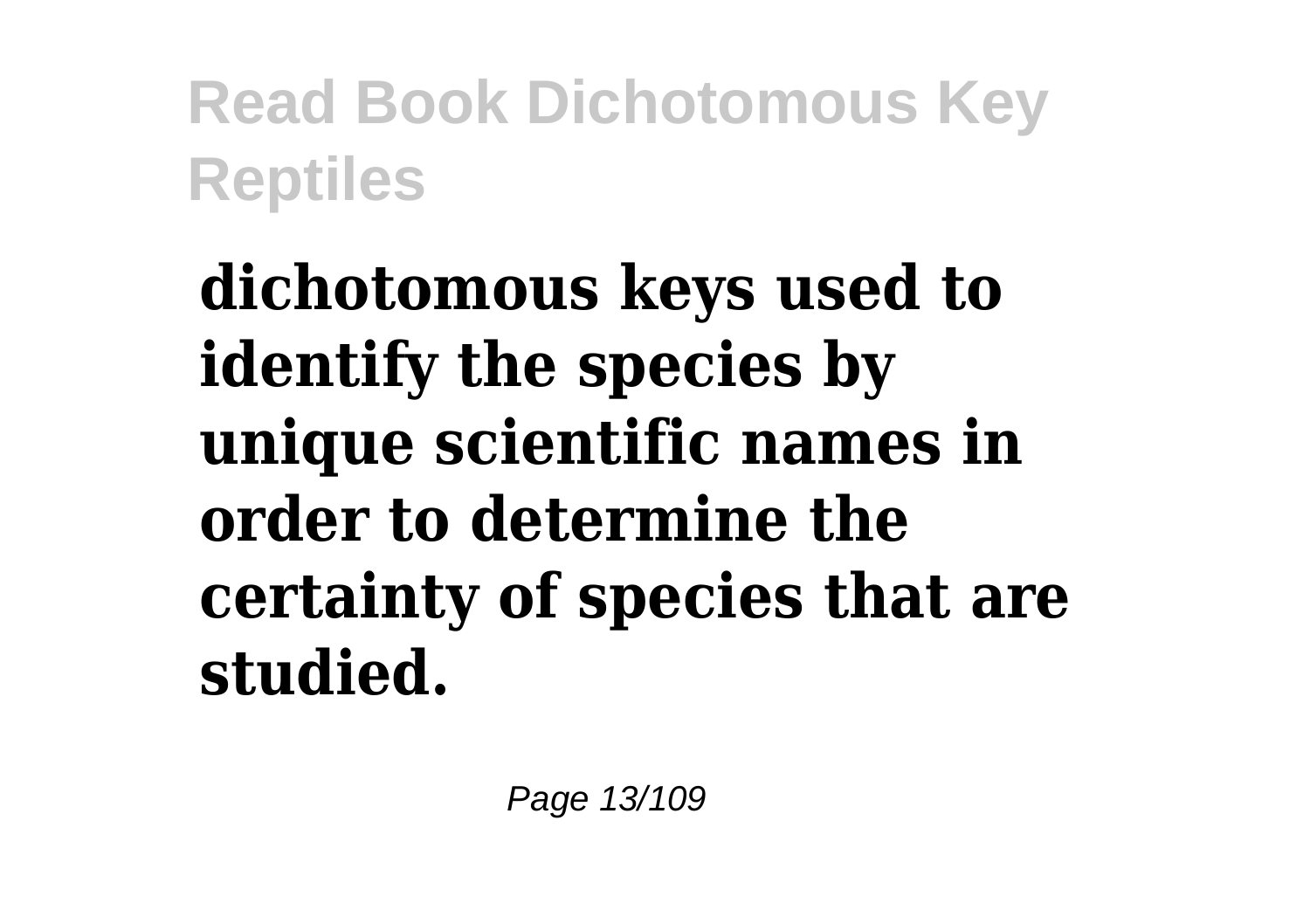# **Dichotomous Key Reptiles recruitment.cdfipb.gov.ng precursor to this reptile activity, it would be a good idea to have students make a dichotomous key using** Page 14/109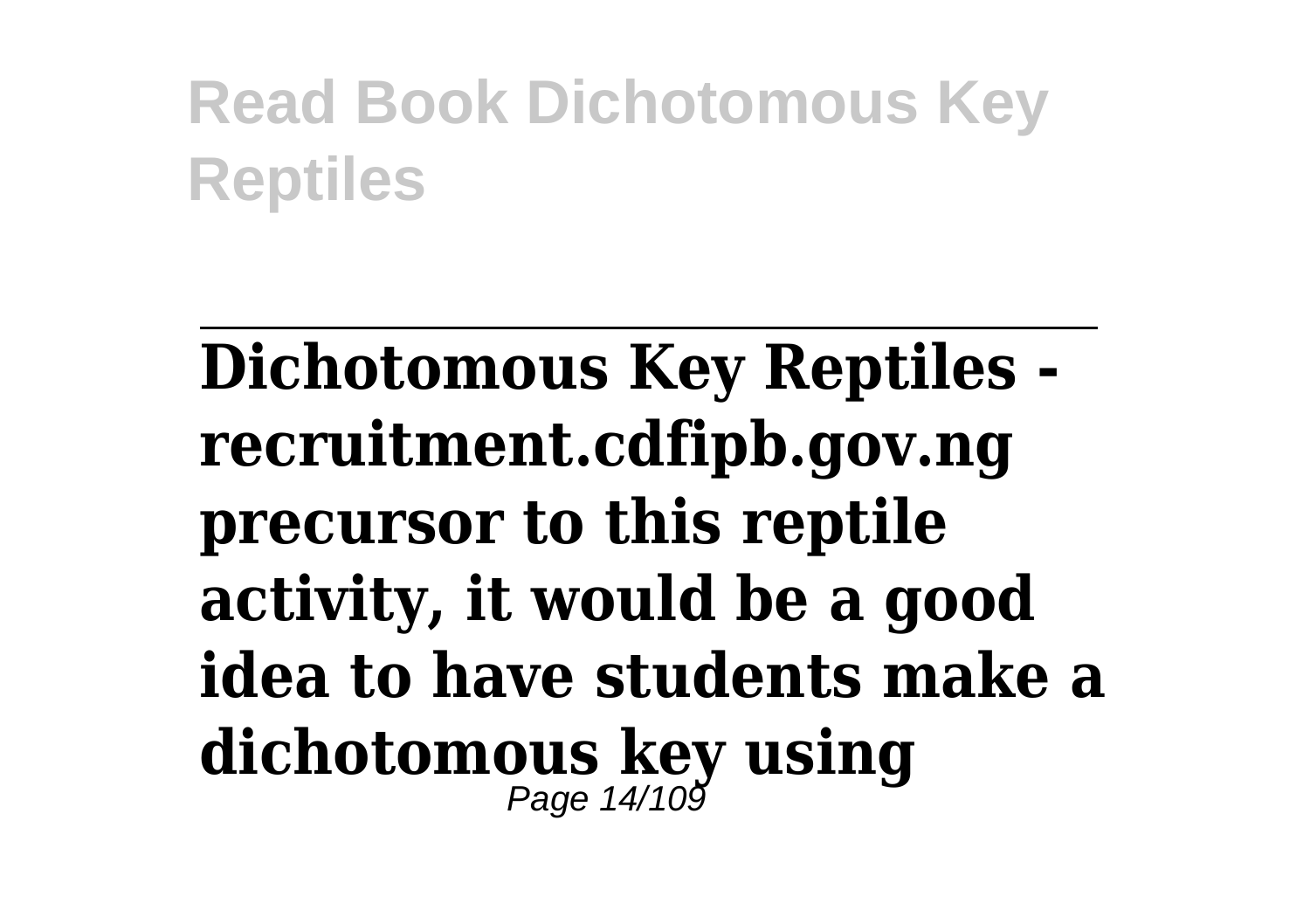**inanimate objects such as pencils, paperclips, coins, etc. At each stage in the dichotomous key all remaining species must be separated into two clearly distinguishable groups. The** Page 15/109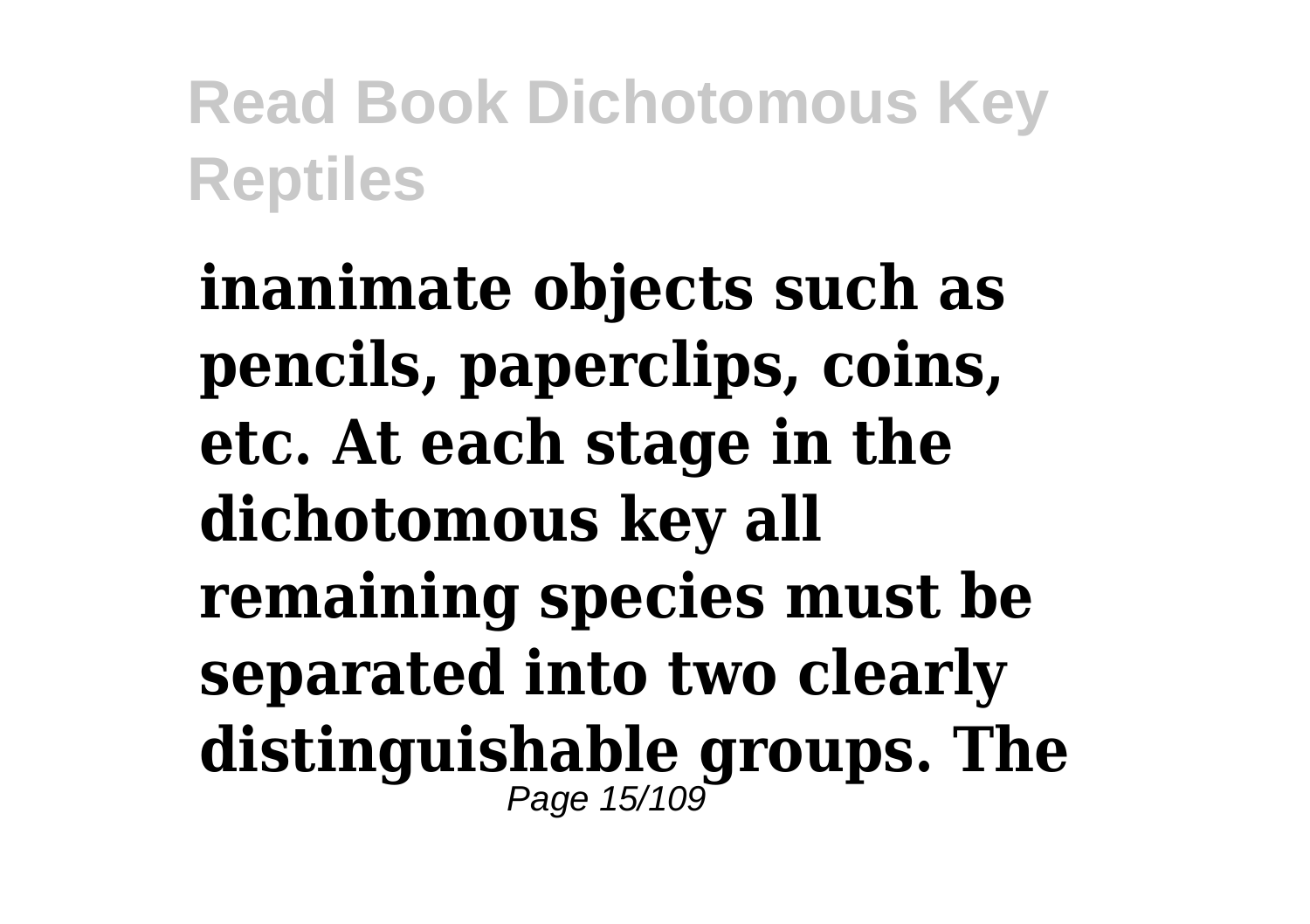### **splitting must continue until all**

#### **Create a Dichotomous Key of Idaho Reptiles A dichotomous key is a tool** Page 16/109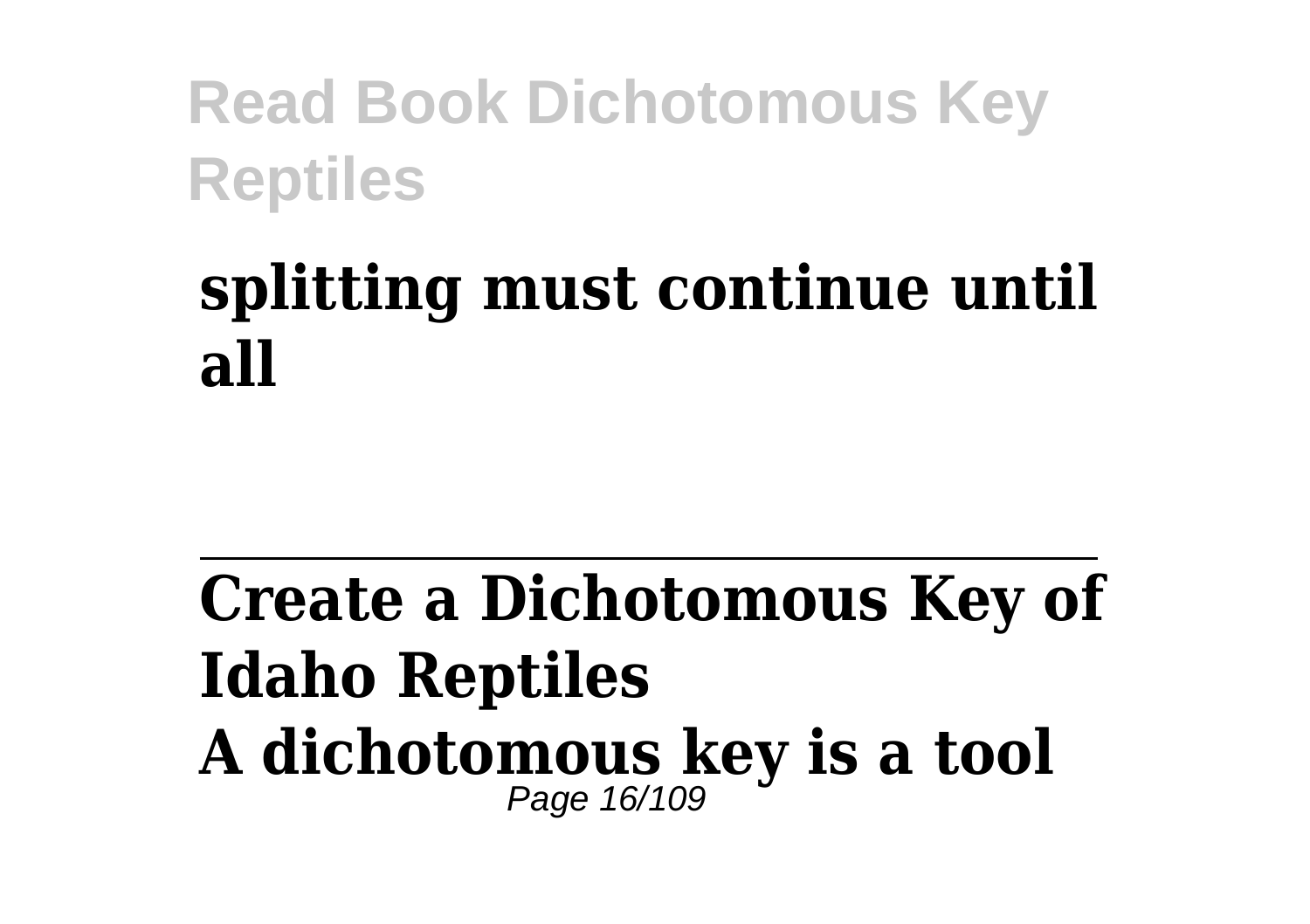**that allows the user to determine the identity of items in the natural world, such as trees, wildflowers, mammals, reptiles, rocks, and fish. Keys consist of a series of choices that lead** Page 17/109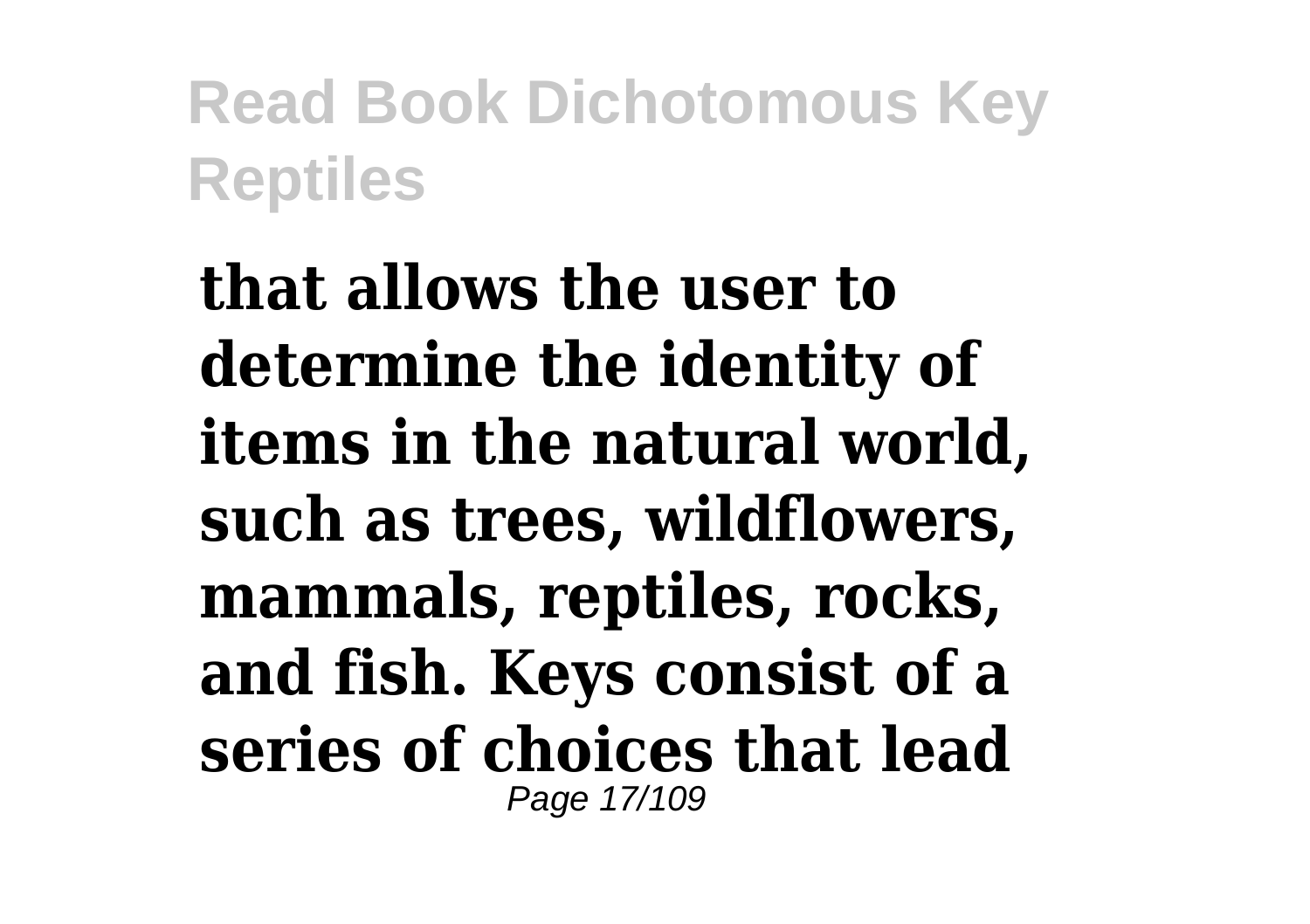**the user to the correct name of a given item. "Dichotomous" means "divided into two parts". Therefore, dichotomous keys always give two choices in each step. Directions for** Page 18/109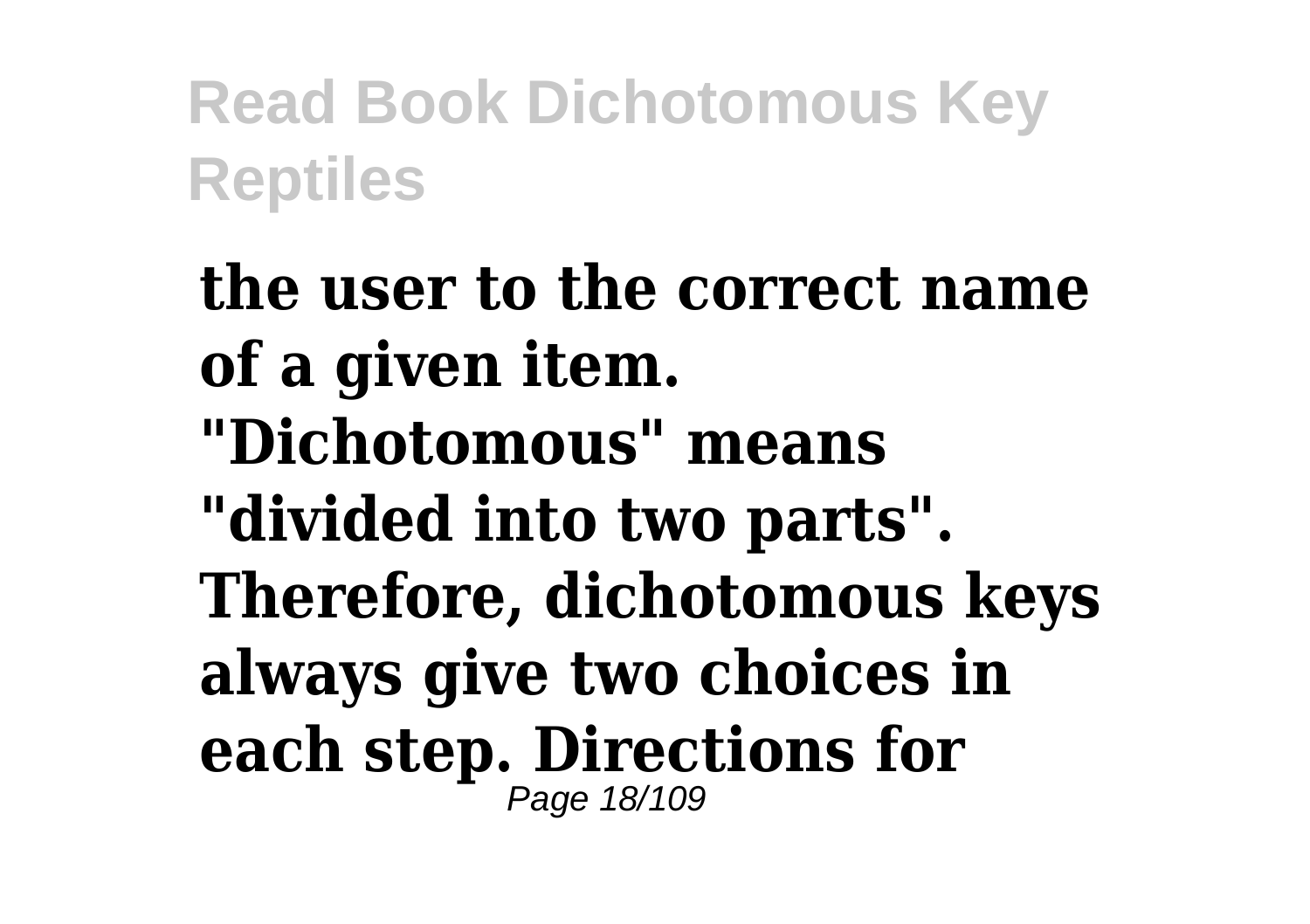### **using the dichotomous key for tree identification:**

**Dichotomous Identification Key: Common Trees of the ... This PowerPoint is a live-**Page 19/109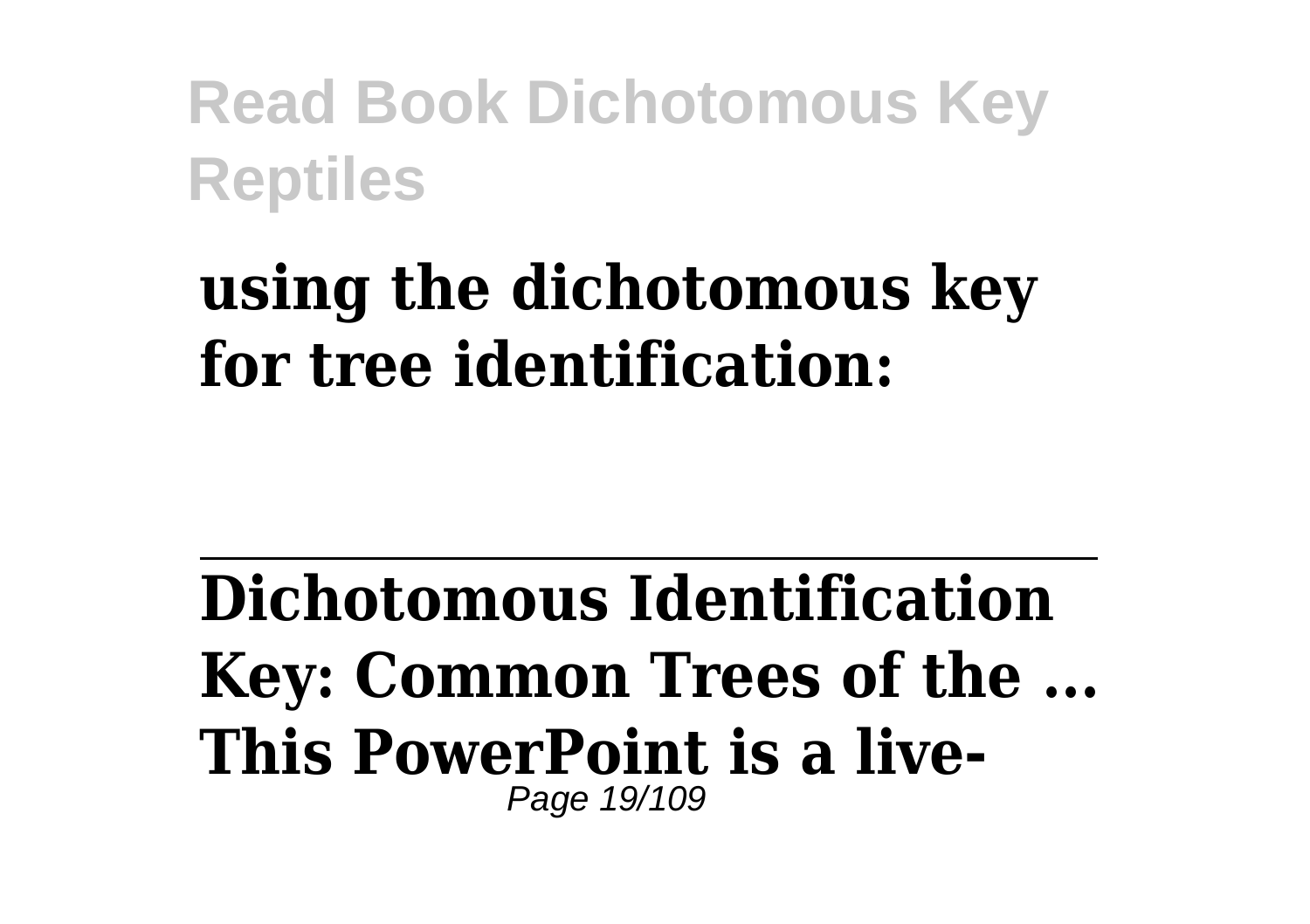### **working interactive dichotomous key! Each slide has code embedded within it that allows the students to answer yes or no questions about reptiles and amphibians. The students** Page 20/109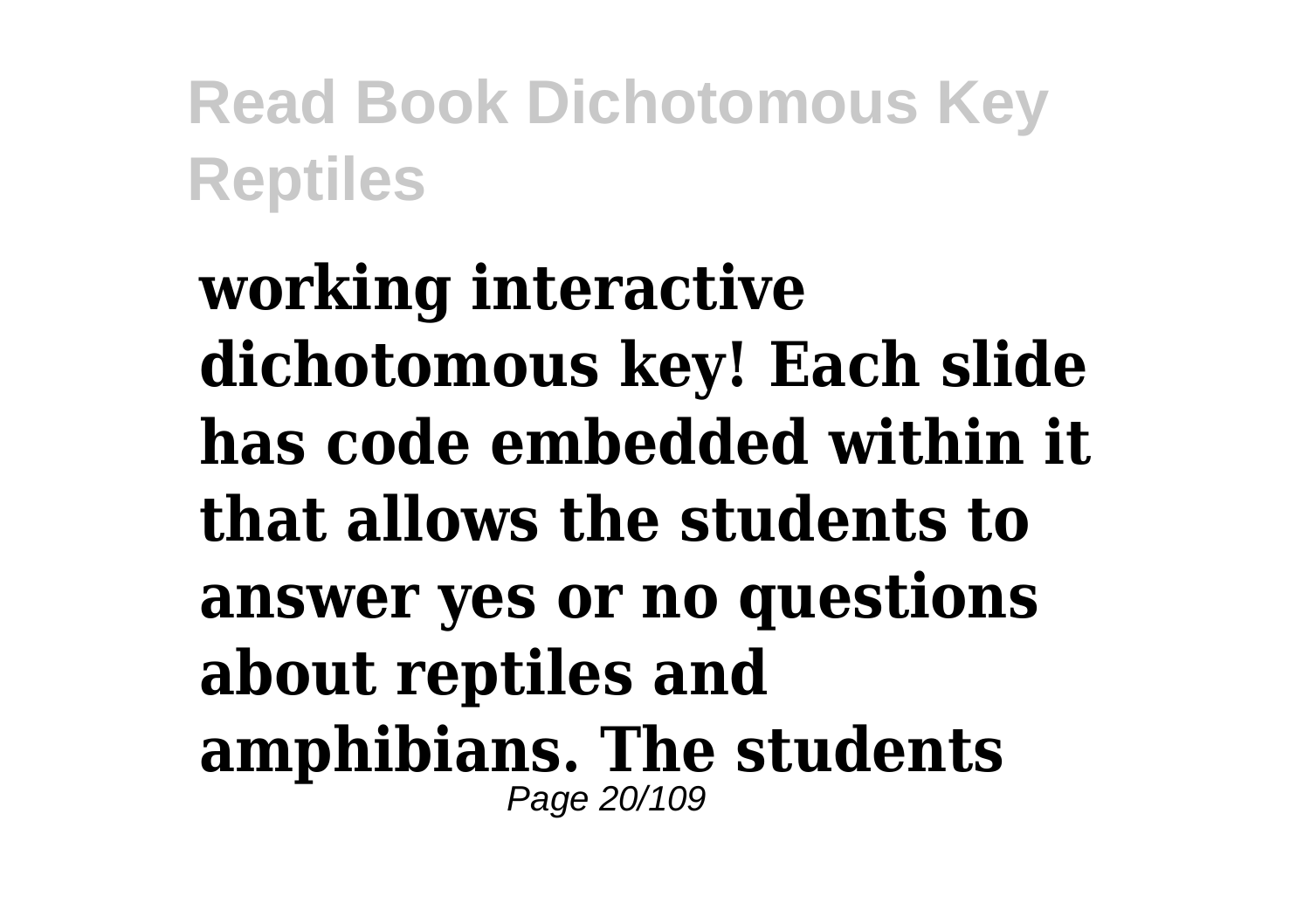### **are to pick an animal they like to begin the "game" or lesson.**

#### **Identifying Reptiles and Amphibians Dichotomous** Page 21/109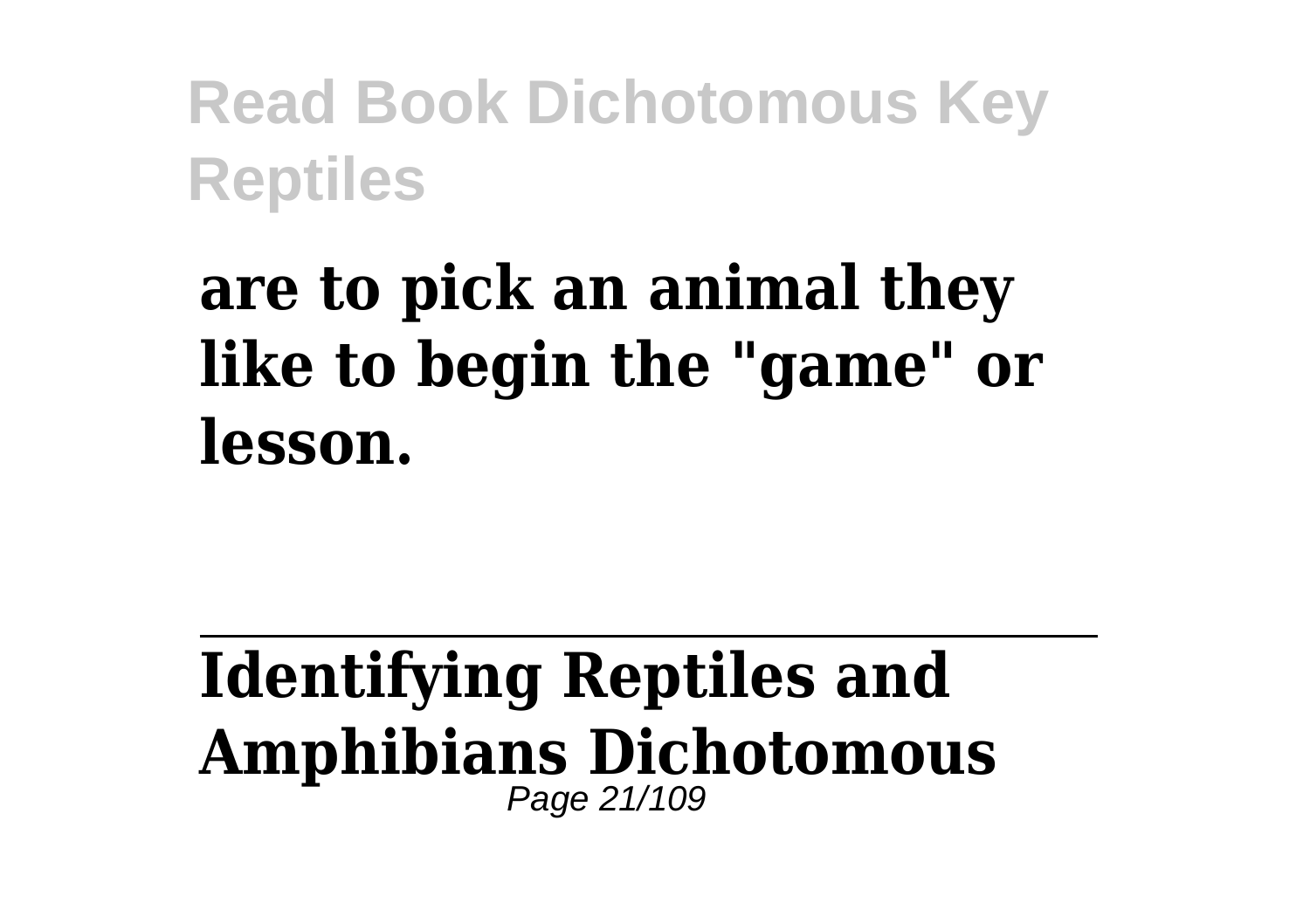**Key by ... 1. Does the amphibian have a tail? Yes……… The Cocle Salamander ( Bolitoglossa schizodactyla) No………. go to 2 2. Does the amphibian have a triangular head with** Page 22/109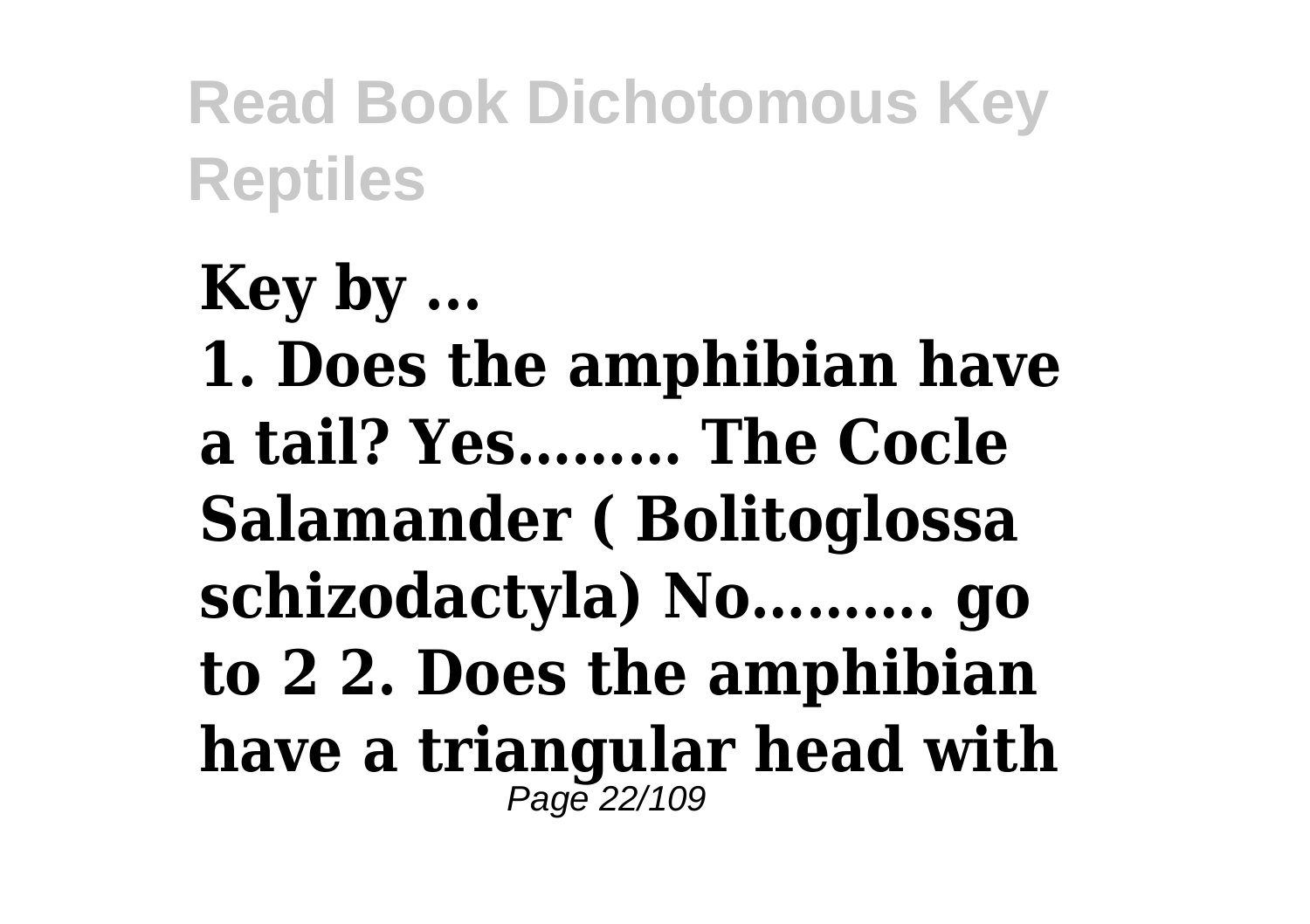### **a sharply pointed nose? Yes …………….Banded Horned Treefrog (... 3. Is the amphibian mostly yellow in color? Yes……….. Panamanian Golden Frog (**

**...**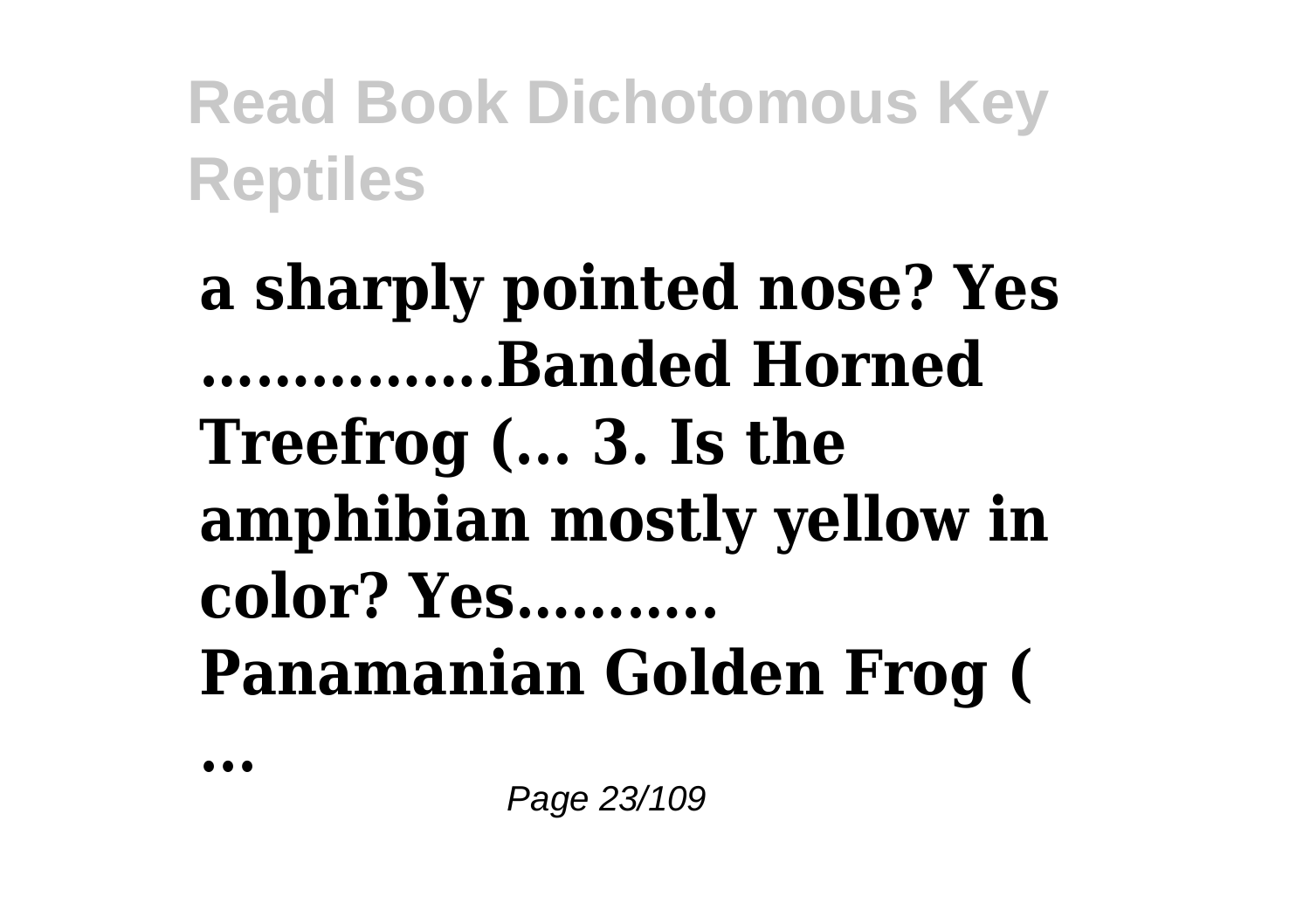### **Telling amphibians apart | Amphibian Rescue and ... A key will usually ask questions based on easily identifiable features of an** Page 24/109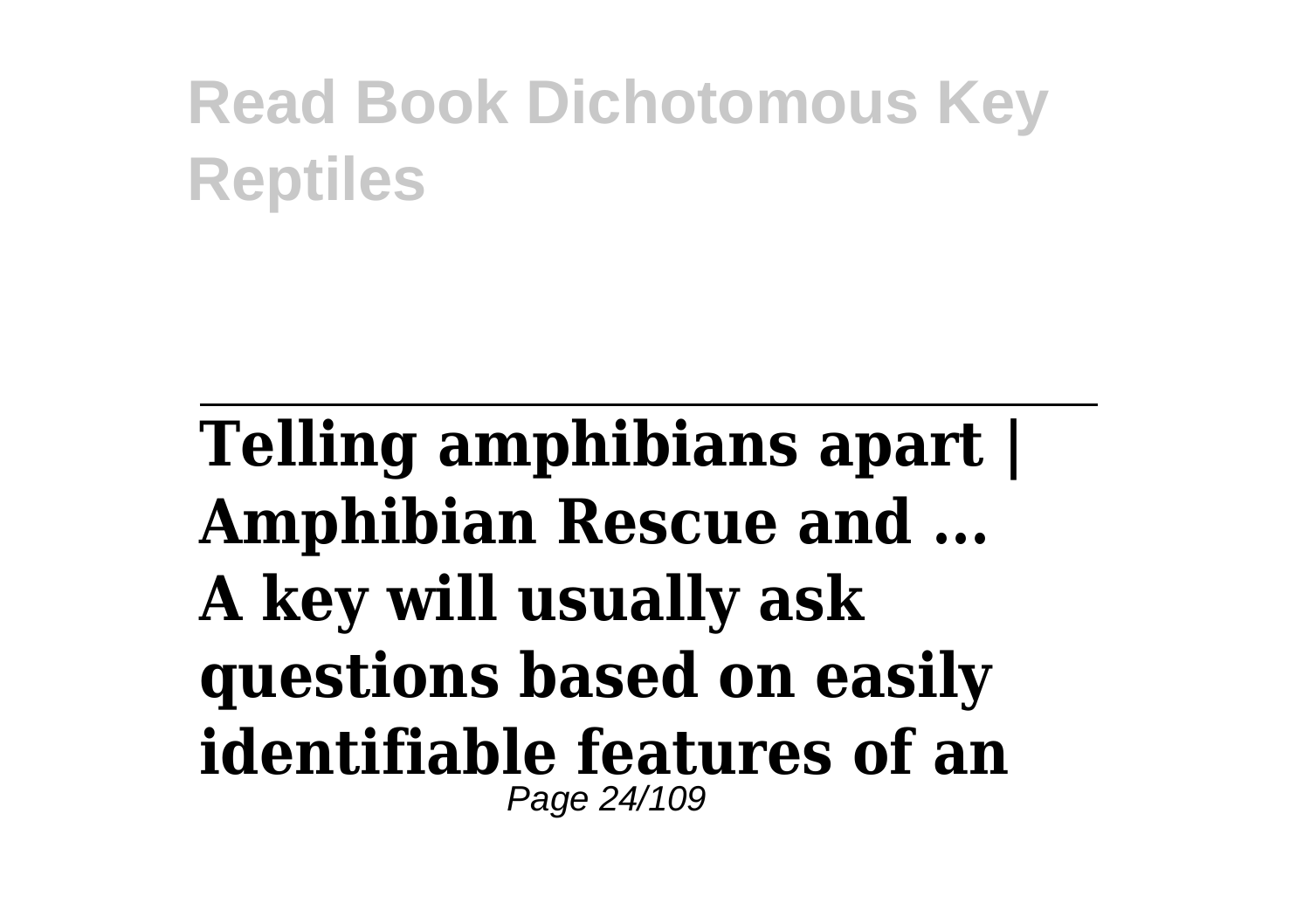## **organism. Dichotomous keys use questions to which there are only two answers. They can be presented as a table of...**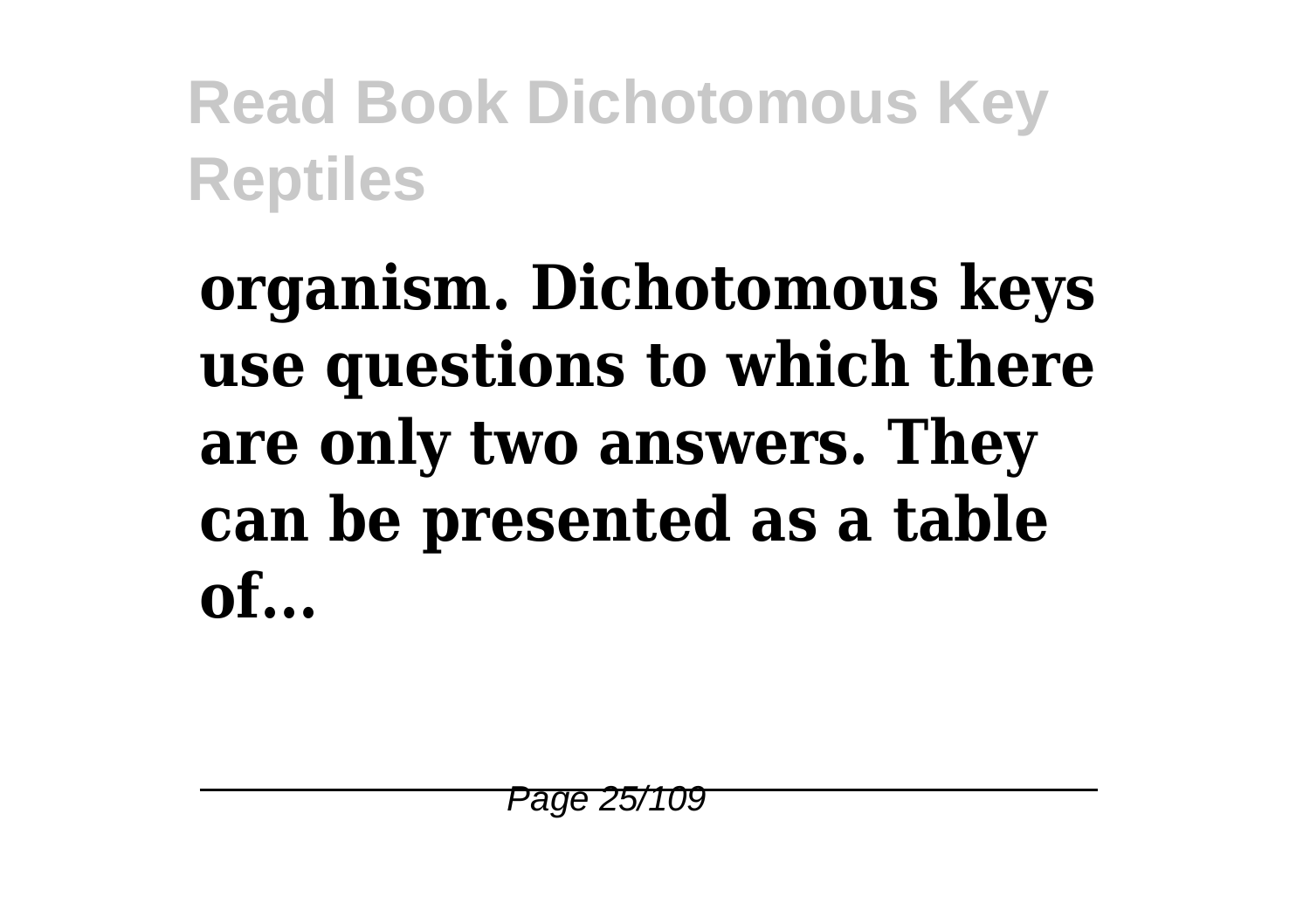**Keys and identification - Classification - GCSE Biology ... Reptiles: If you choose 'no', you may ask if your organism has dry or moist skin. If you say 'dry', you've** Page 26/109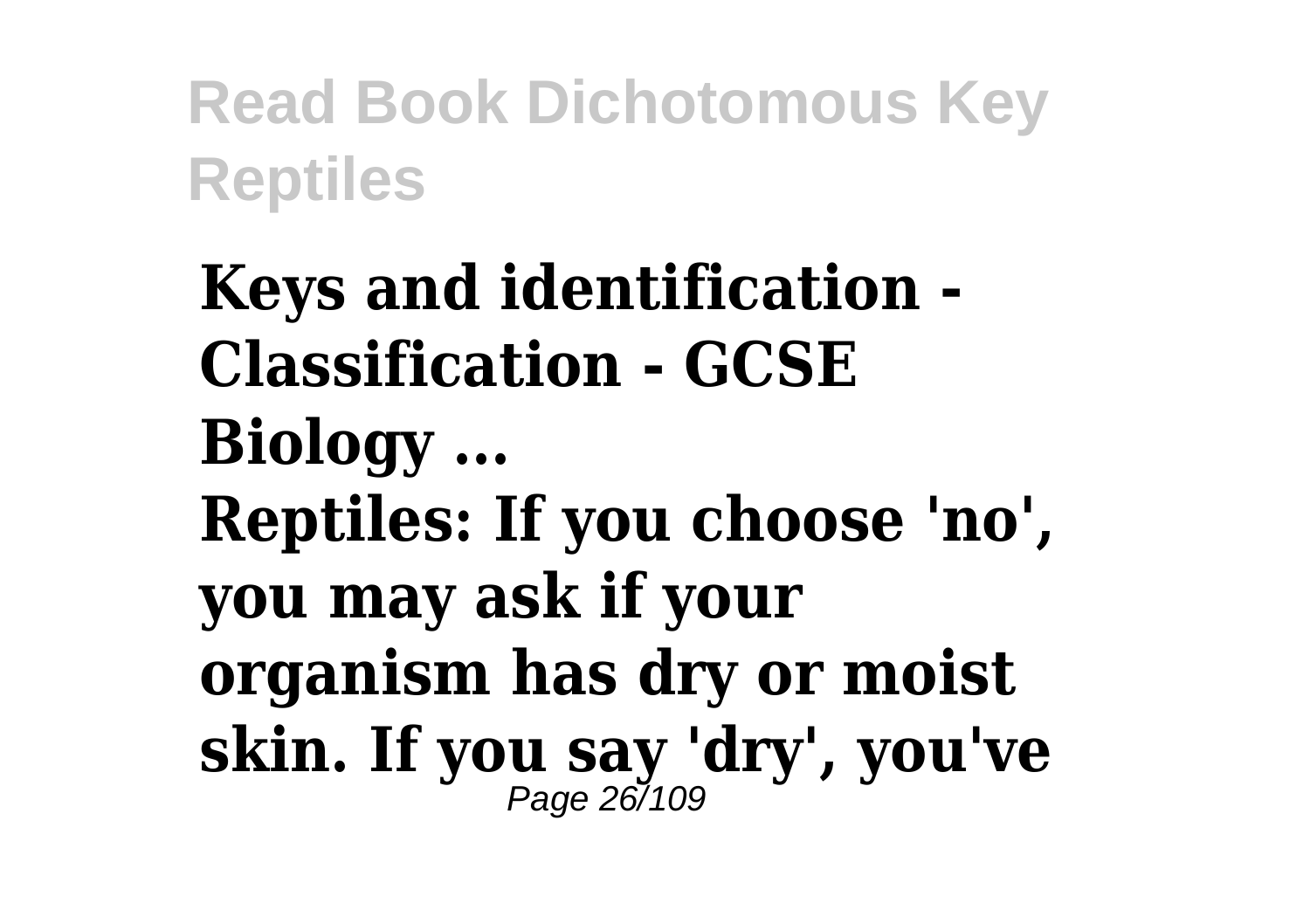**identified a reptile. Fish: If you say 'moist', you might ask if your organism has scales or smooth skin. If 'scales', you've identified a fish. Amphibians: If your organism has smooth, moist** Page 27/109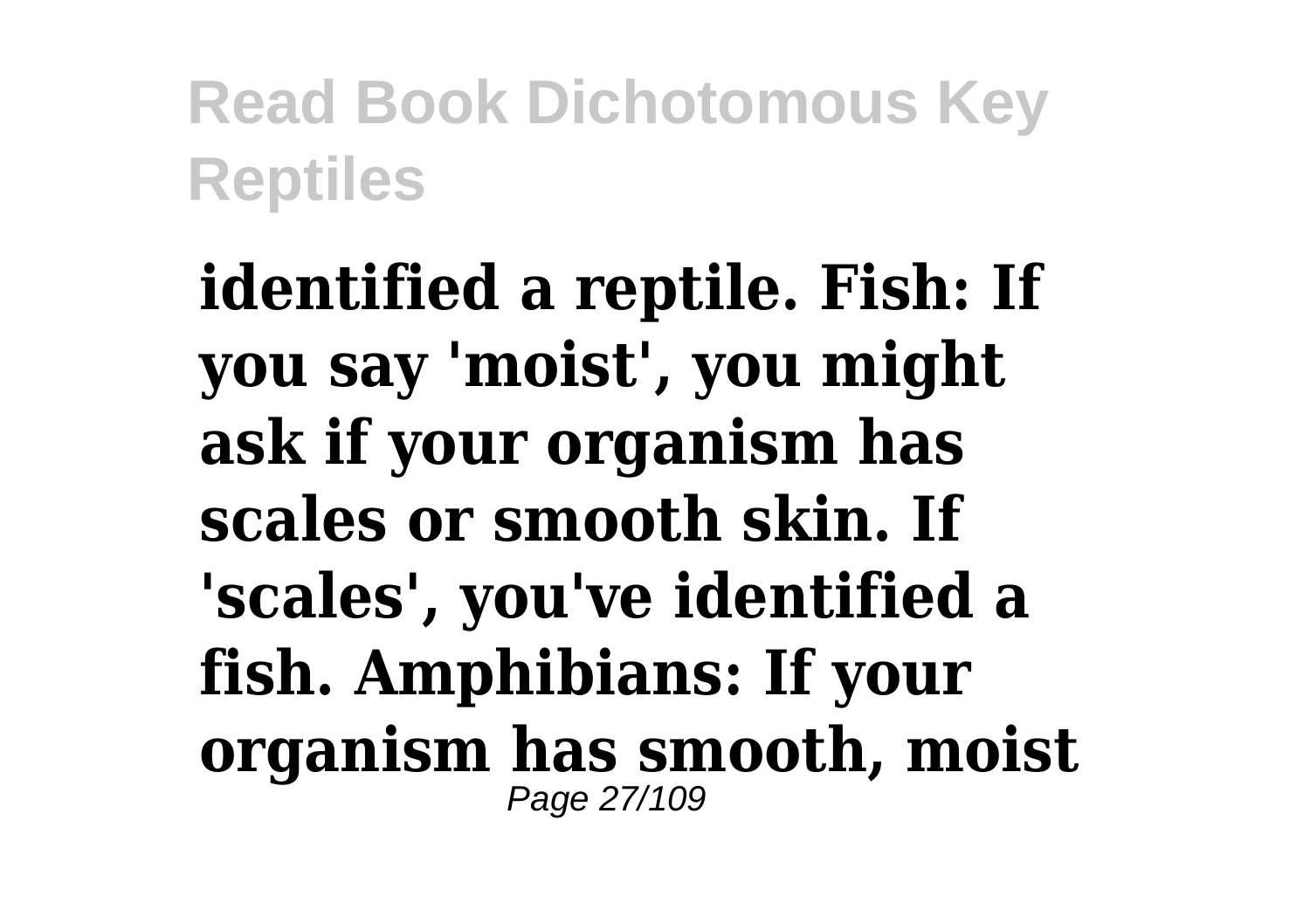### **skin, it's an amphibian, like a frog. Invertebrates**

#### **Dichotomous Key Explanation For Kids by Kidadl** Page 28/109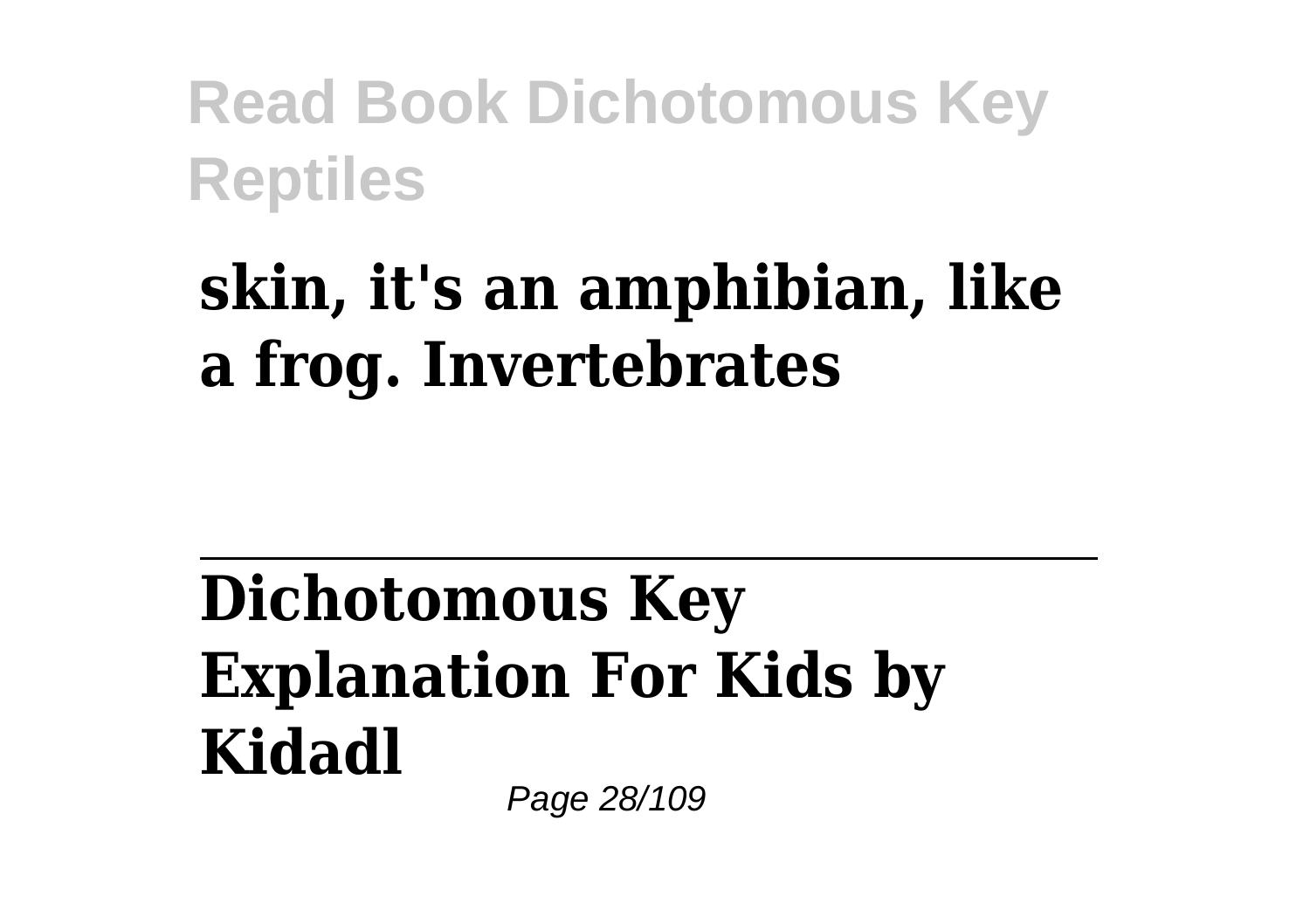**The dichotomous key in Table 5.1 provides very broad and general identifications with low taxonomic resolution, or specificity (e.g., it stops at the order level,** Page 29/109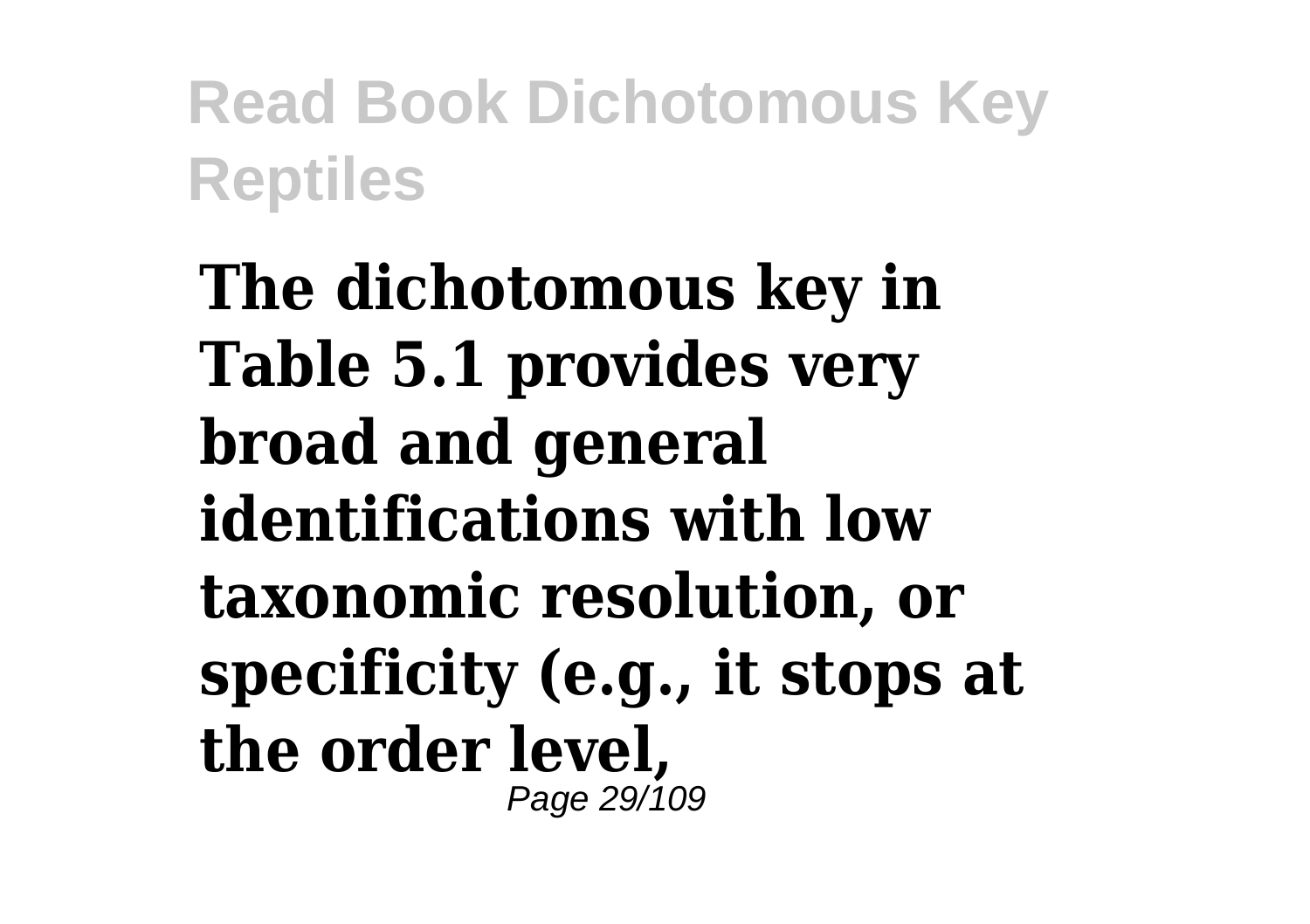**distinguishing frogs, salamanders, and caecilians). Compare this key to other dichotomous keys in this module. What is the importance of taxonomic resolution?** Page 30/109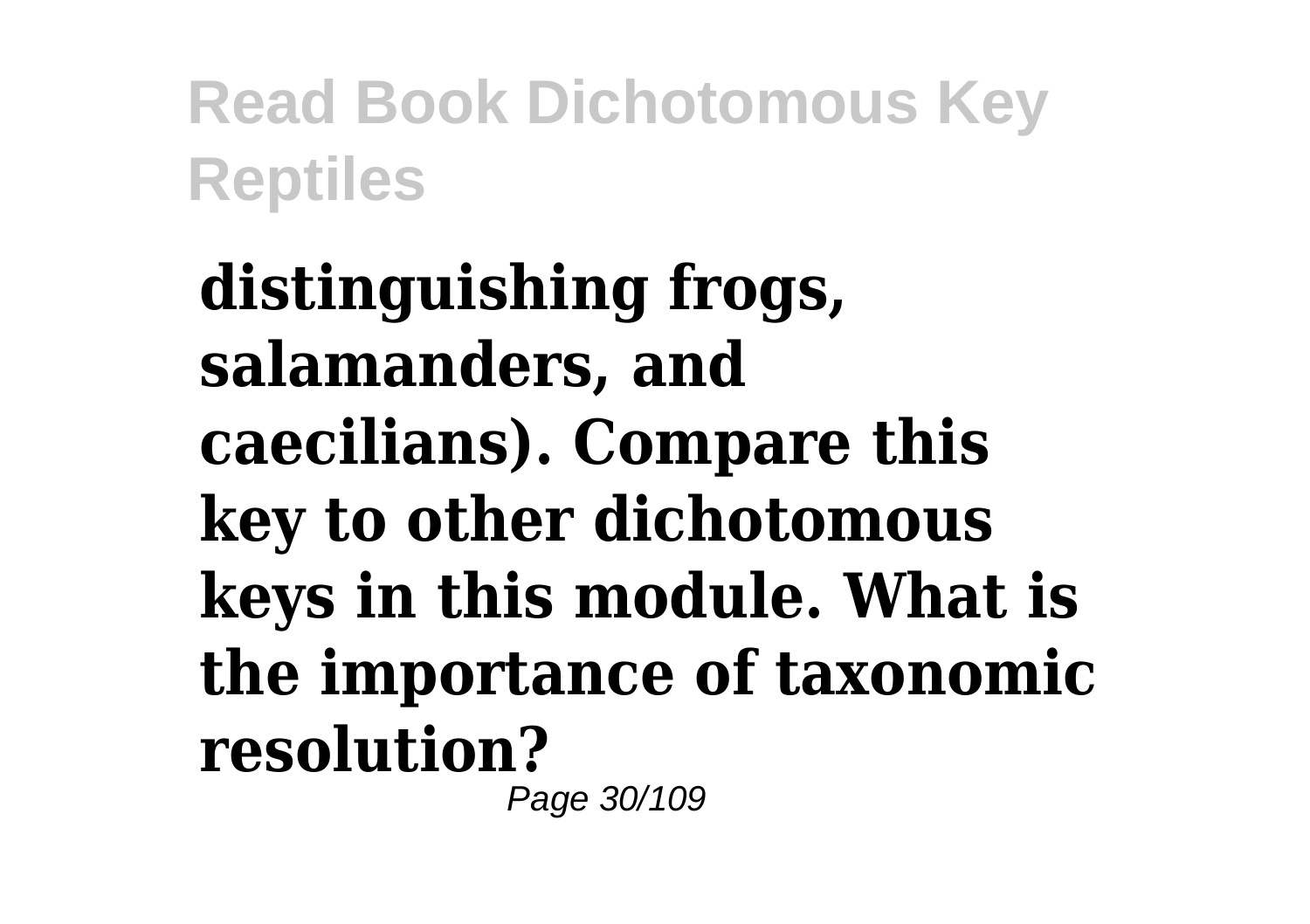**Activity: Identifying Amphibians | manoa.hawaii.edu ... This key assumes that you are pretty certain the animal** Page 31/109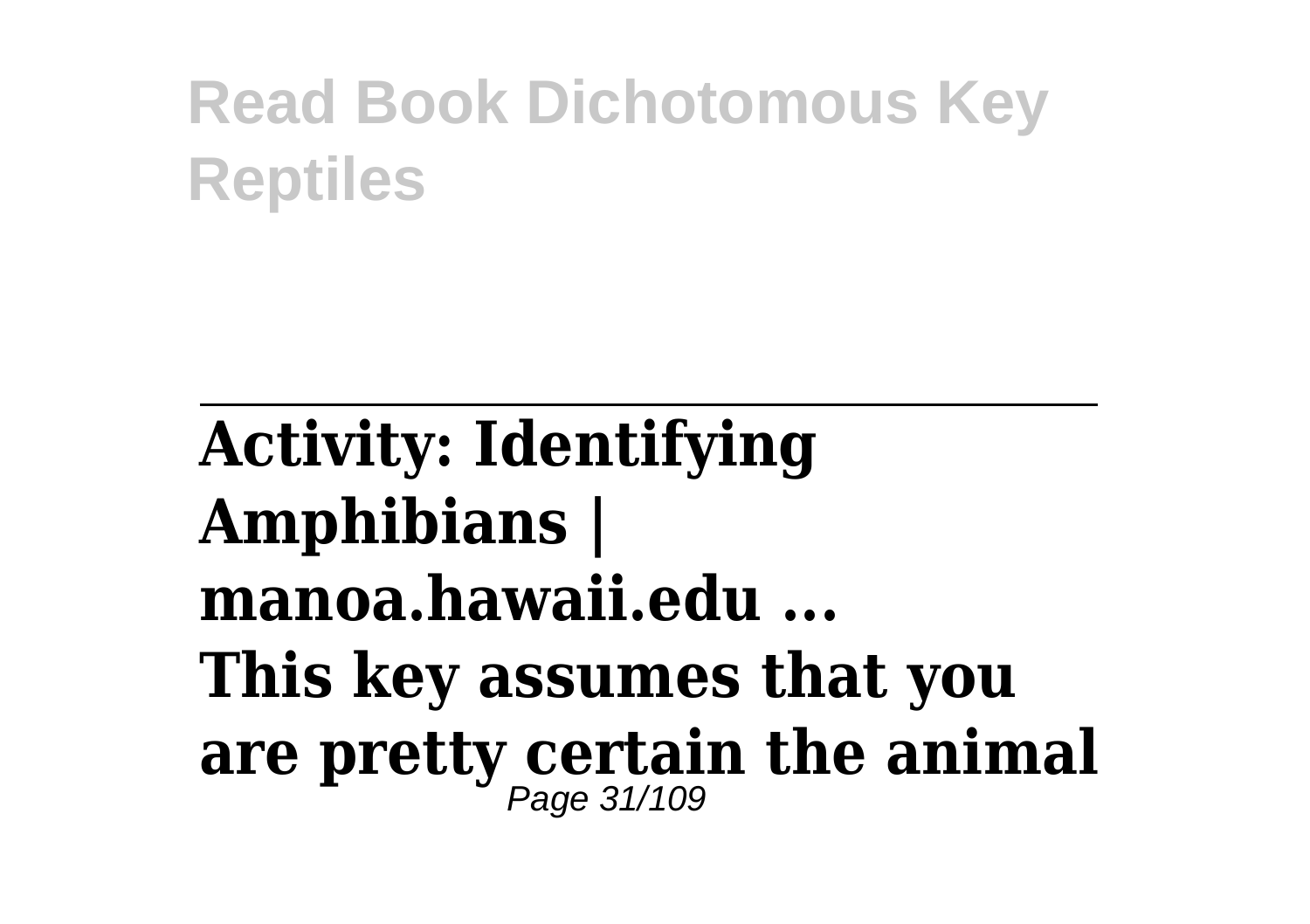**you're identifying is an amphibian or a reptile of some kind. For instance, this key doesn't apply to creatures that have feathers, fur, fins, or six legs and compound eyes—if you're** Page 32/109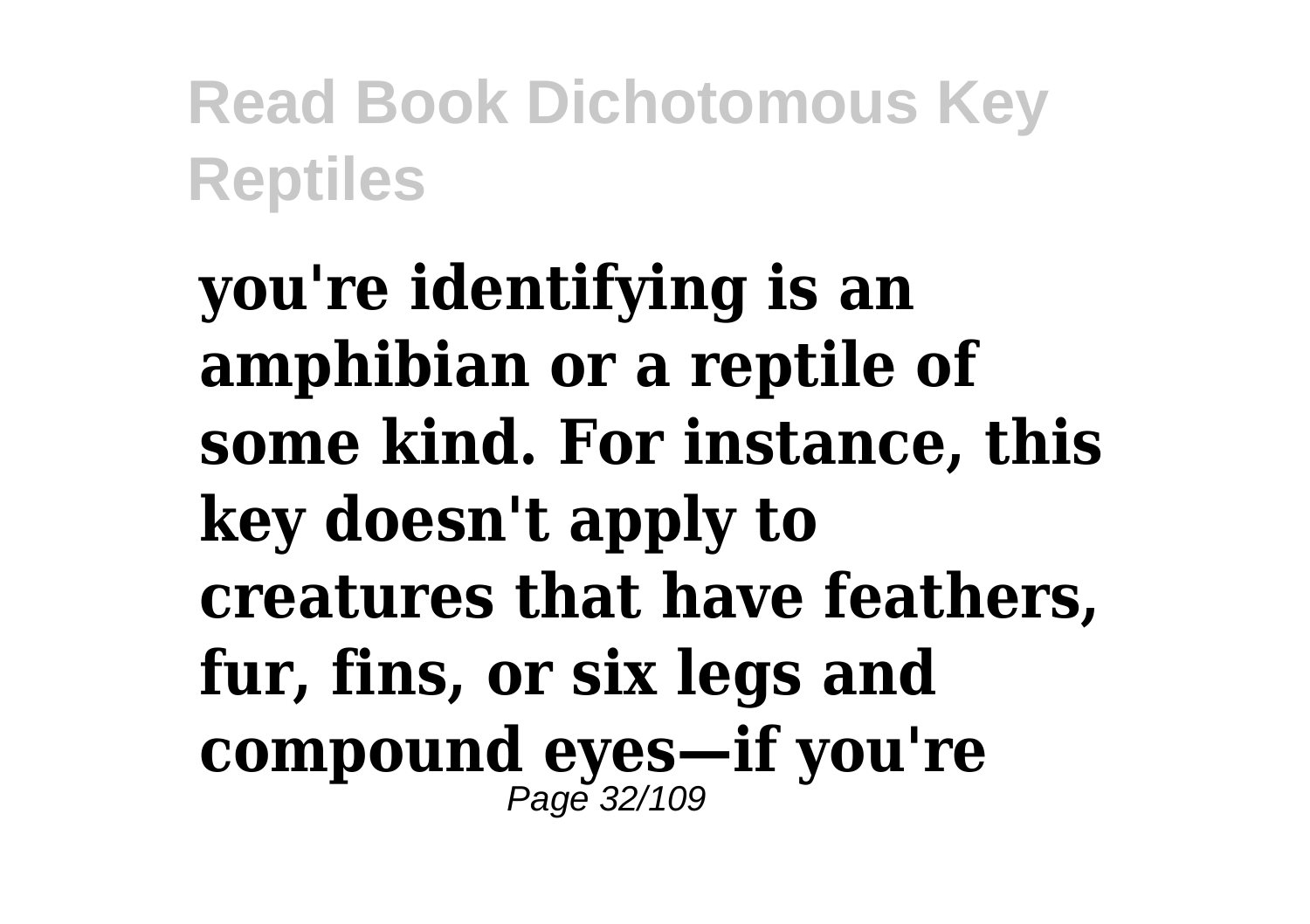## **observing any such animal, then you're not dealing with a reptile or an amphibian.**

# **Reptile or Amphibian? An Identification Key -**<br>  $\frac{1}{P}$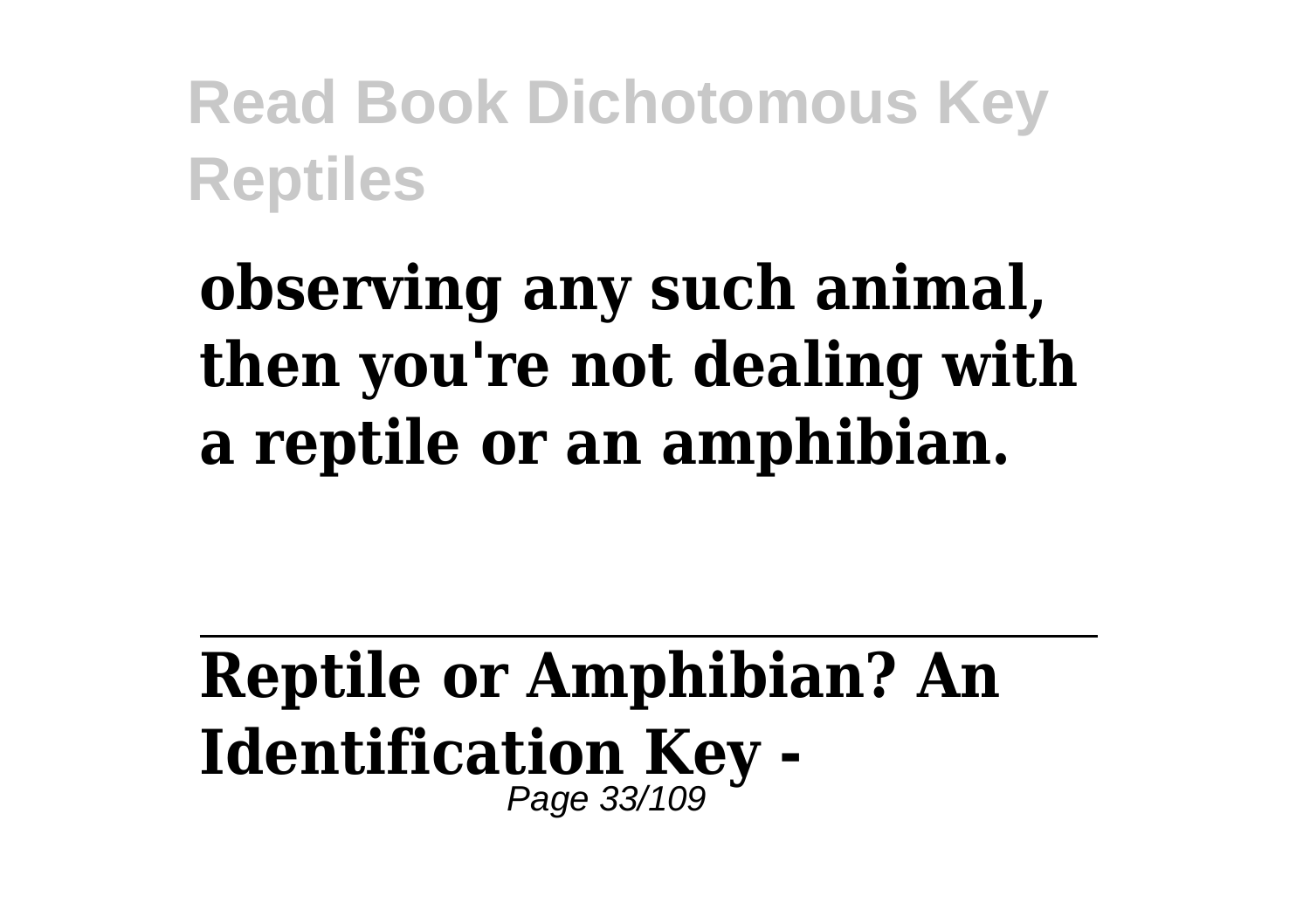**ThoughtCo A dichotomous key is a tool that allows the user to determine the identity of items in the natural world, such as trees, wildflowers, mammals, reptiles, rocks,** Page 34/109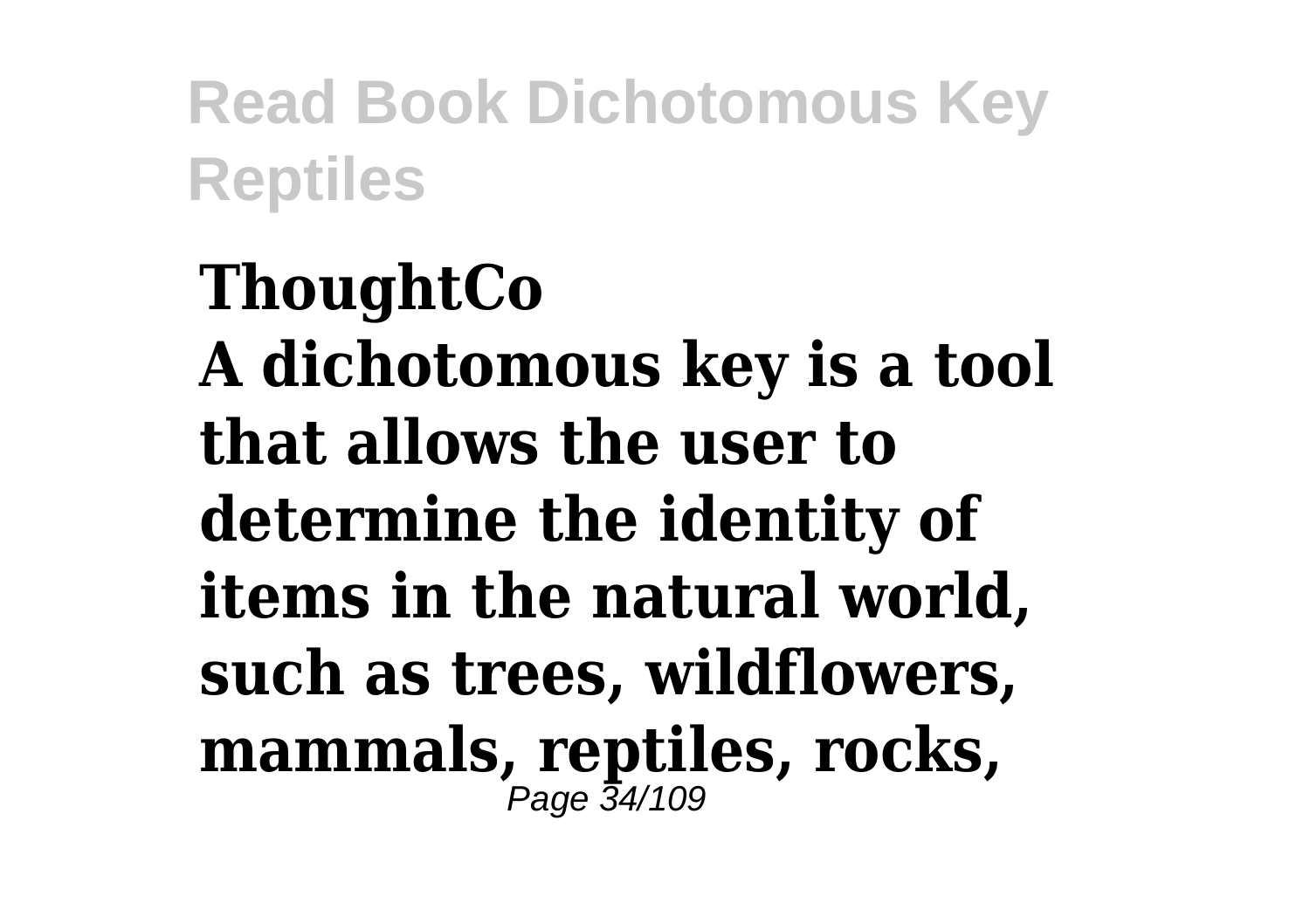**and fish. Keys consist of a series of choices that lead the user to the correct name of a given item. "Dichotomous" means, "divided into two parts." The two parts of the key are** Page 35/109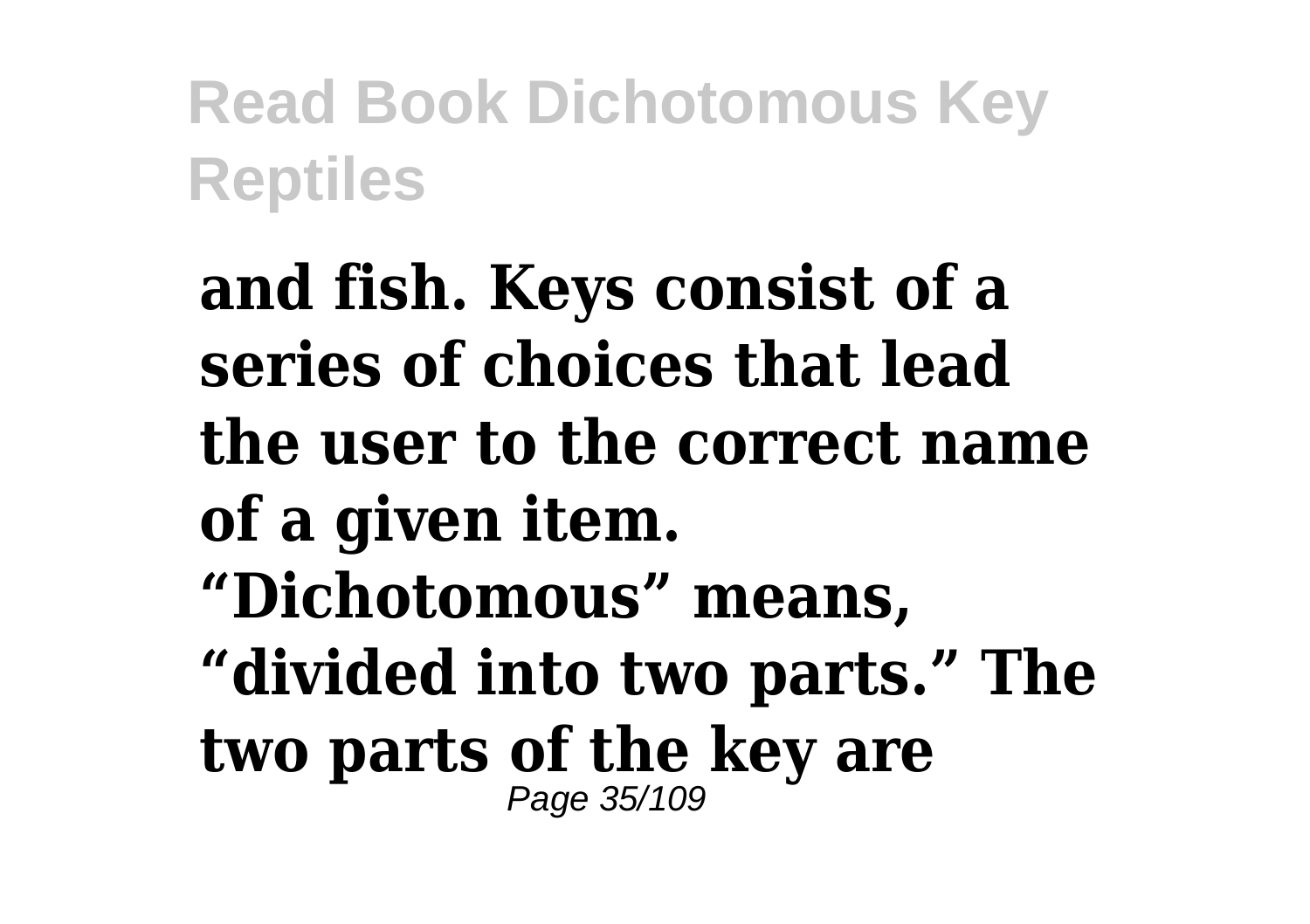### **called couplets.**

### **DICHOTOMOUS KEYS LESSON PLAN – A COMPLETE SCIENCE LESSON ...** Page 36/109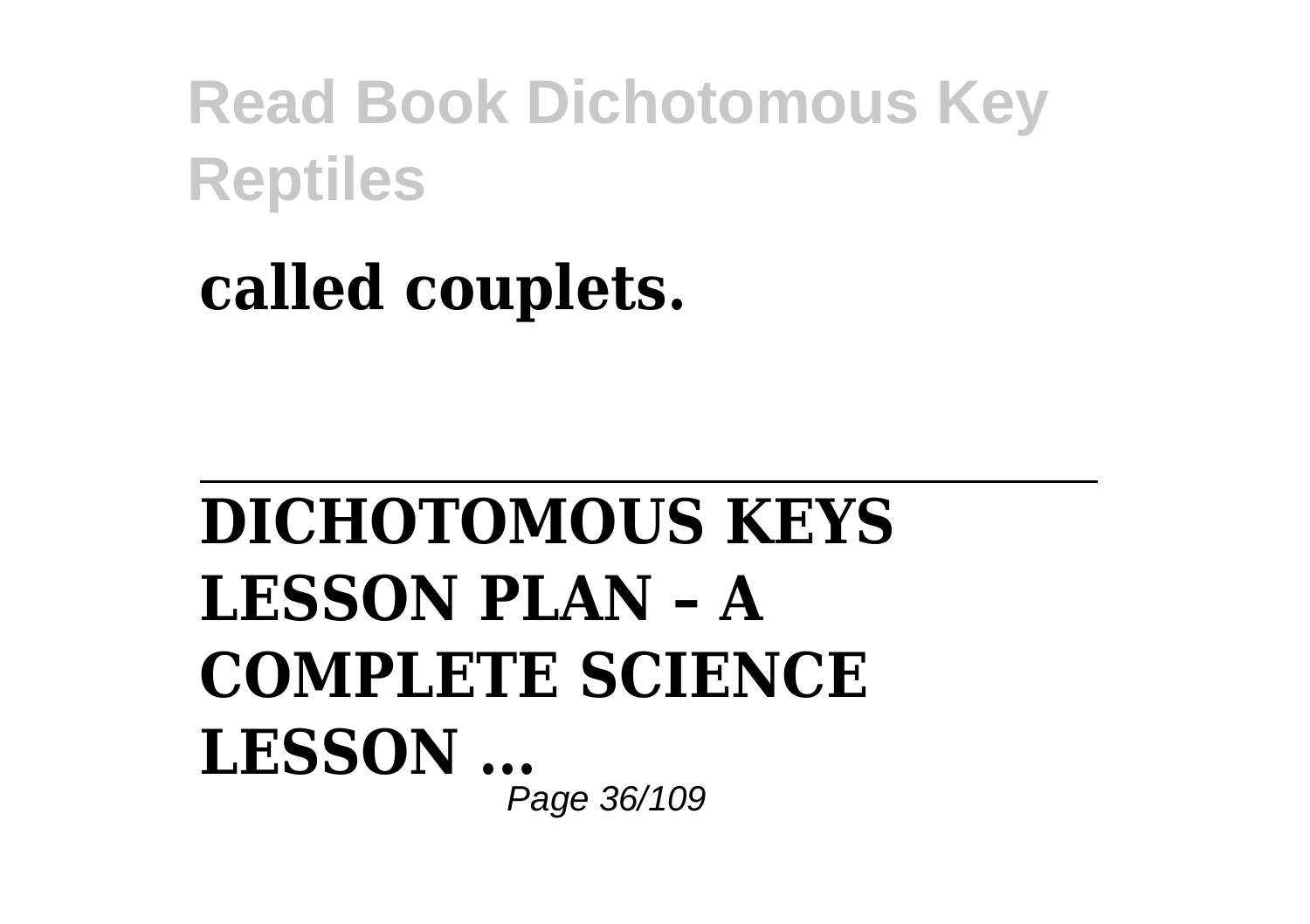**A dichotomous key is a way of identifying specimens based on contrasting statements, usually about physical characteristics. By drawing a series of contrasts, you are able to** Page 37/109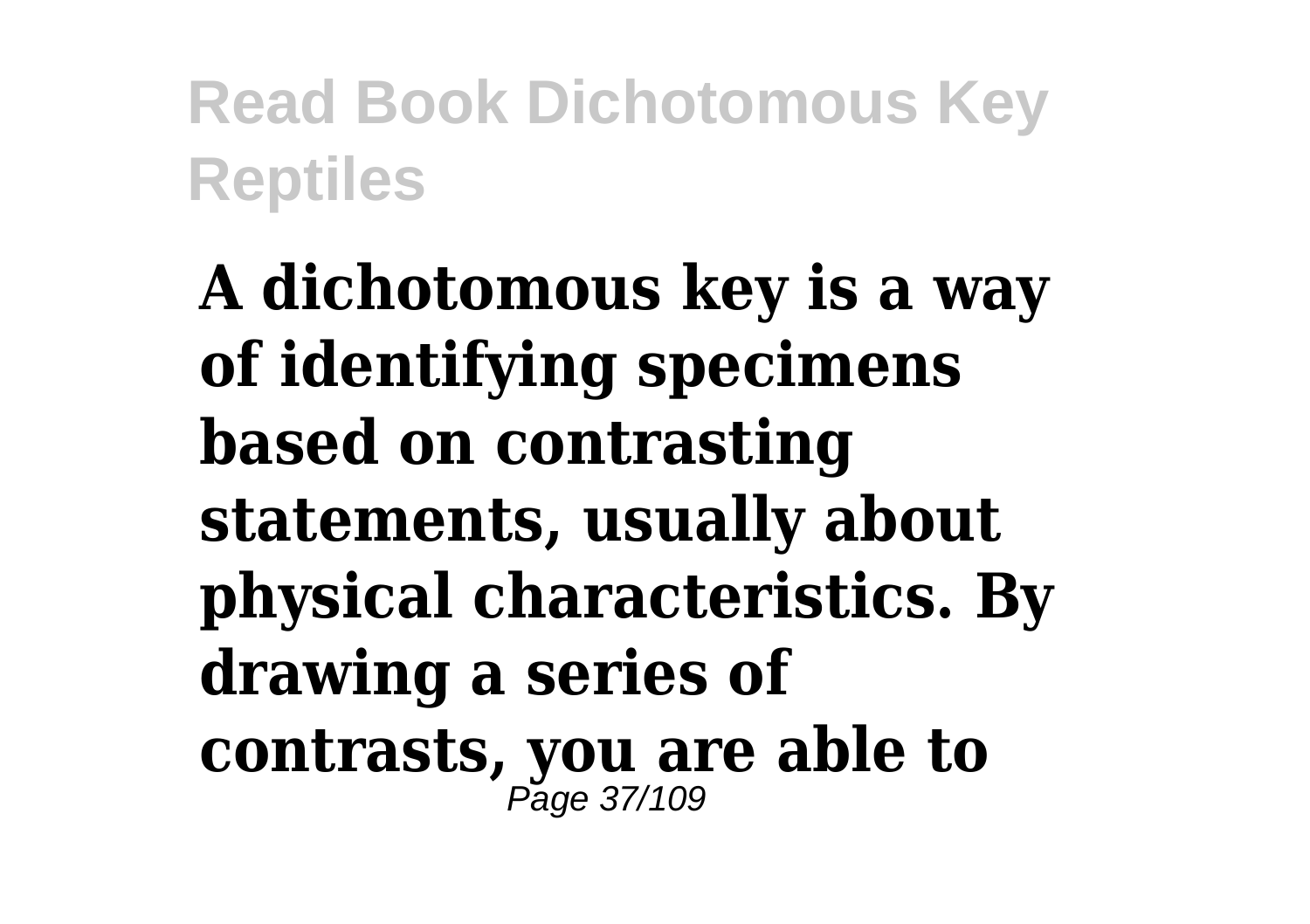**narrow down the specimen until you can correctly identify it. Dichotomous keys are often used in the sciences, such as biology and geology.**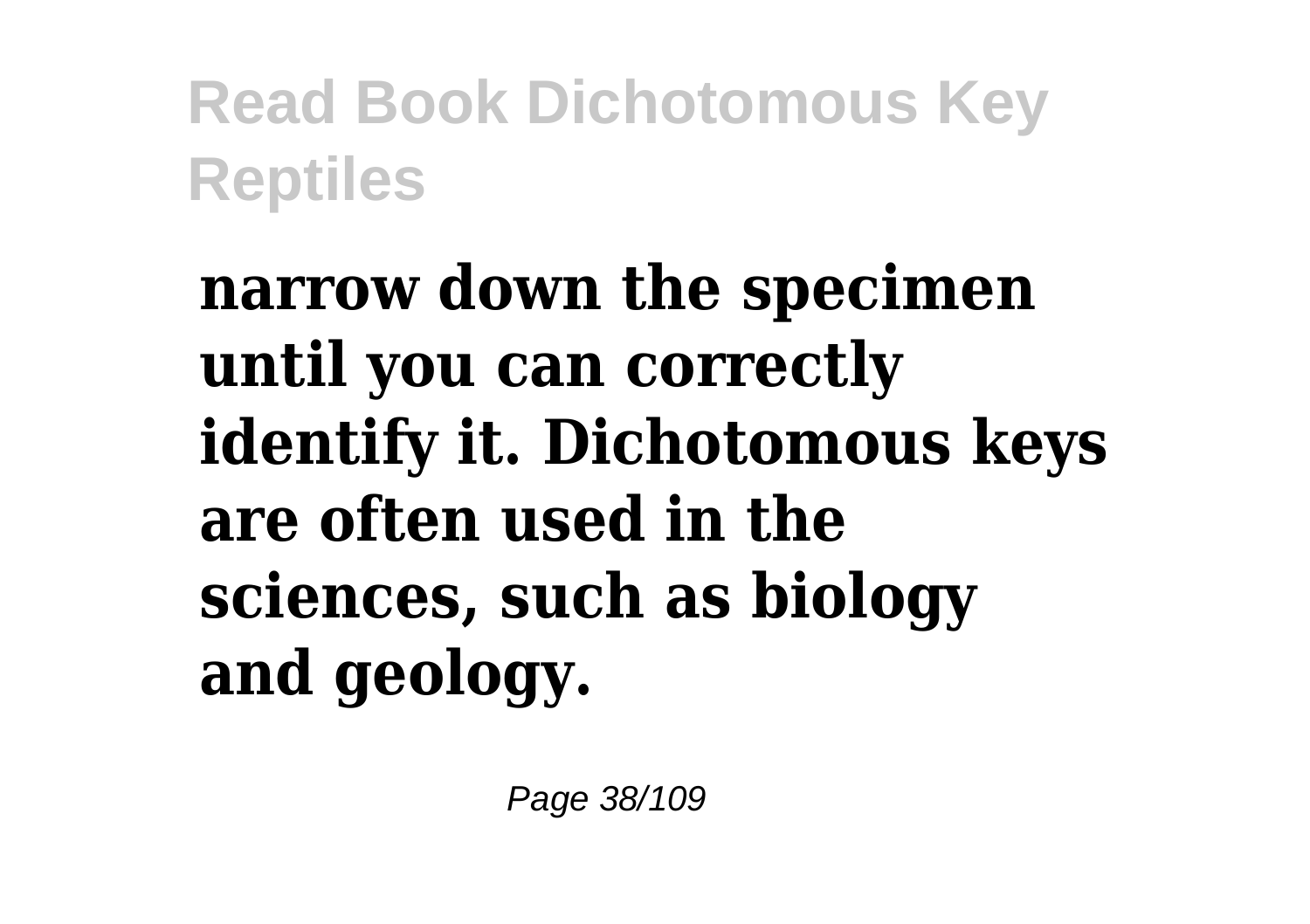## **How to Make a Dichotomous Key: 10 Steps (with Pictures**

**...**

# **2. Students will learn how to use a dichotomous key to identify species of Idaho** Page 39/109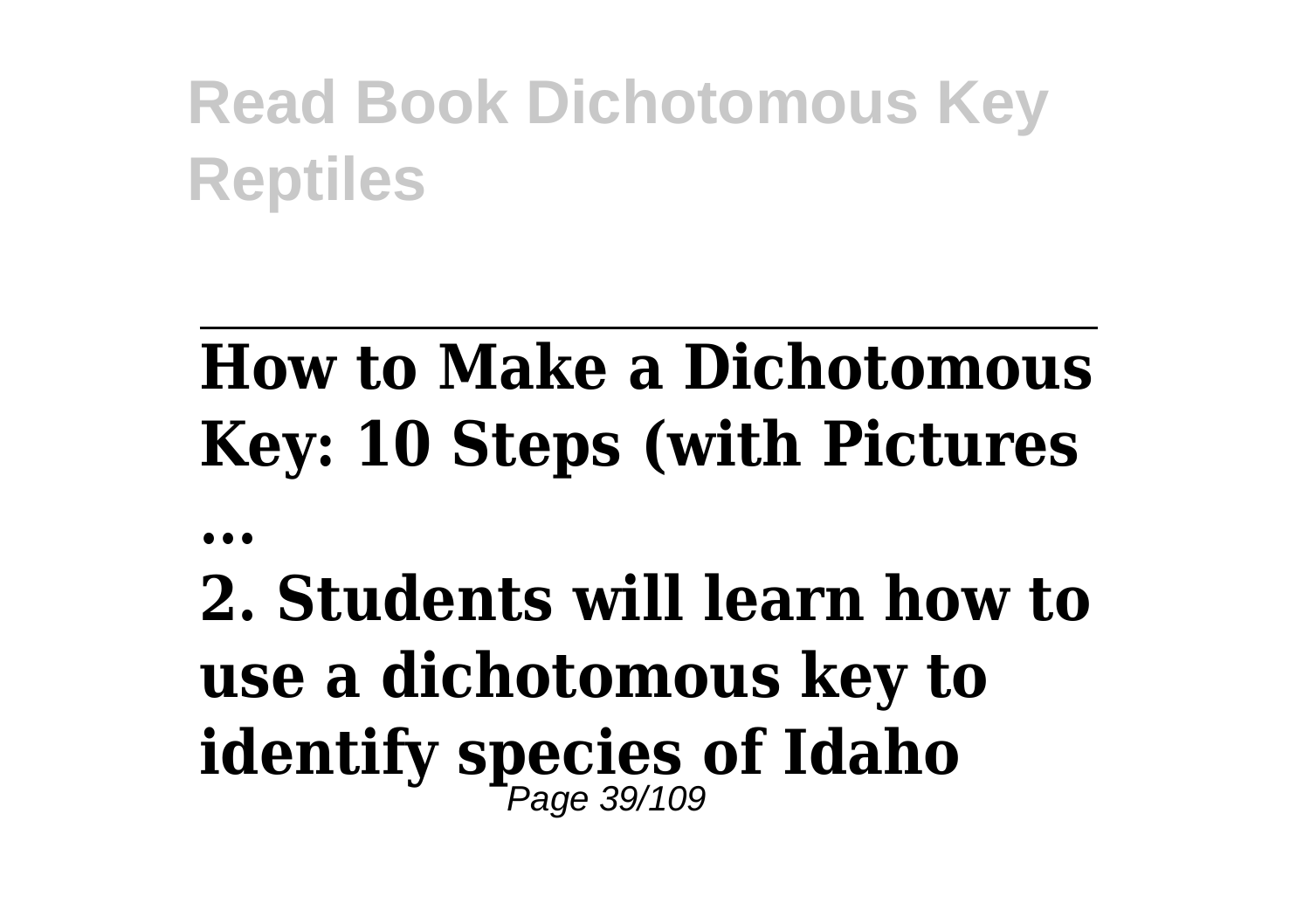**reptiles. 3. Students will be able to describe some basic life characteristics of reptiles. Procedure: To print out a pdf worksheet you can give your students for this exercise, click below.** Page 40/109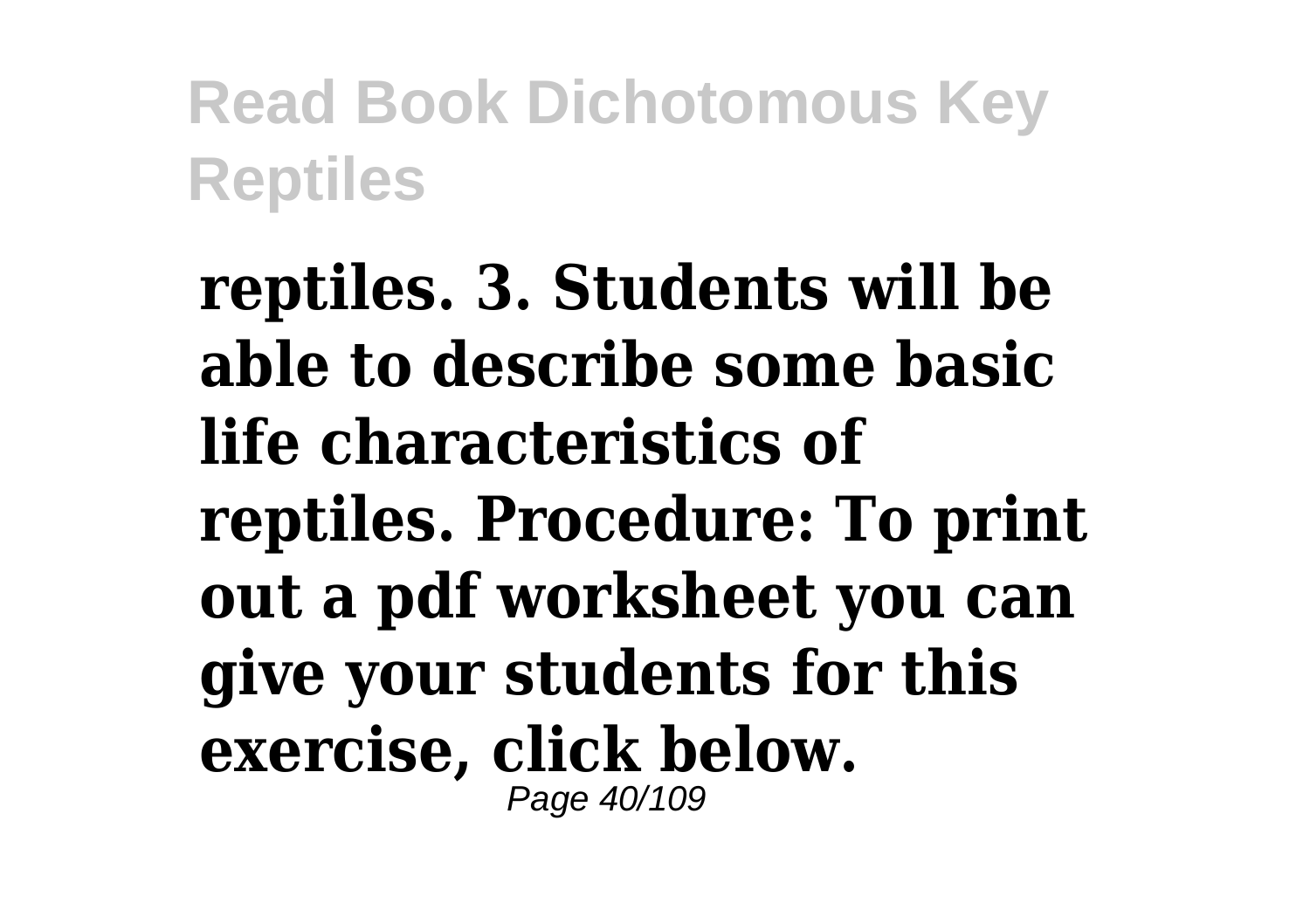#### **Handouts/Activities:**

#### **Reptile Identification Exercise The dichotomous key provided in Table 5.4** Page 41/109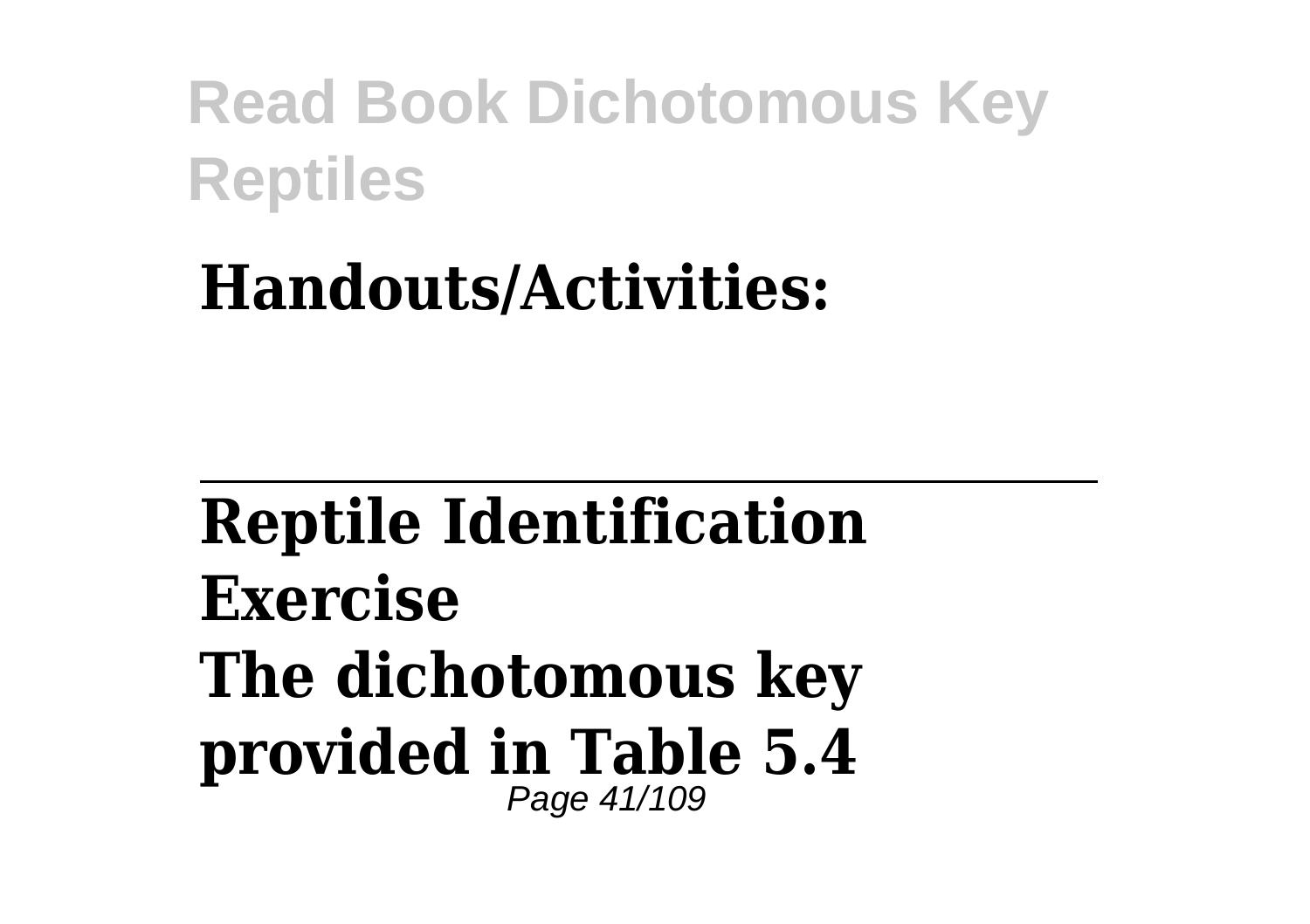**identifies and classifies sea turtles based on their physical features or morphology. However, this method might not reveal the evolutionary relationships of these seven turtle species.** Page 42/109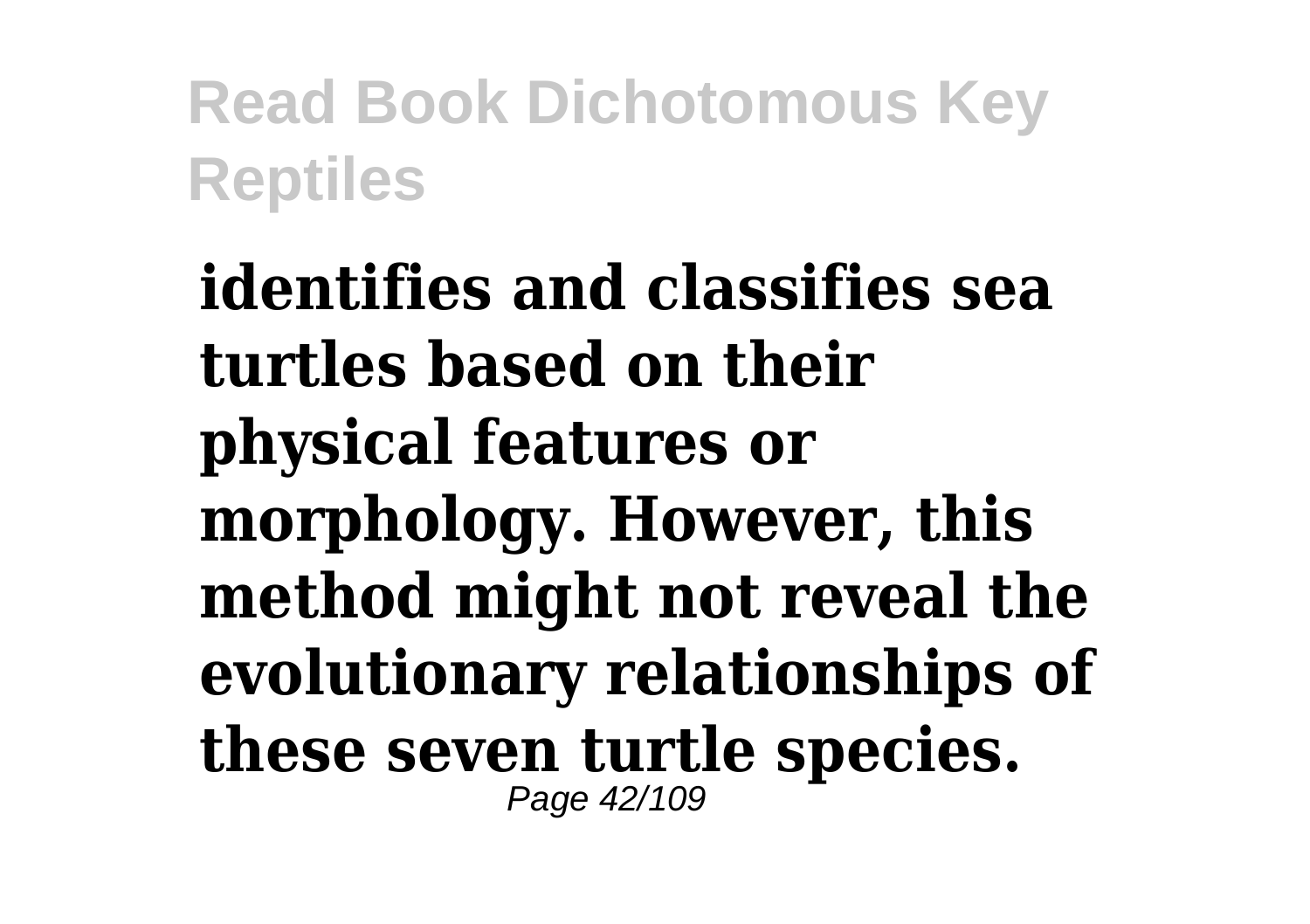## **Activity: Identifying Sea Turtles | manoa.hawaii.edu**

**...**

#### **Part A: Using a Dichotomous Key Use the dichotomous** Page 43/109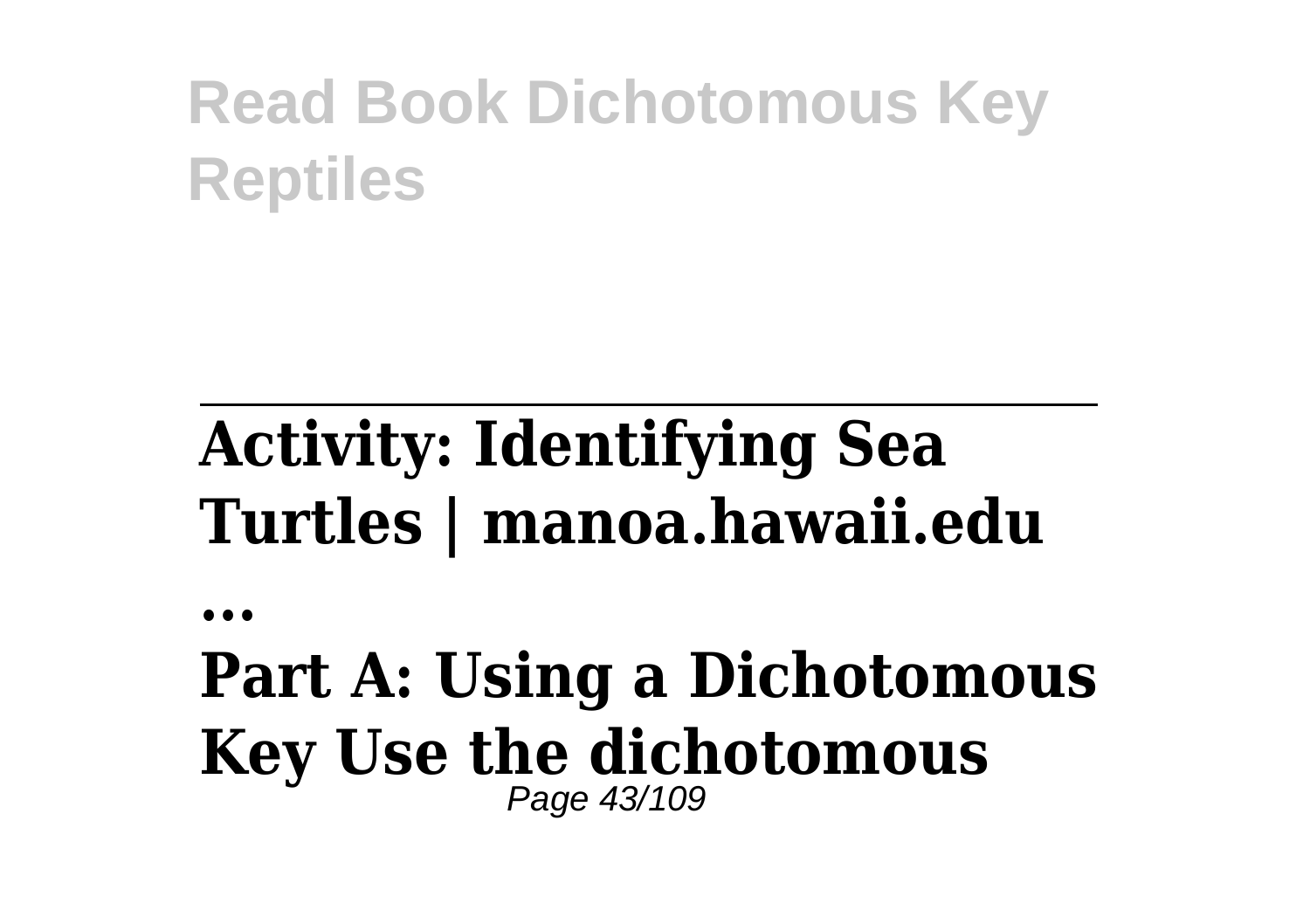**key for salamanders to identify each of the 11 salamanders, writing both their scientific name and their common name. Remember to write the scientific name in the** Page 44/109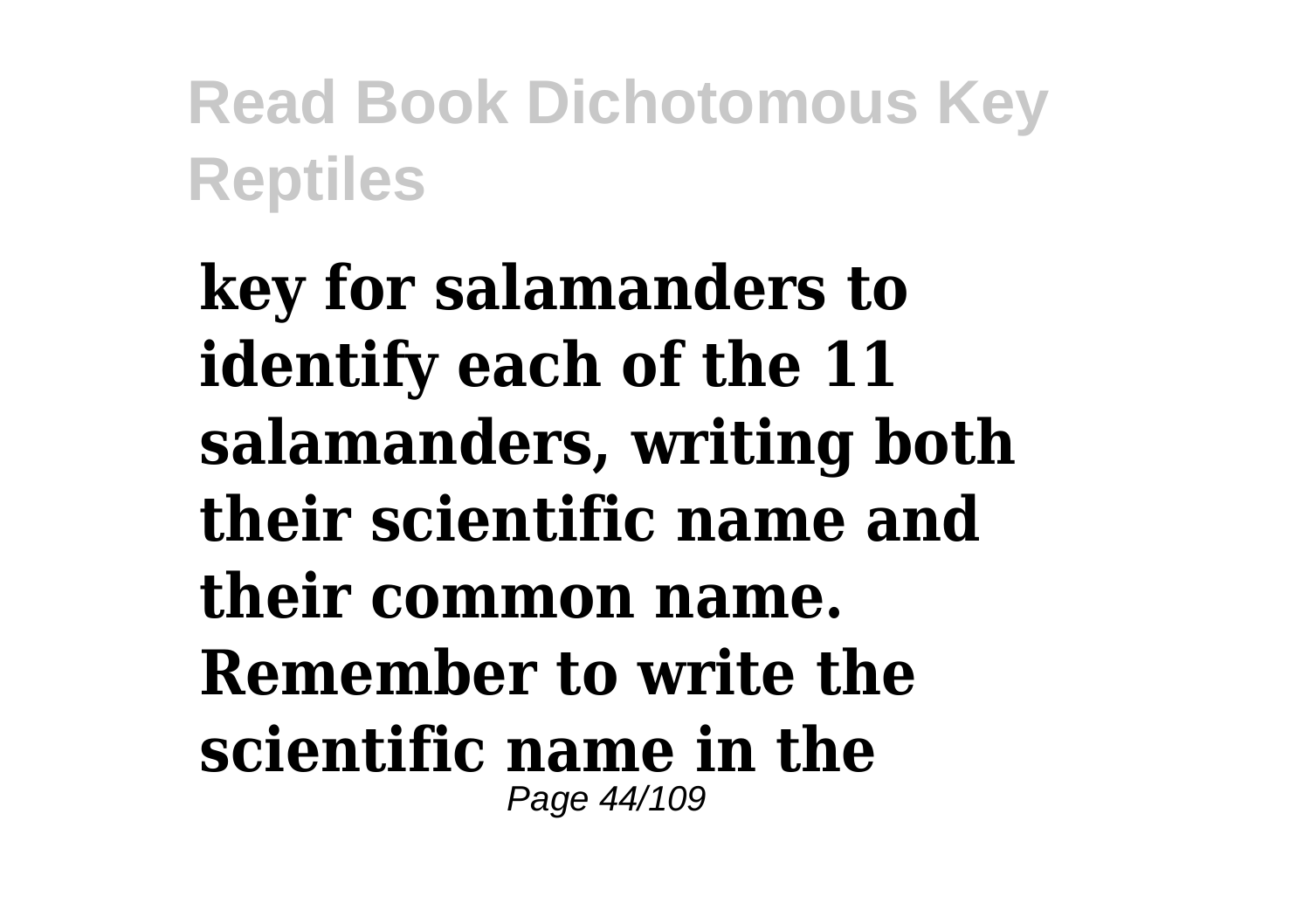#### **dichotomous key lizard | Taxonomy (Biology) | Species FIGURE 1. Dichotomous key. Long, slender bodies** Page 45/109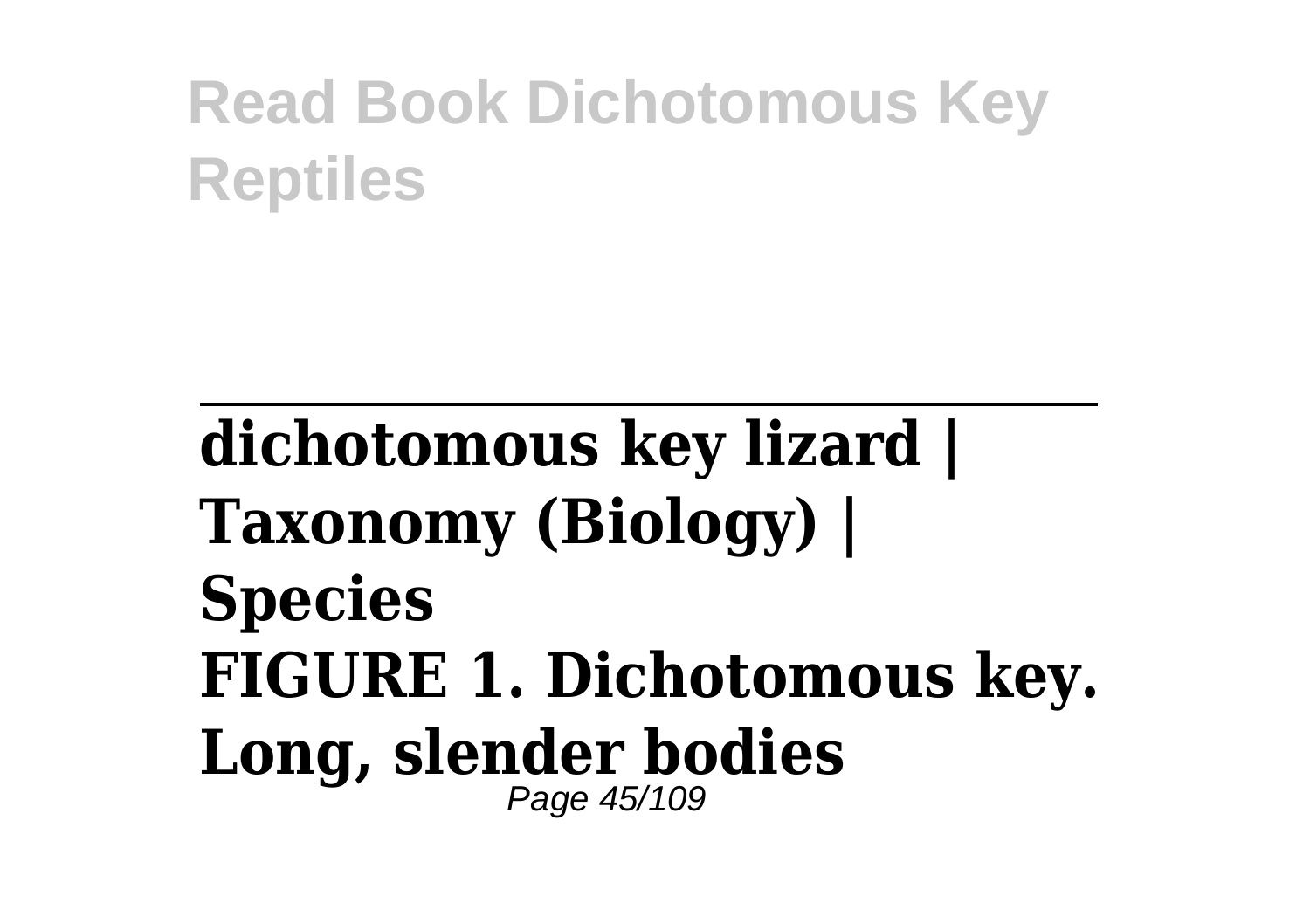**(salamanders) Shorter, fat bodies (frogs and toads) Found in stream Found in forest Found in water Toe pads at end of Toe pads not at end of toes toes (tree frogs) Found on land (toads)** Page 46/109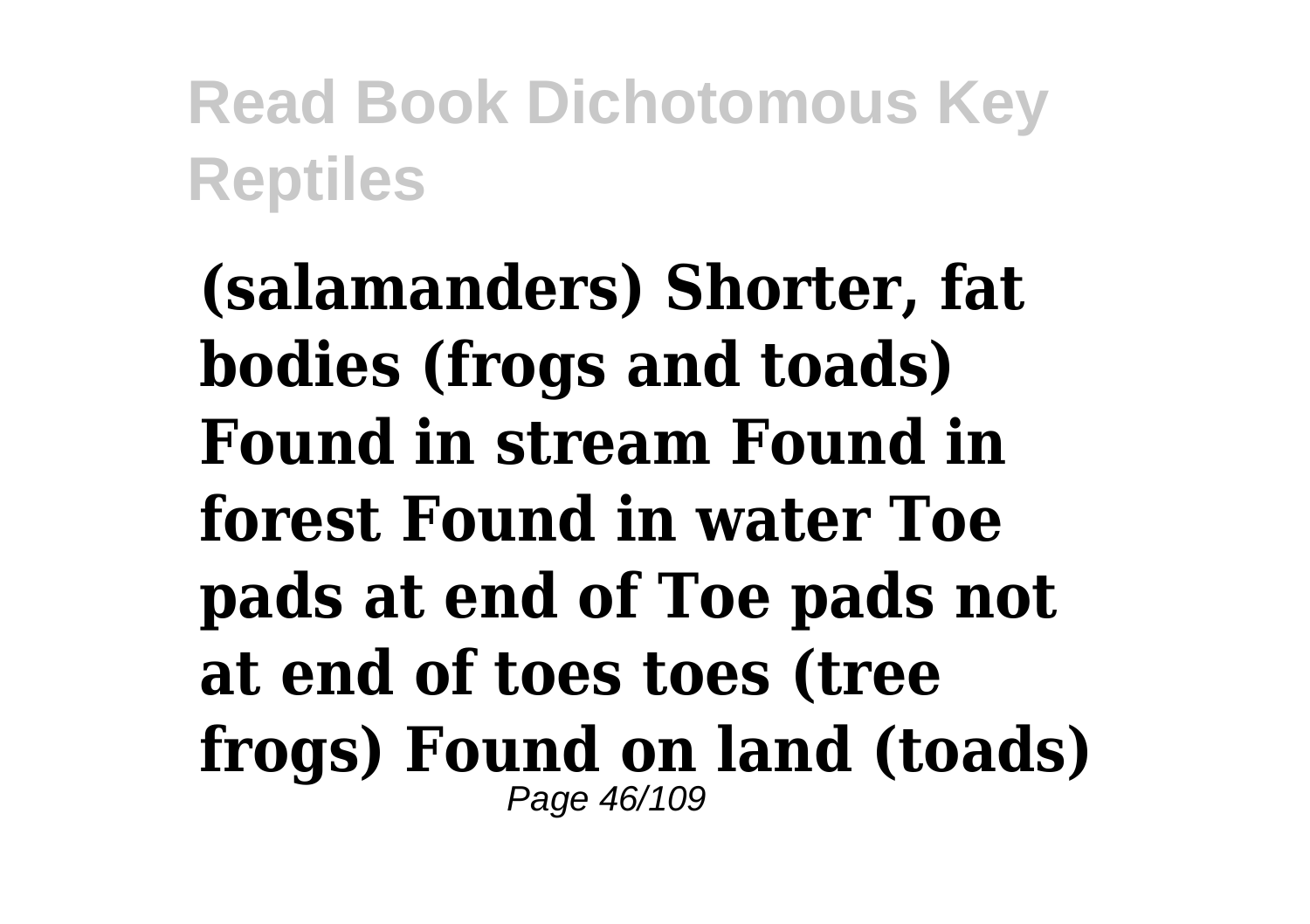**Amphibians at Camp Chestnut Ridge (moist, scaleless skin) Red body, brown eyes Eastern mud salamander Red body, yellow eyes**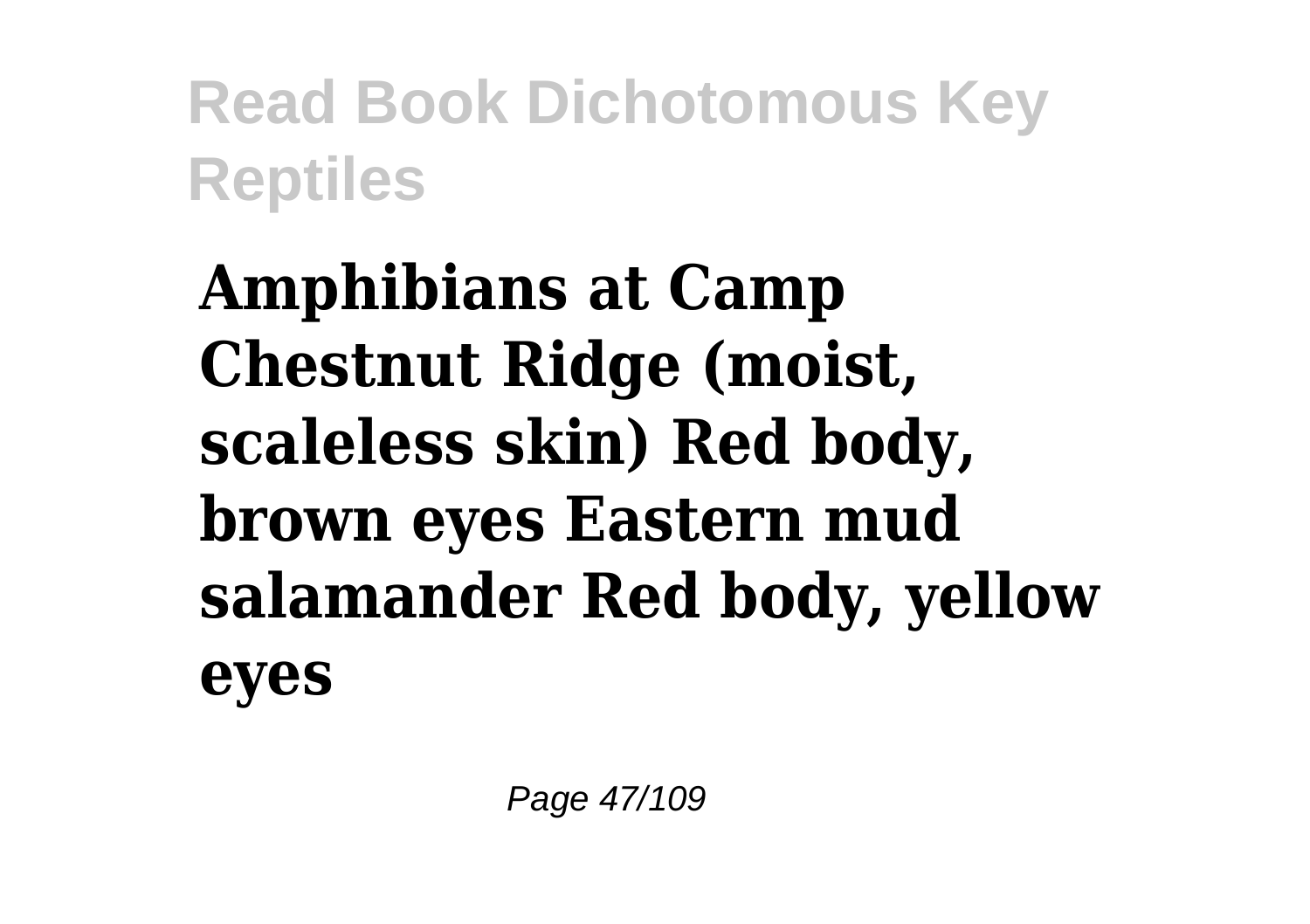#### **Activities in the Classroom B Using Reptile and Amphibian For example, a dichotomous key can be used as a tool for users to determine the** Page 48/109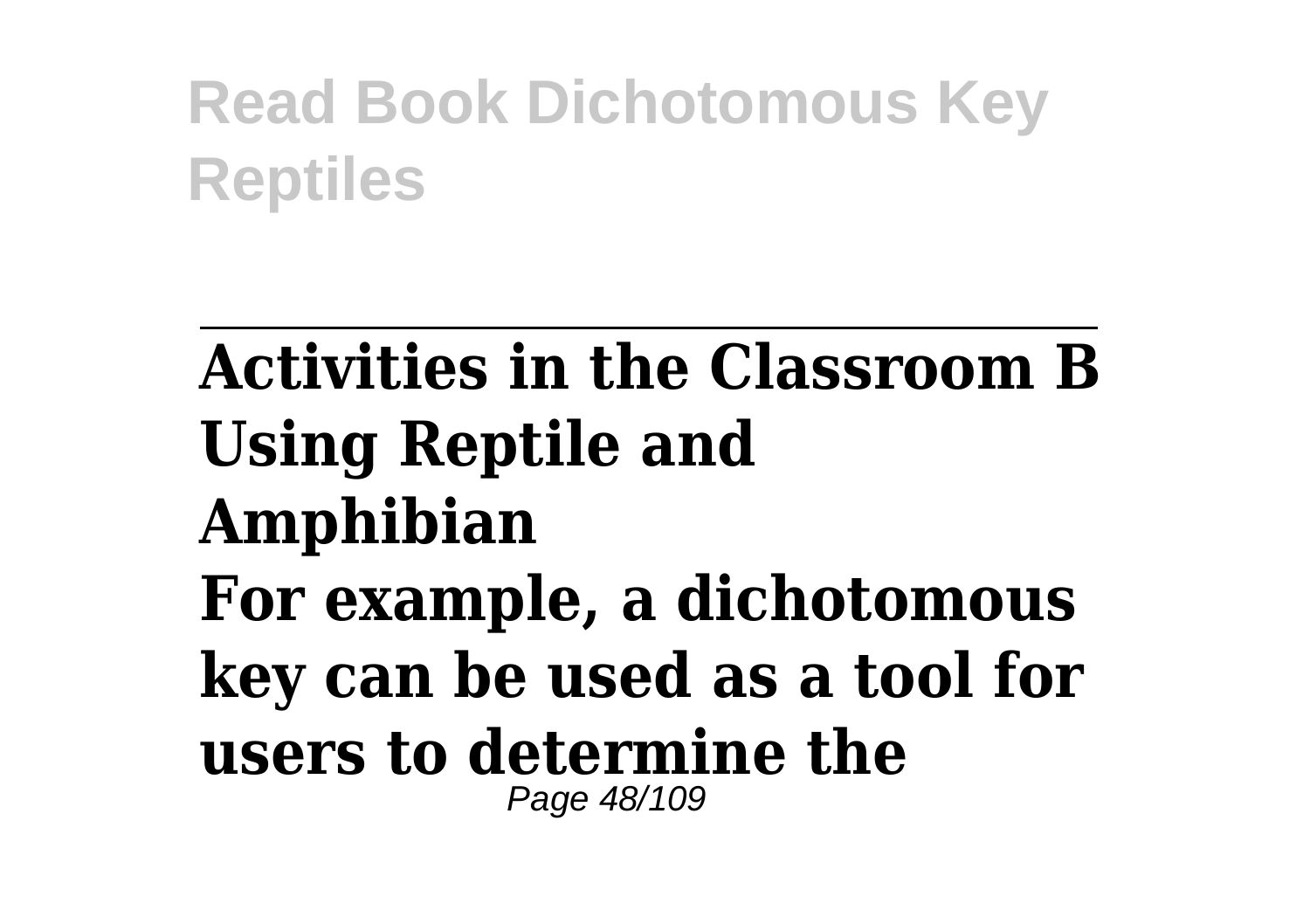**identity of items in the natural world, such as trees, wildflowers, mammals, reptiles, rocks, and fish. Keys consist of a series of choices that lead the user to the correct name of a given** Page 49/109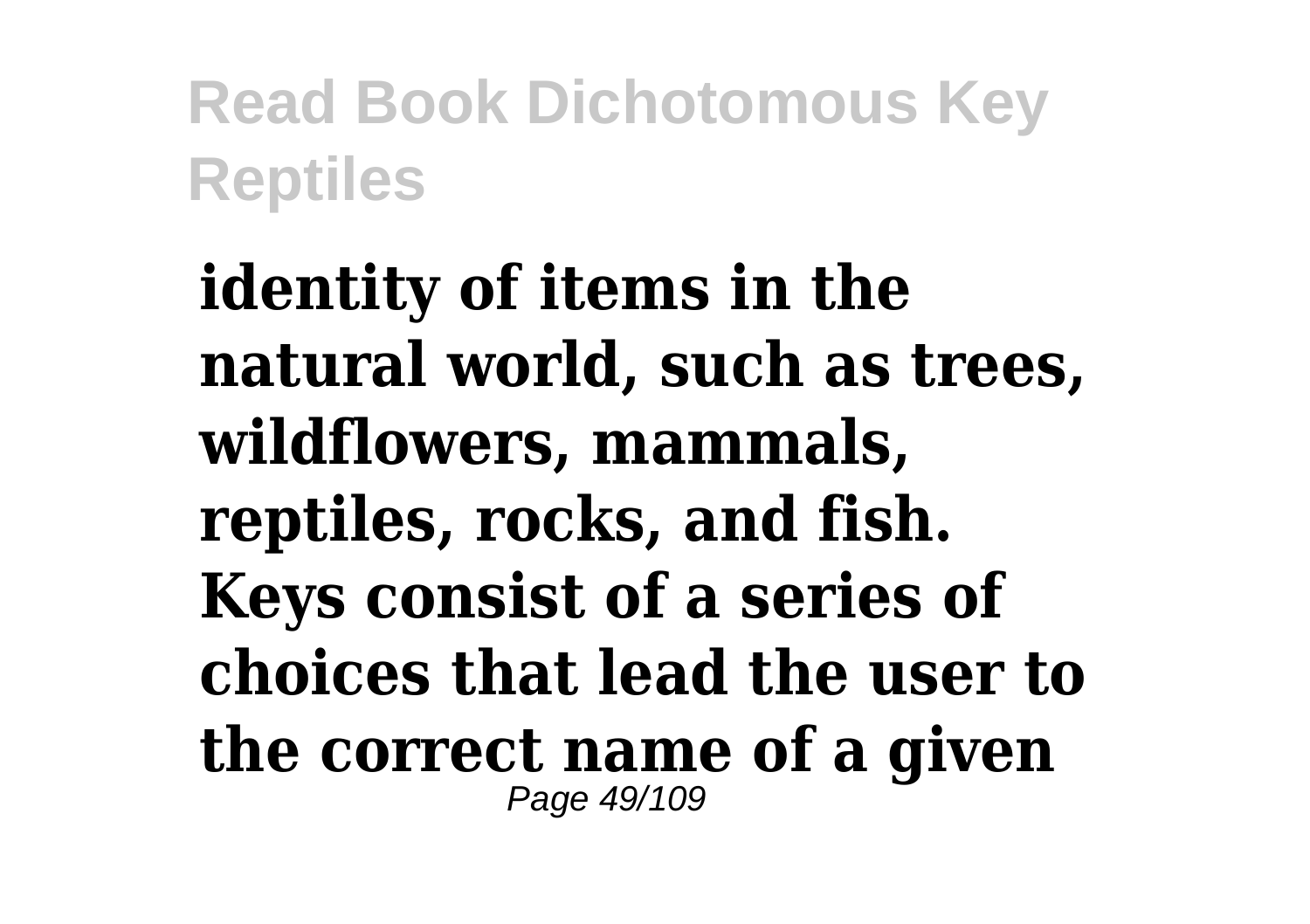### **item. "Dichotomous" means "divided into two parts".**

**What is Dichotomous Key? - Visual Paradigm for UML dichotomous key to name** Page 50/109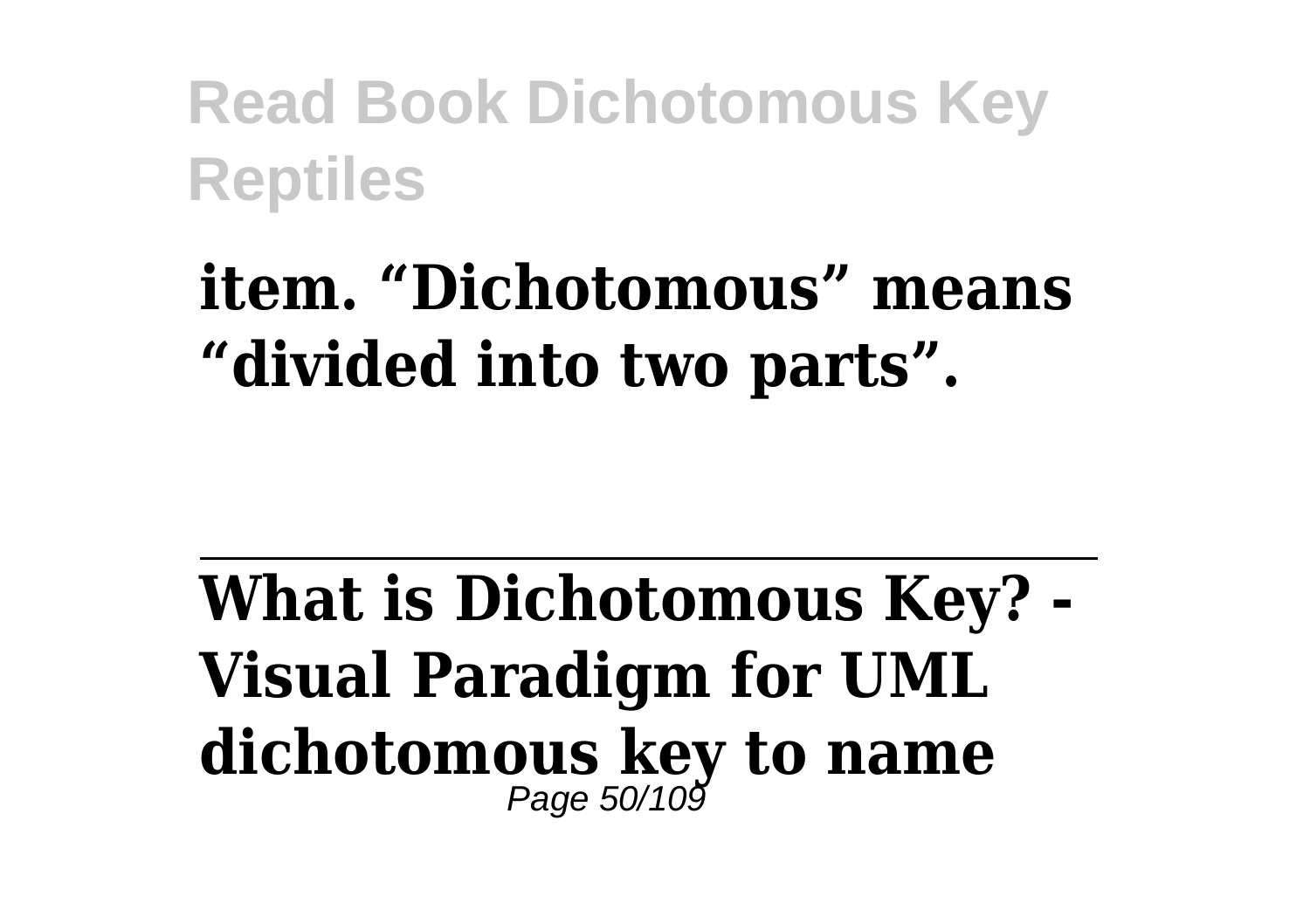**the same habitat. 4. Have students trade cards, then have them try using the key to name their new habitats. If they have trouble using the key, they can return to the flow chart to find the** Page 51/109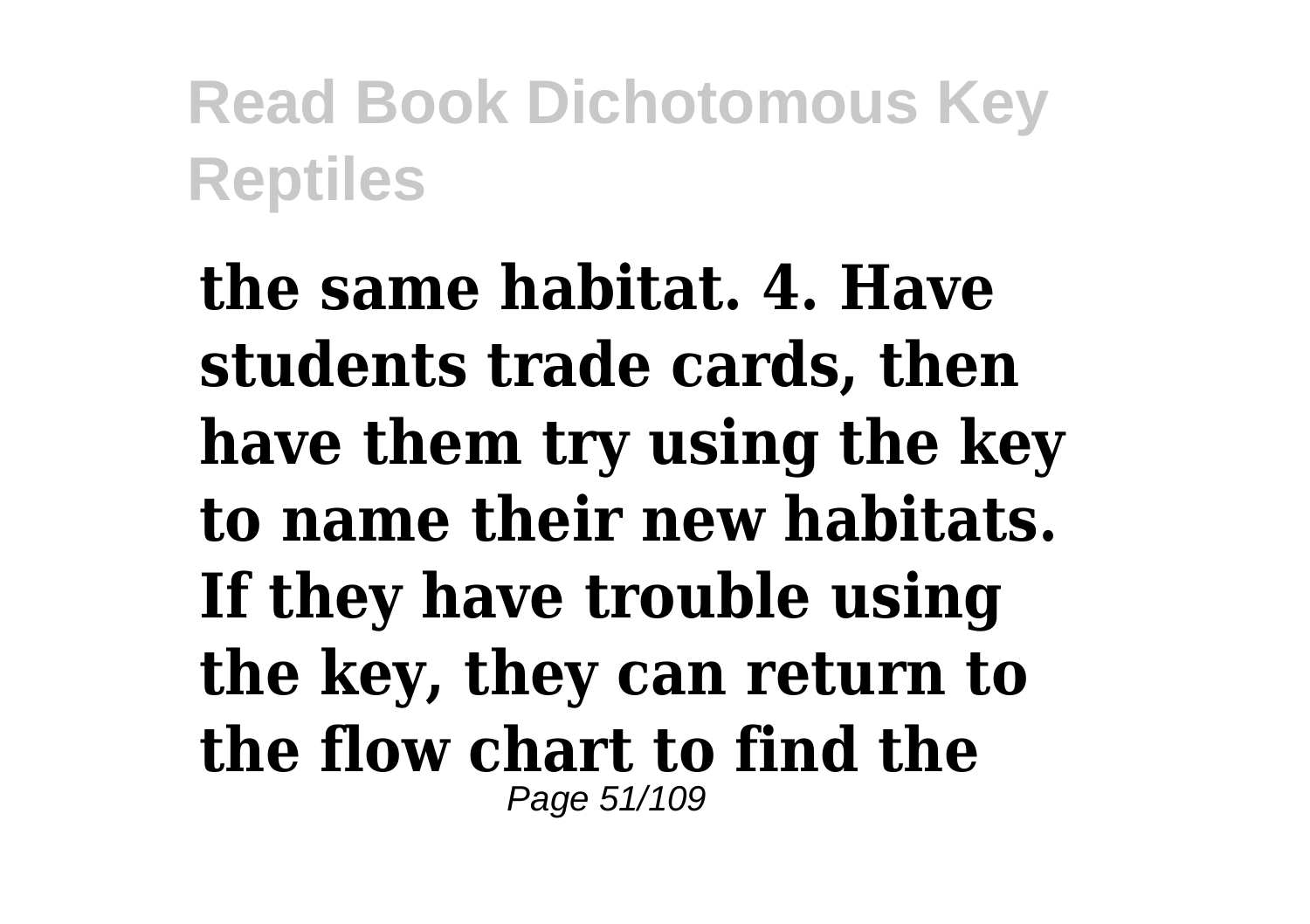**answer. Conclusions A dichotomous key works in the same manner as a flow chart, using a series of choices to arrive at a final ...**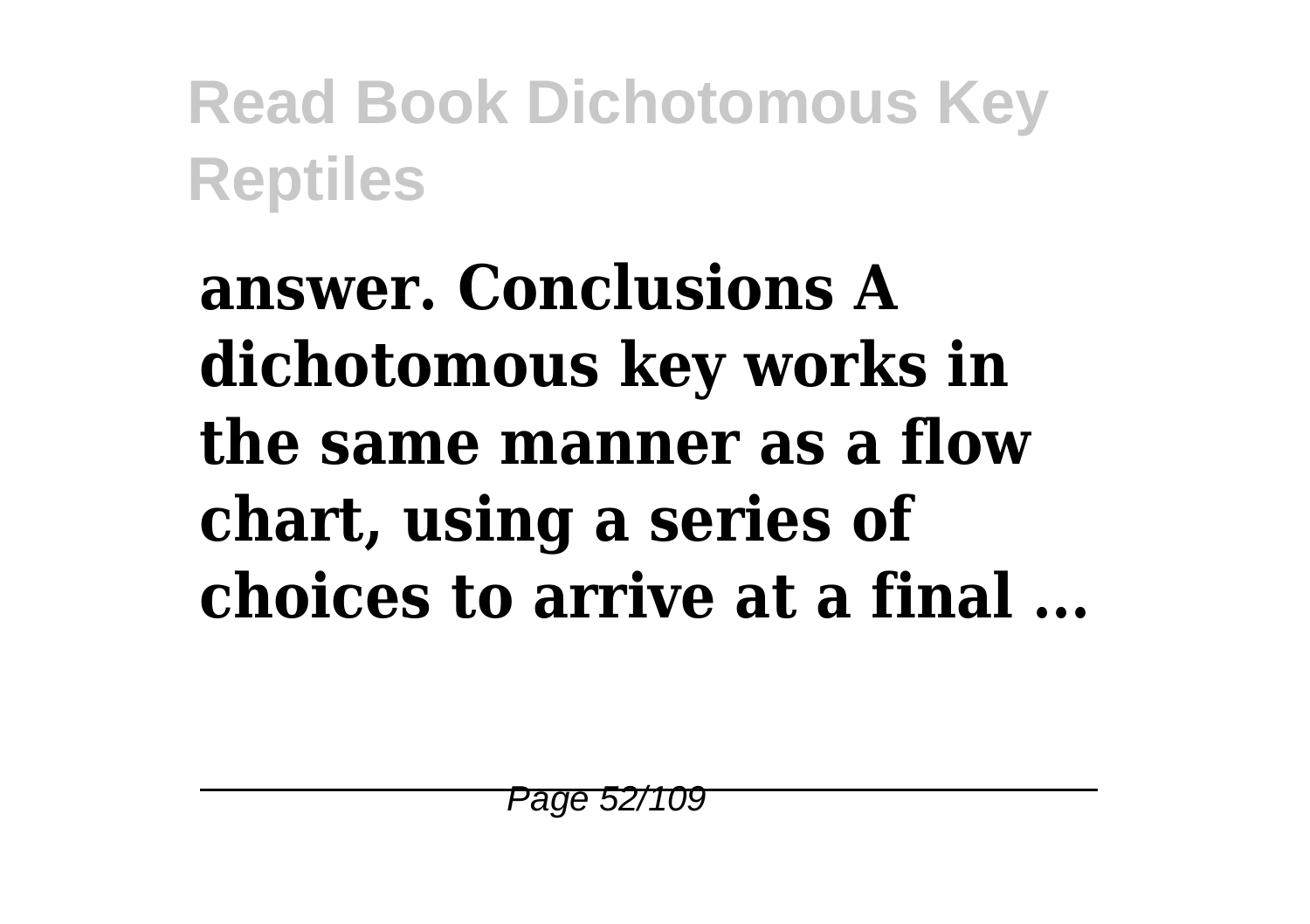**"Herp" Sweet Home - Pennsylvania Envirothon Mar 1, 2013 - Dichotomous Key to Salamanders Introduction: A dichotomous key is constructed of a series of couplets, each consisting** Page 53/109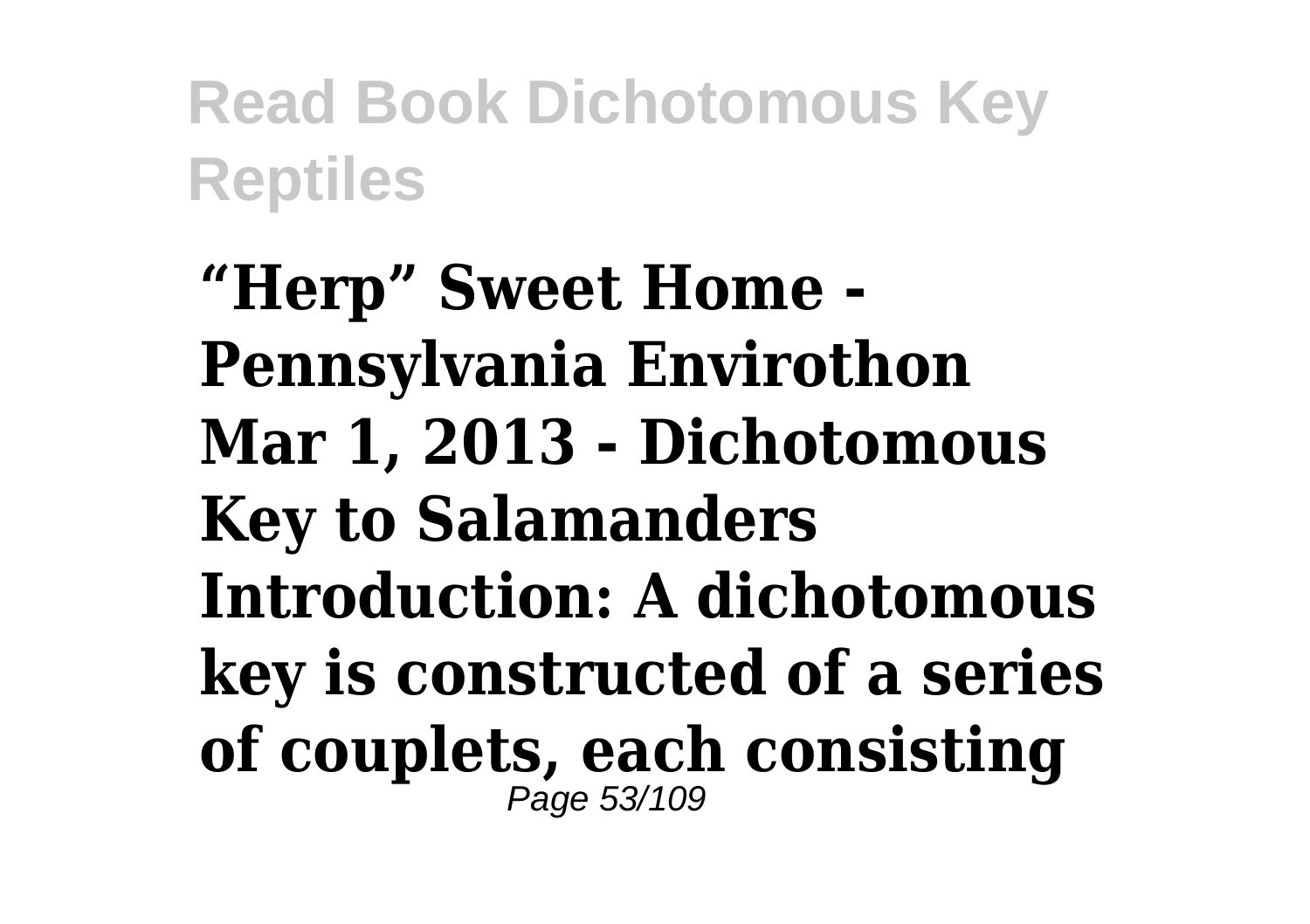**of two separate statements. For example: couplet 1. Seeds round soybeans 1. Seeds oblong 2 (this statement indicates that you go to couplet "2") couplet 2. Seeds white northern beans** Page 54/109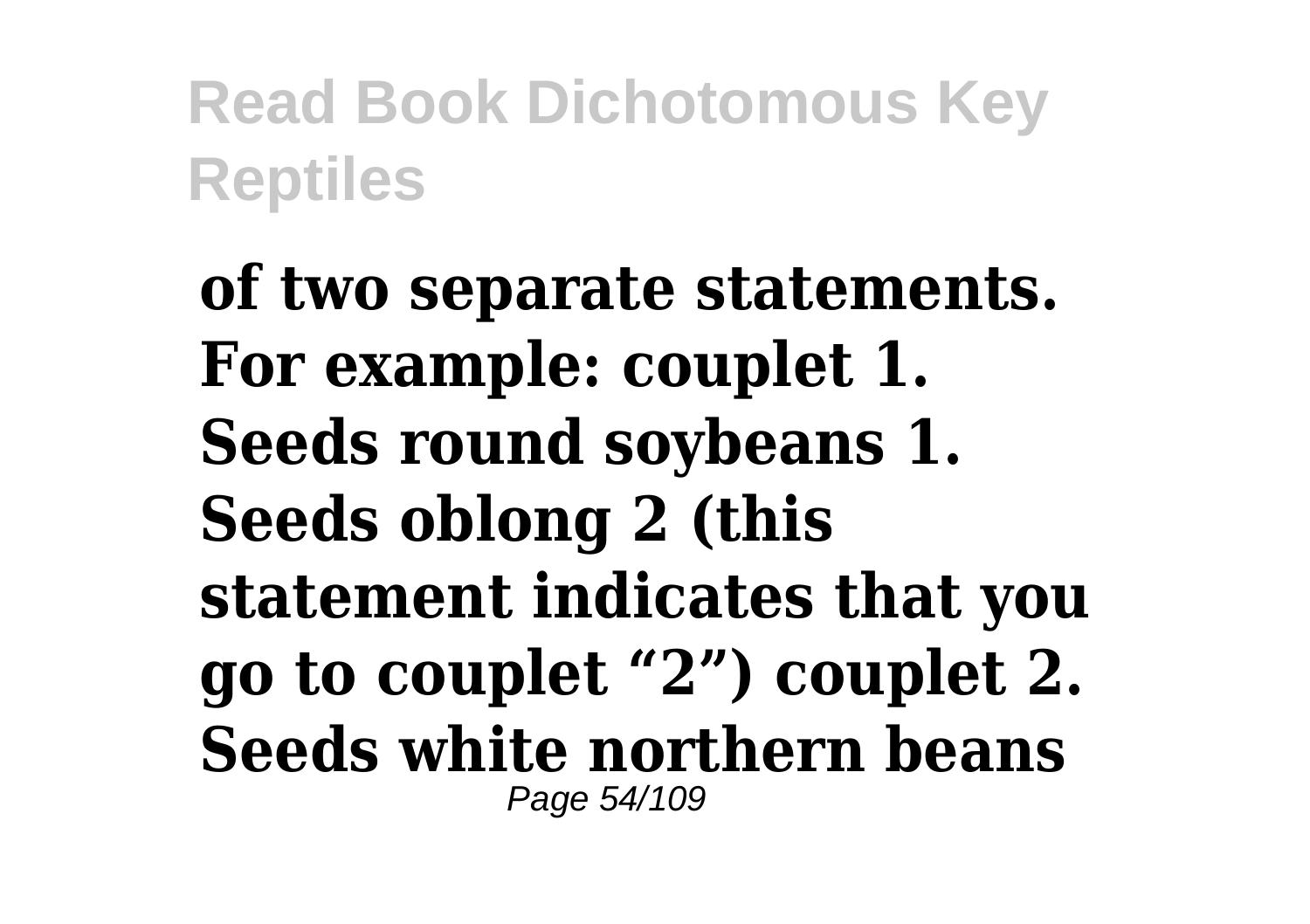#### **2. Seeds black black beans …**

#### **Using Dichotomous Keys Making a dichotomous key Dichotomous Key tutorial** Page 55/109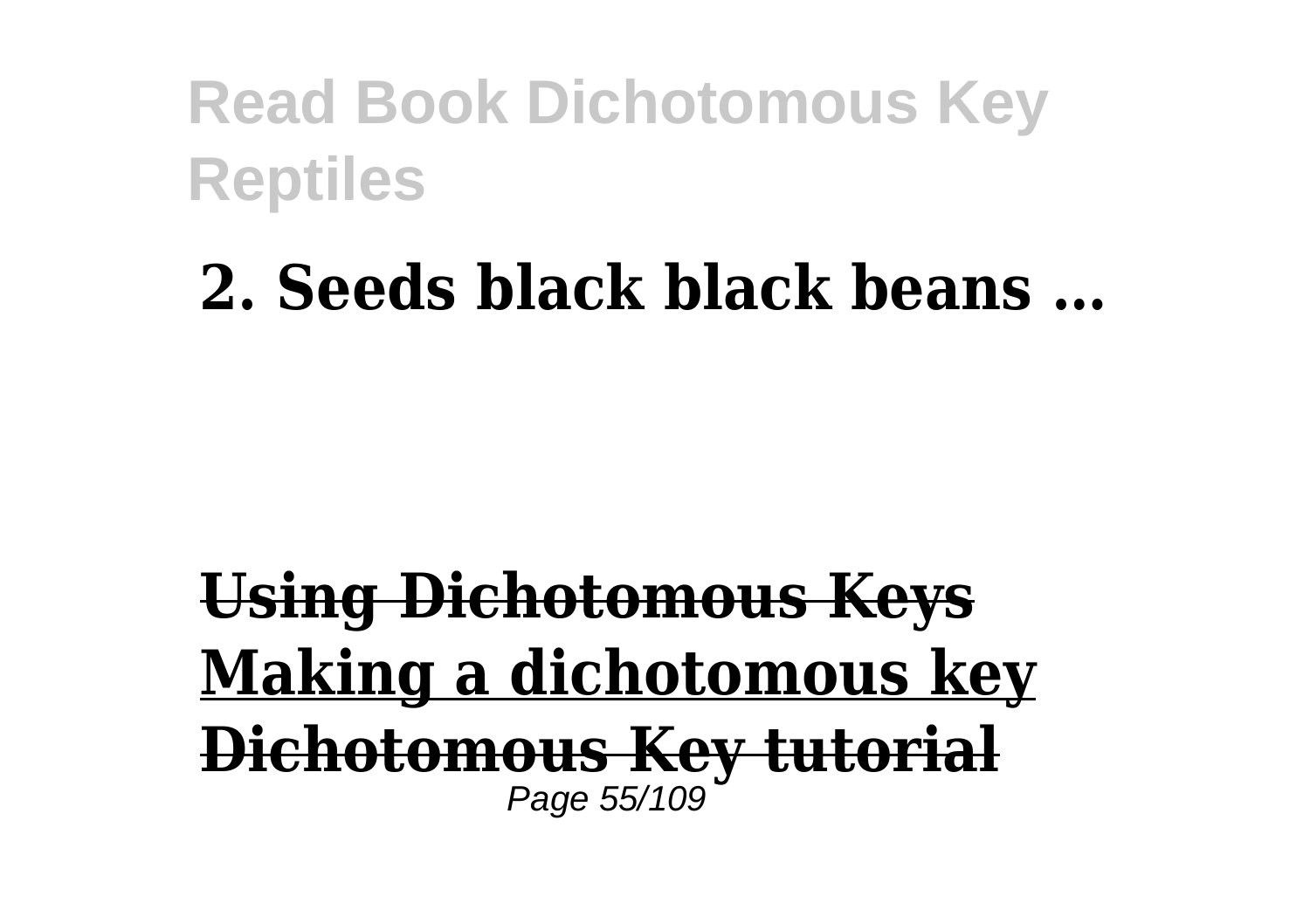**video Dichotomous Keys Science Teaching - The Ultimate Guide to Constructing a Dichotomous Key - ACSSU111 / VCSSU091 What Are Some Of The Best Reptile Care Books \"WILD** Page 56/109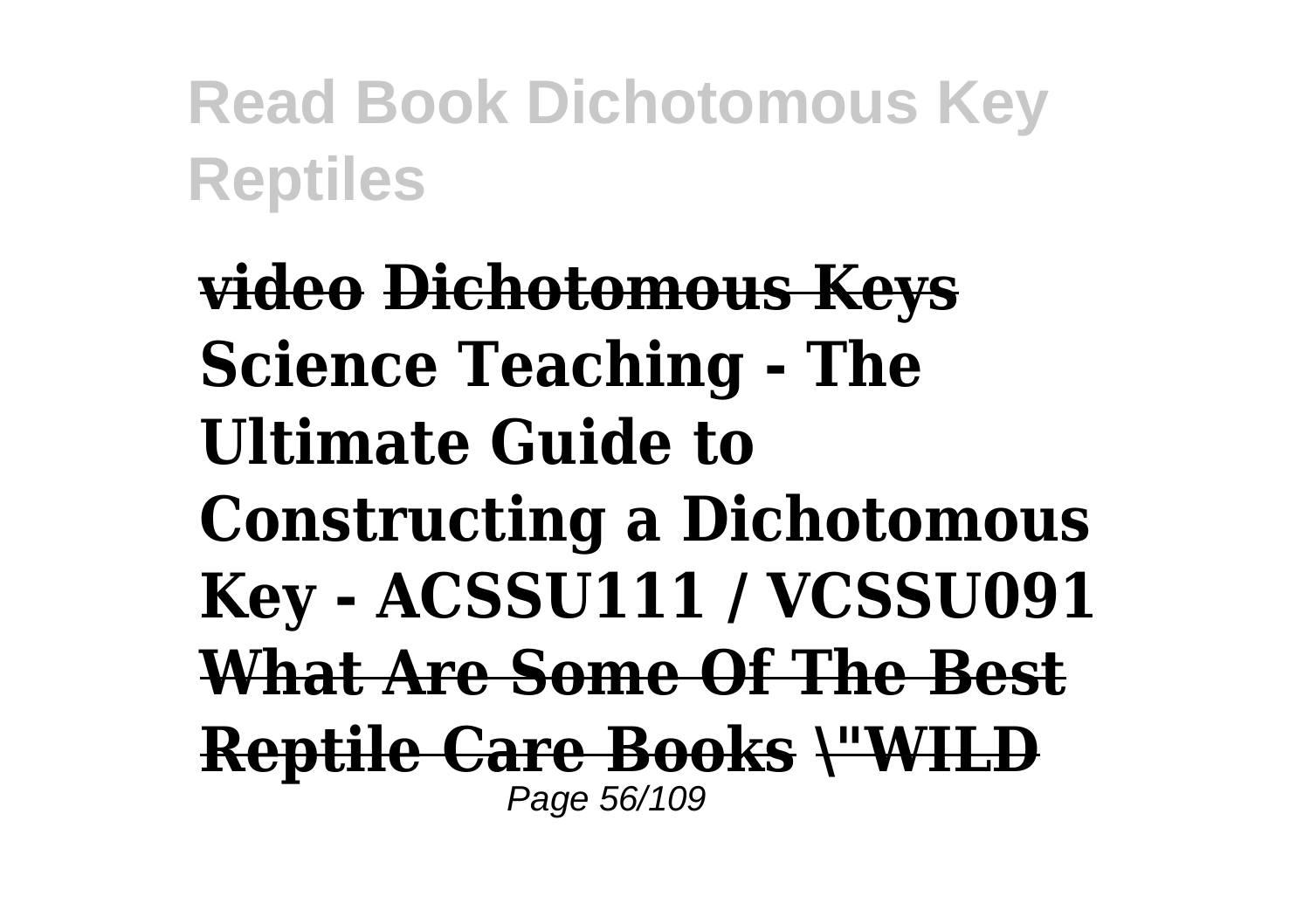**Reptiles!\" -Read Aloud (Informational Book!) Animal Classification for Children: Classifying Vertebrates and Invertebrates for Kids - FreeSchool** *My Top 10* Page 57/109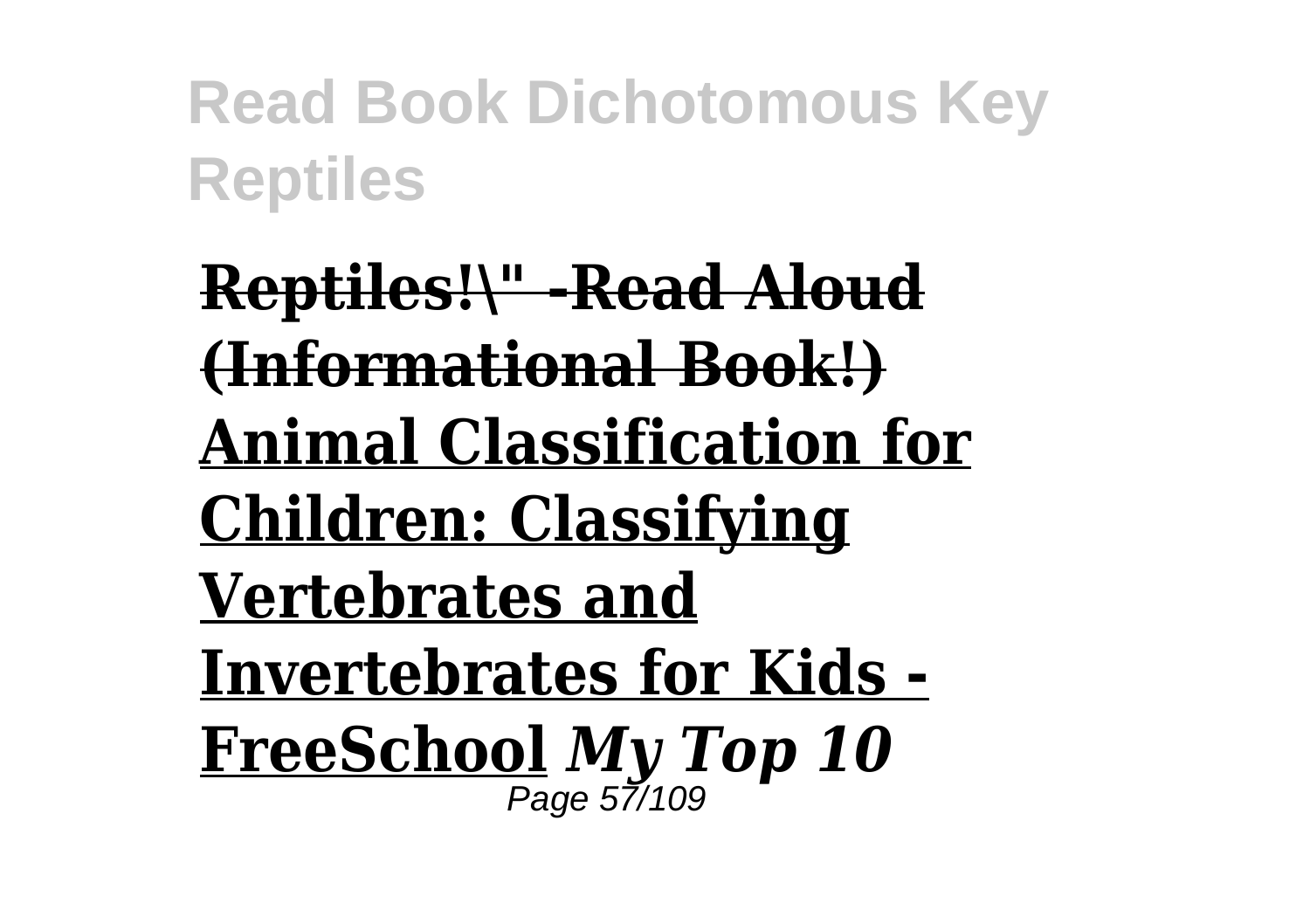*Classic Reptile Books Dichotomous Key* **Dichotomous Keys: Identification Achievement Unlocked INCREDIBLE REPTILE FACILITY TOUR | CANADIAN COLDBLOOD |** Page 58/109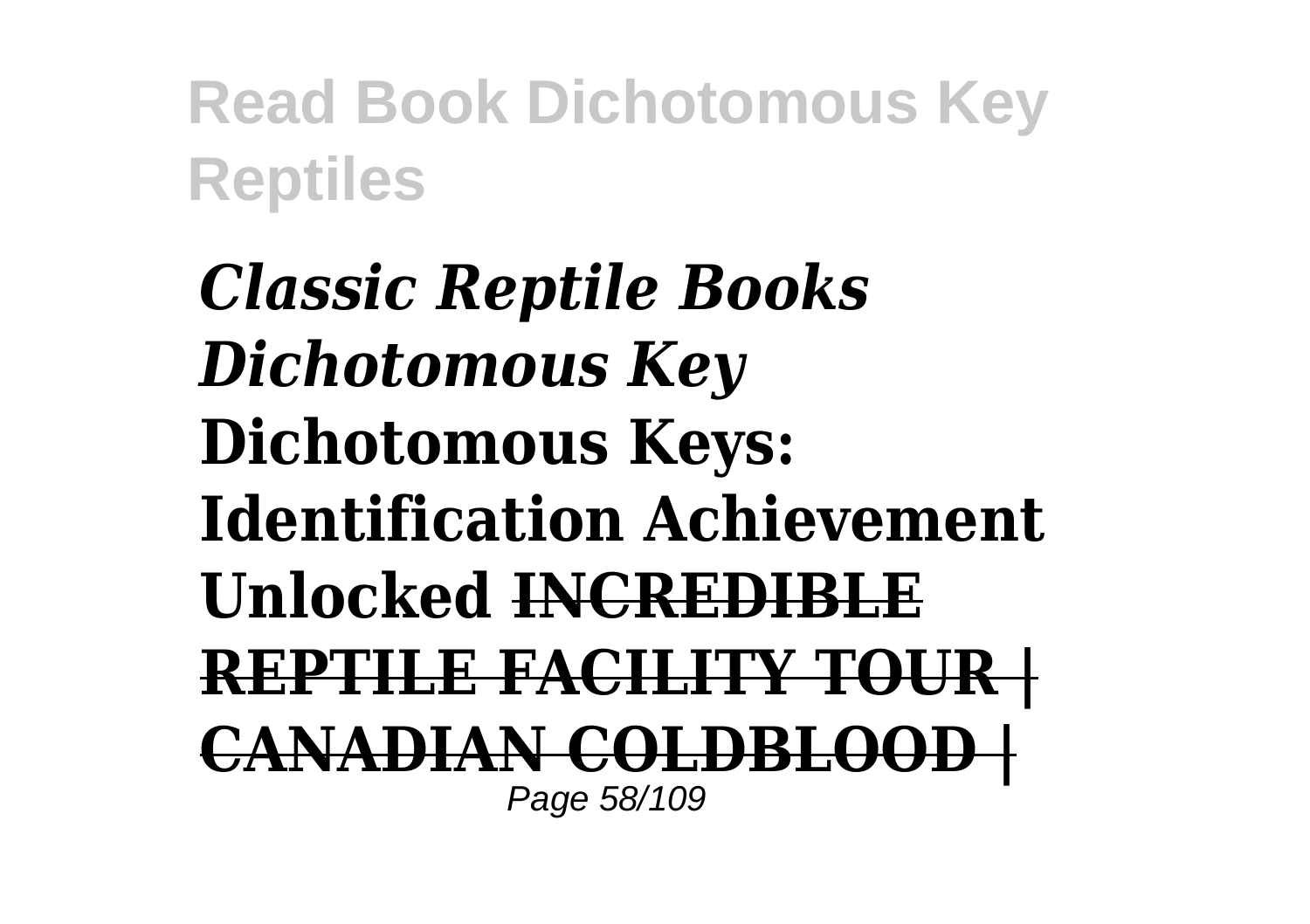**Monitor lizards, Geckos, and more! A Book I Made as a Kid LEOPARD GECKO SET UP FOR UNDER \$70 !!! | BRIAN BARCZYK** *Unboxing 19 new reptiles, amphibians and insects! Caterpillar* Page 59/109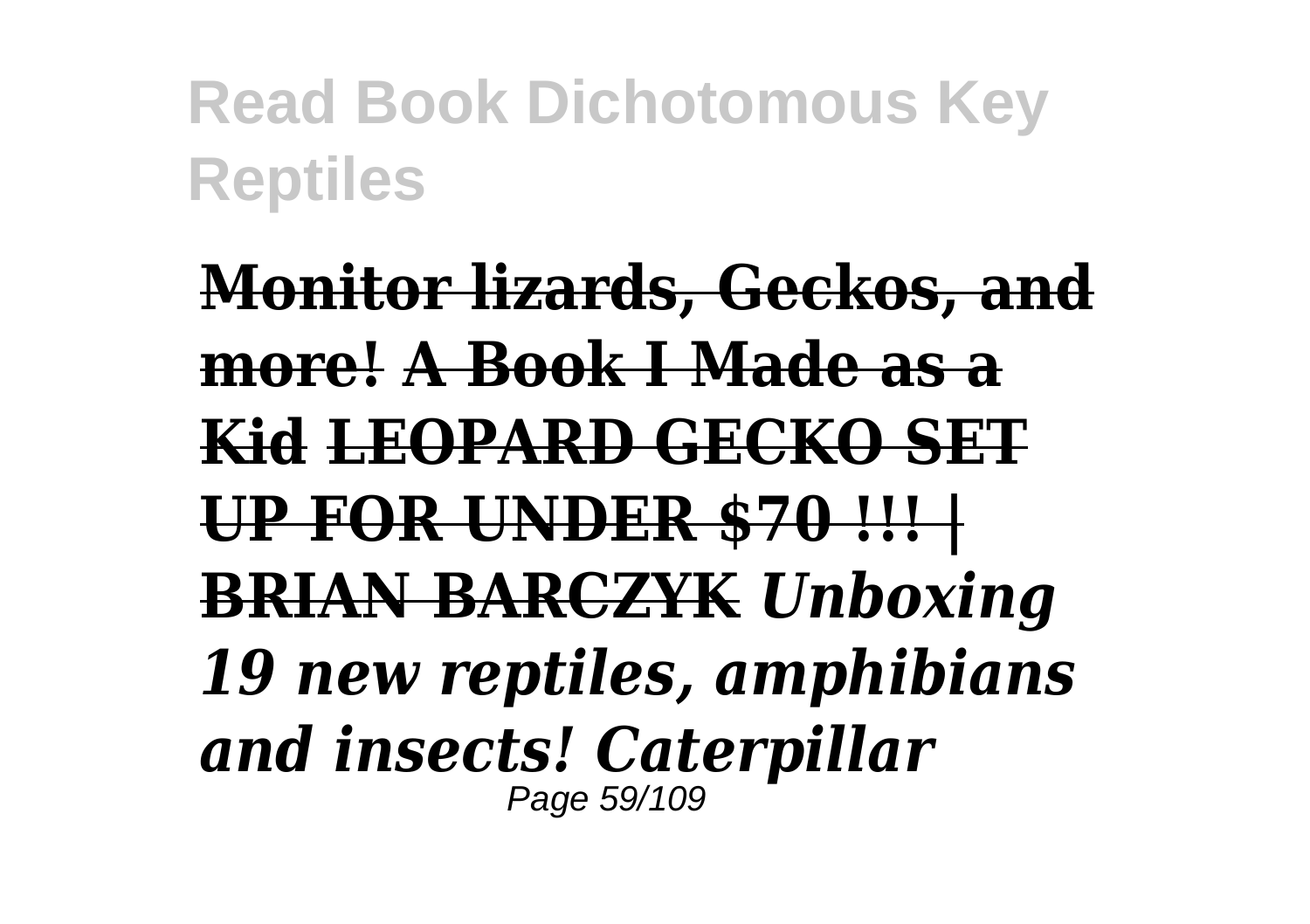*Shoes | Sweet rhyming bedtime story for kids!* **Rainforest Animals - Book Version - Primates, Big Cats, Reptiles \u0026 More - The Kids' Picture Show Sharks - Animals Series - The Kids'** Page 60/109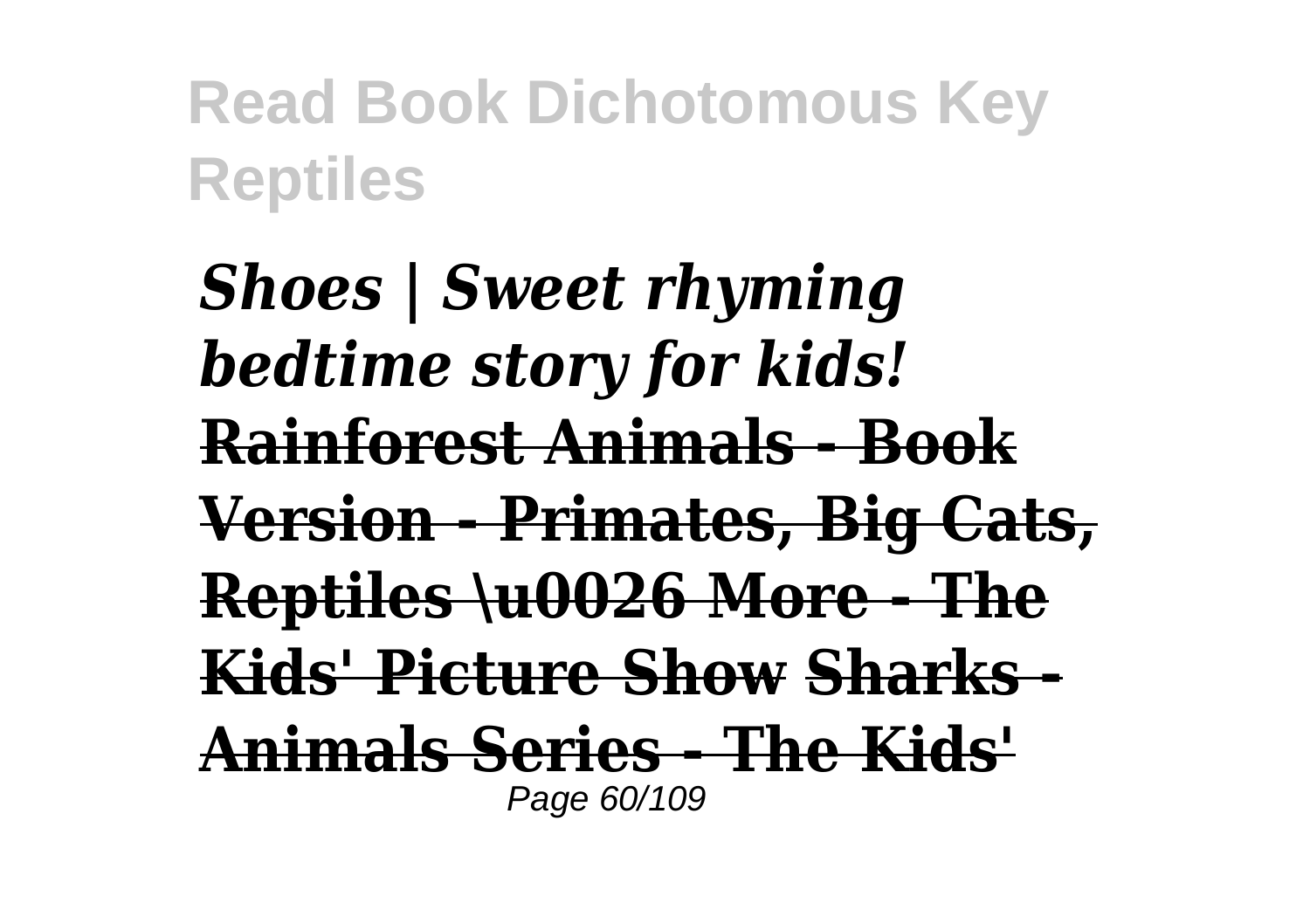**Picture Show (Fun \u0026 Educational Learning Video) Dichotomous Keys USE The Mixed-Up Chameleon (The Very Hungry Caterpillar \u0026 Other Stories)***Sharks (8-Bit) -* Page 61/109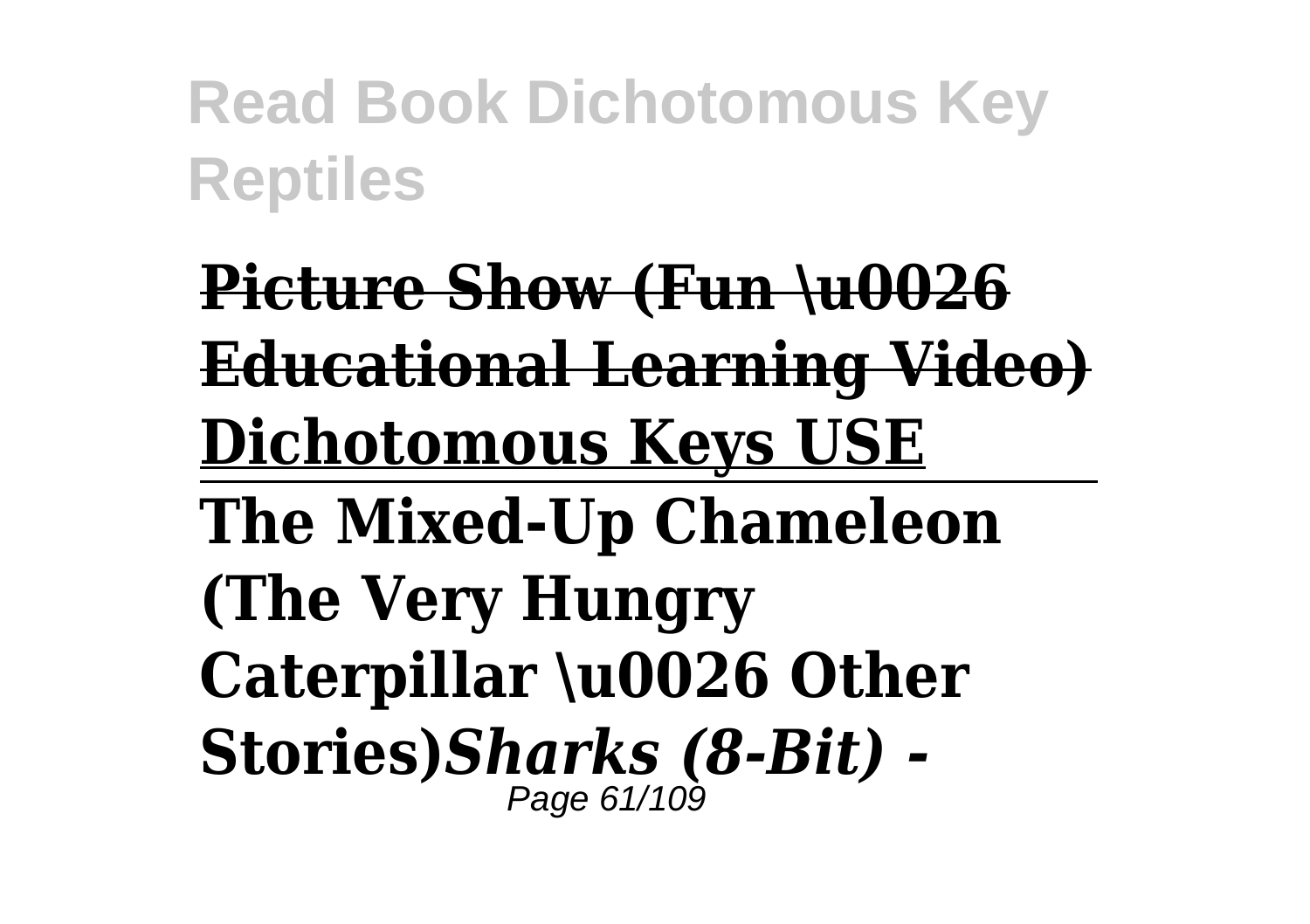*Learn Animals - Great White Shark - The Kids' Picture Show (Fun \u0026 Educational)* **Dichotomous Key Reading This is THE BEST PET LIZARD! Enclosure build for the next** Page 62/109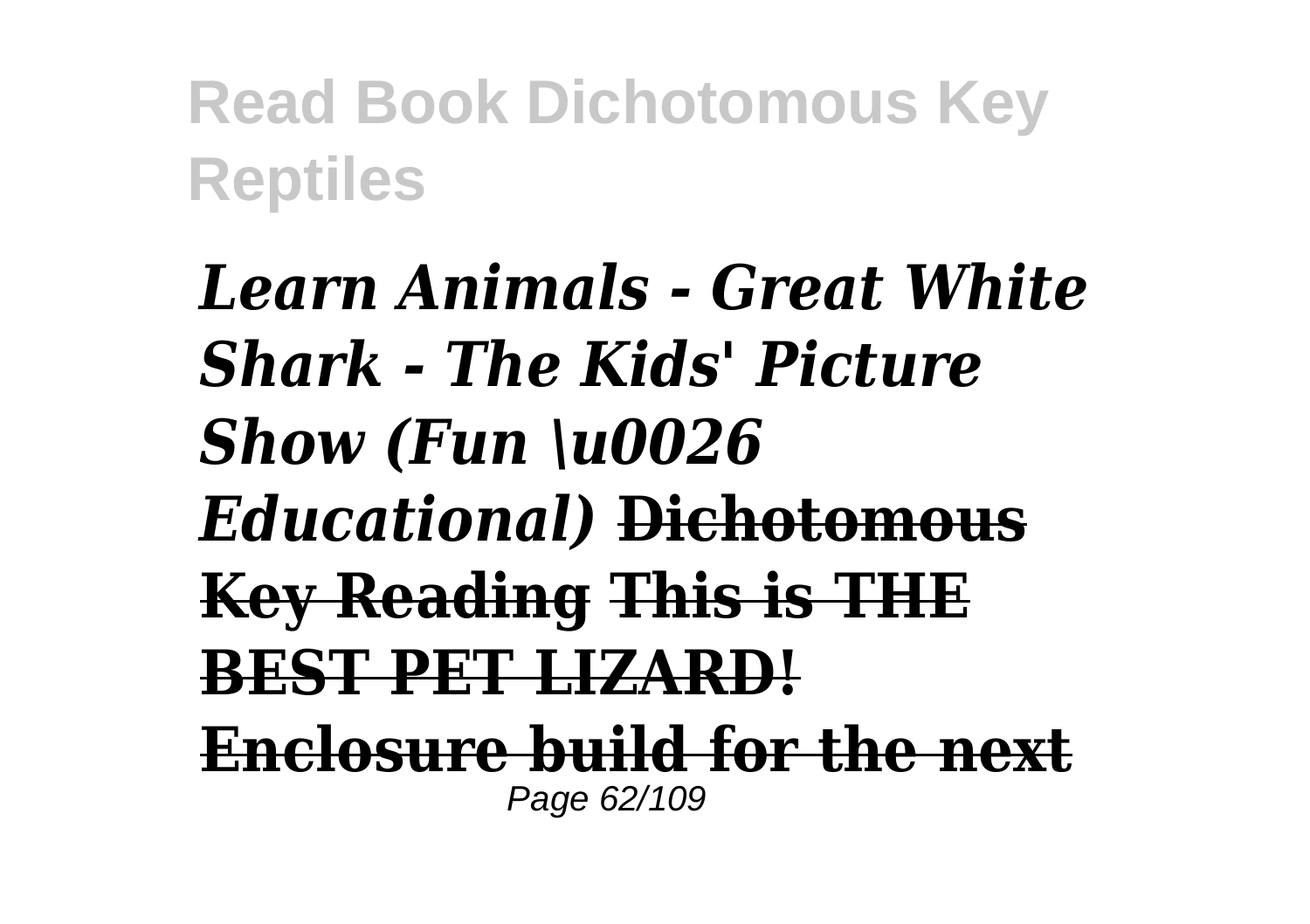## **big thing in the reptile hobby.**

**Lizard from the Park ~ a monstrous Thanksgiving kids book read aloud!***The Lizard Wizard (Sillywood Tales) - An animated* Page 63/109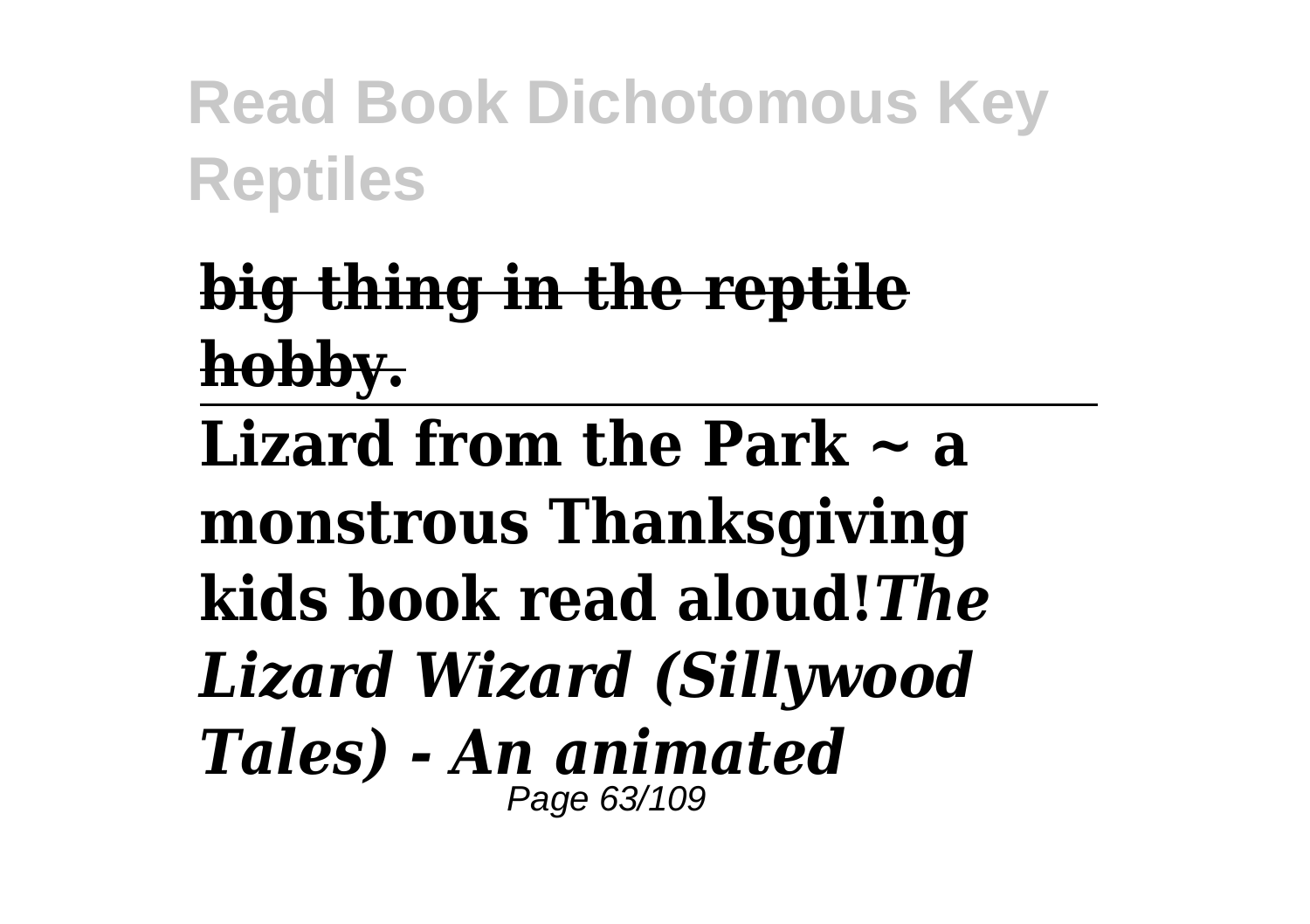*children's story book Vertebrate Diversity: Reptiles Making a dichotomous Key.* **REPTILE \u0026 AMPHIBIAN 'ARCADIA' BOOK TRILOGY REVIEW Reptiles - Snakes,** Page 64/109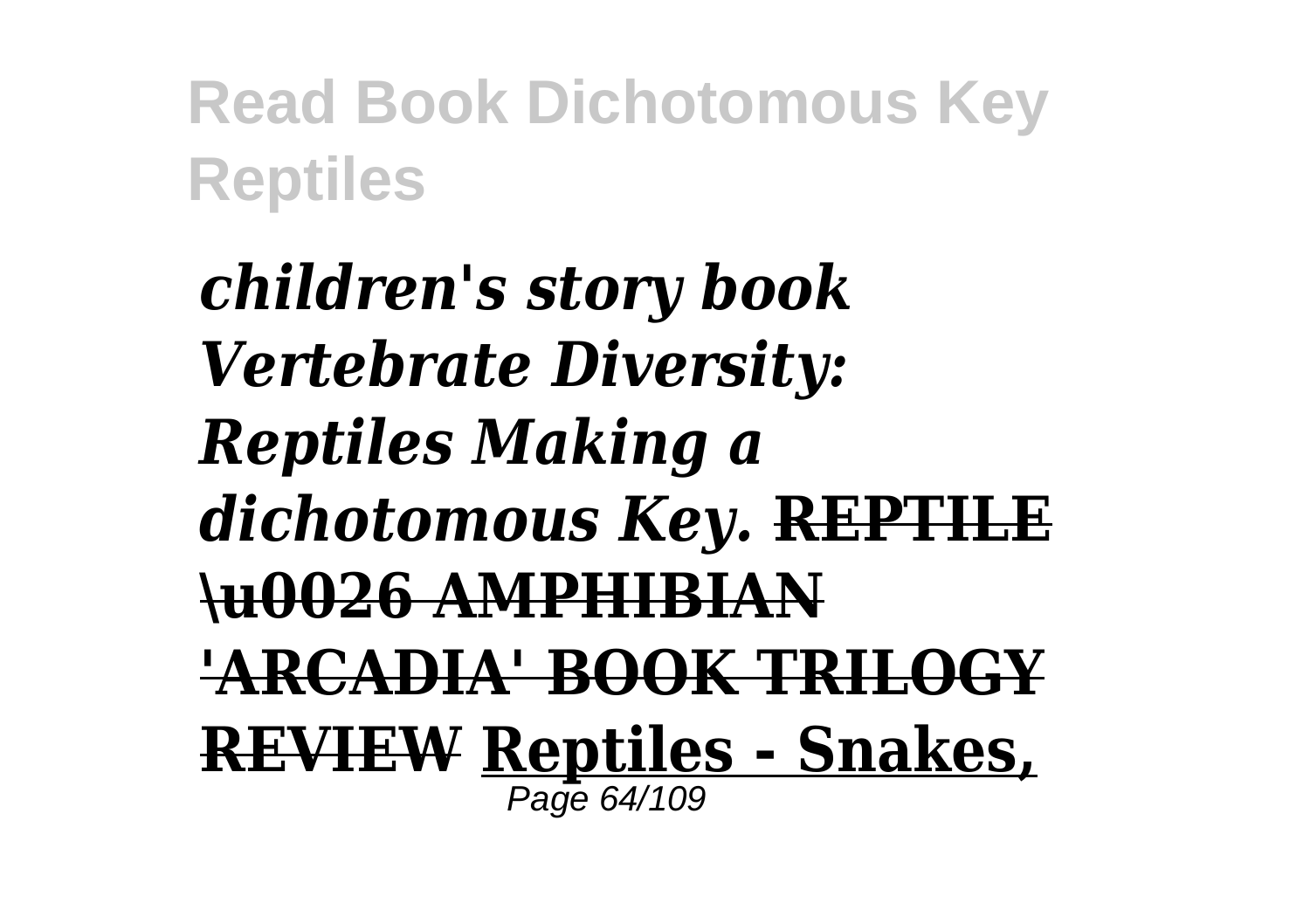**Lizards, Crocodilians \u0026 Turtles - The Kids' Picture Show (Fun \u0026 Educational) Australian Animals | Animals for Kids | Weird Wild Animals**

**Dichotomous Key Reptiles** Page 65/109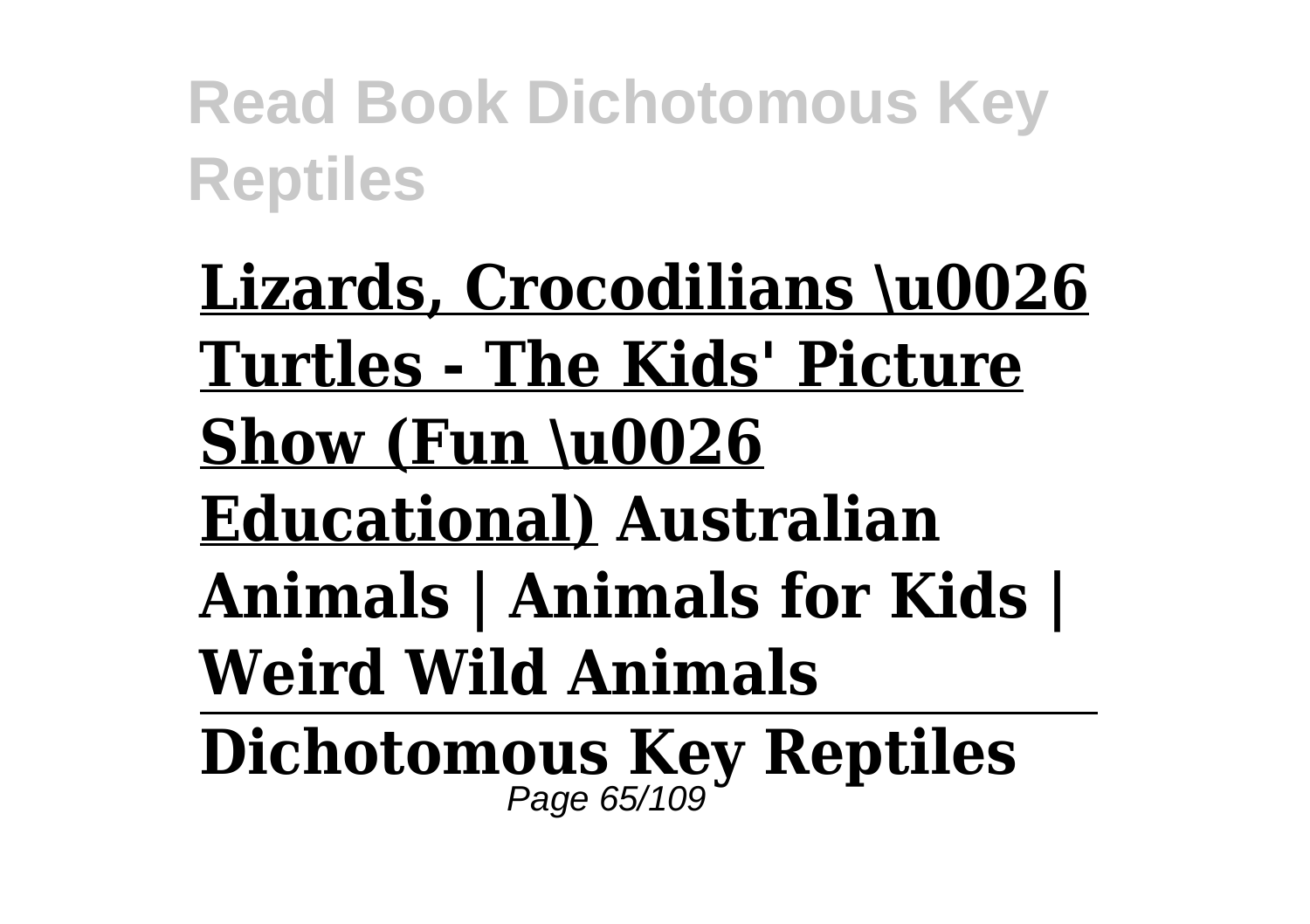**Dichotomous Key Reptiles Typically, the dichotomous keys are stress to identify the species by their scientific name, because each species has its unique scientific name. The** Page 66/109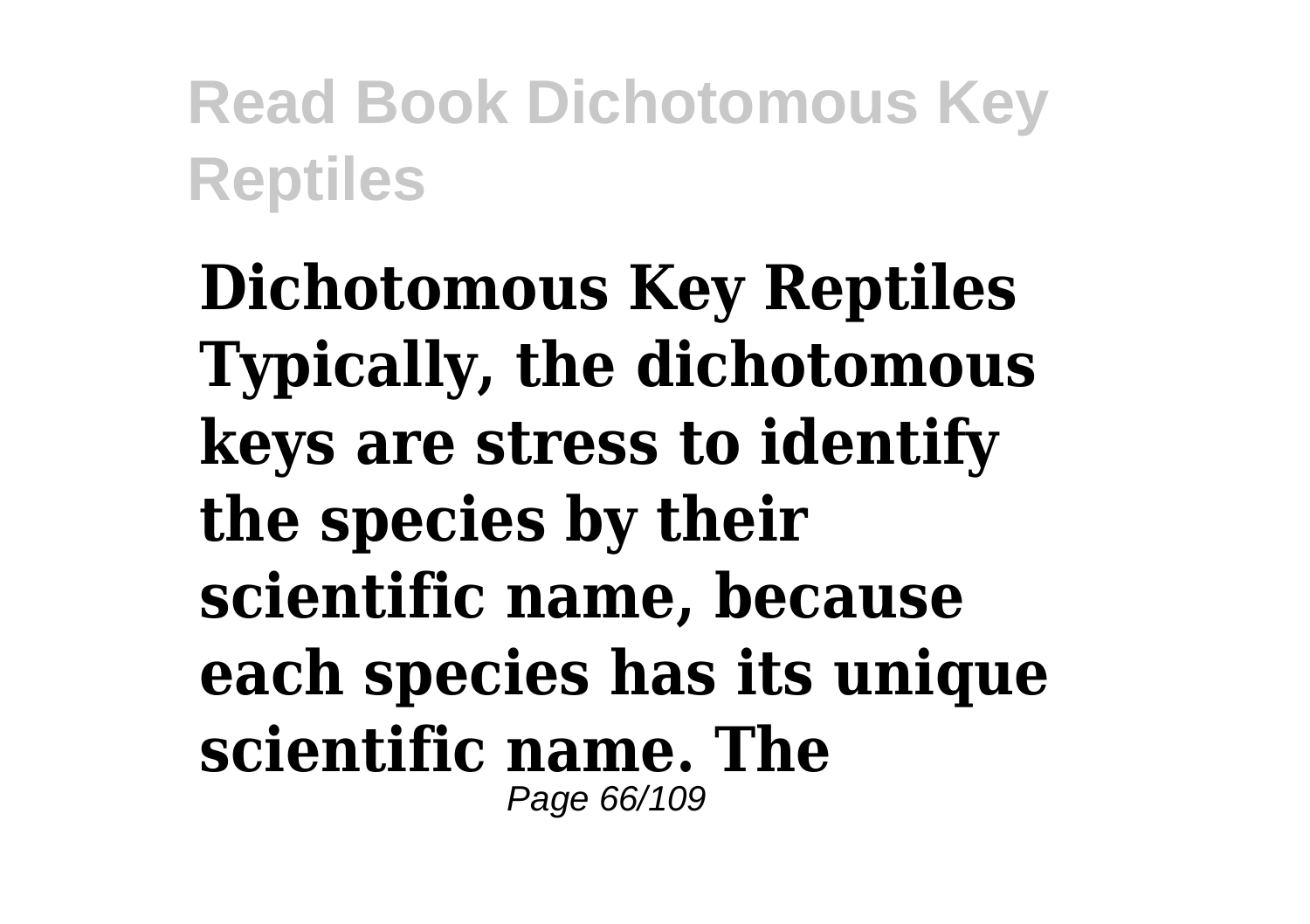**dichotomous keys used to identify the species by unique scientific names in order to determine the certainty of species that are studied.**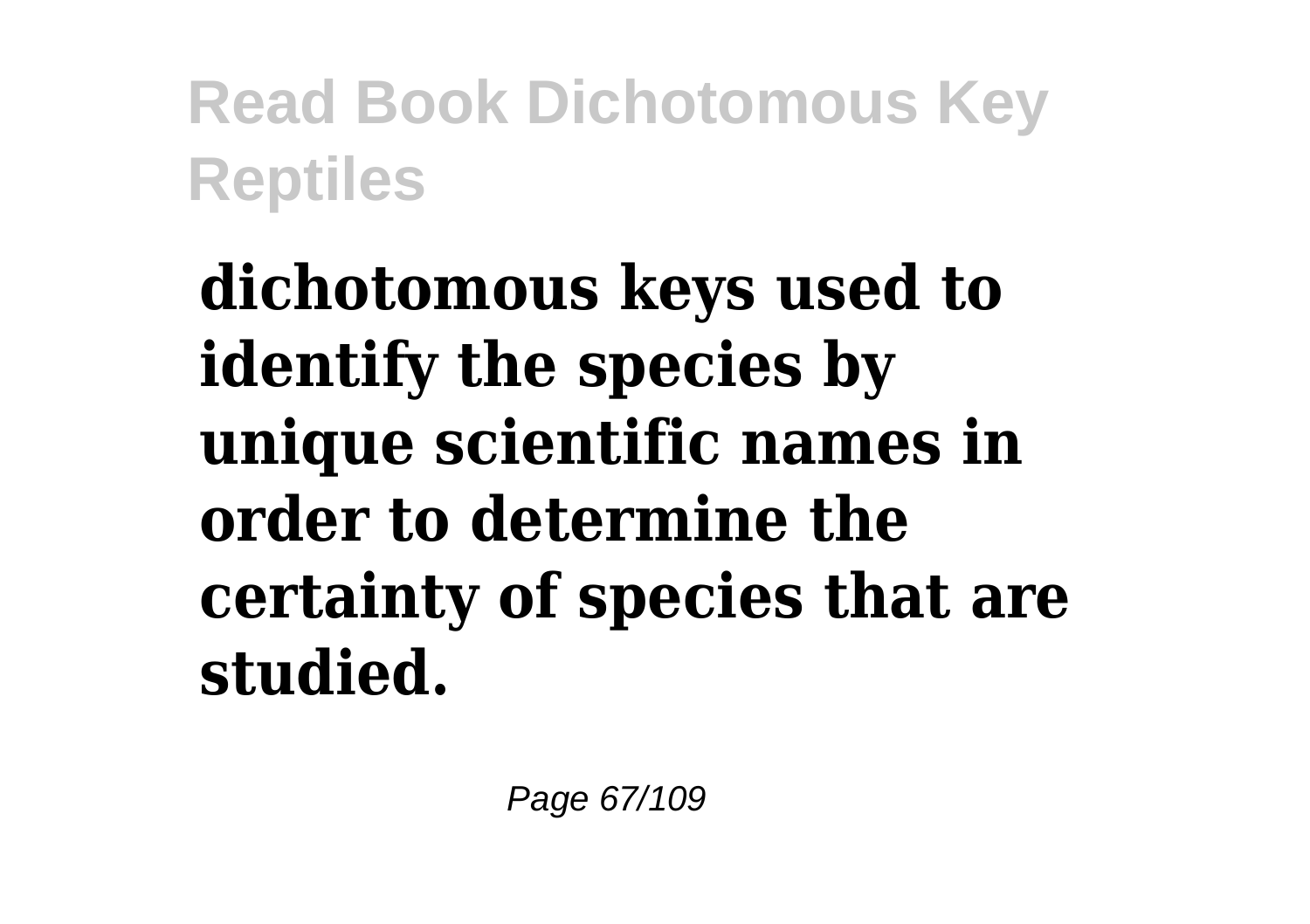## **Dichotomous Key Reptiles recruitment.cdfipb.gov.ng precursor to this reptile activity, it would be a good idea to have students make a dichotomous key using** Page 68/109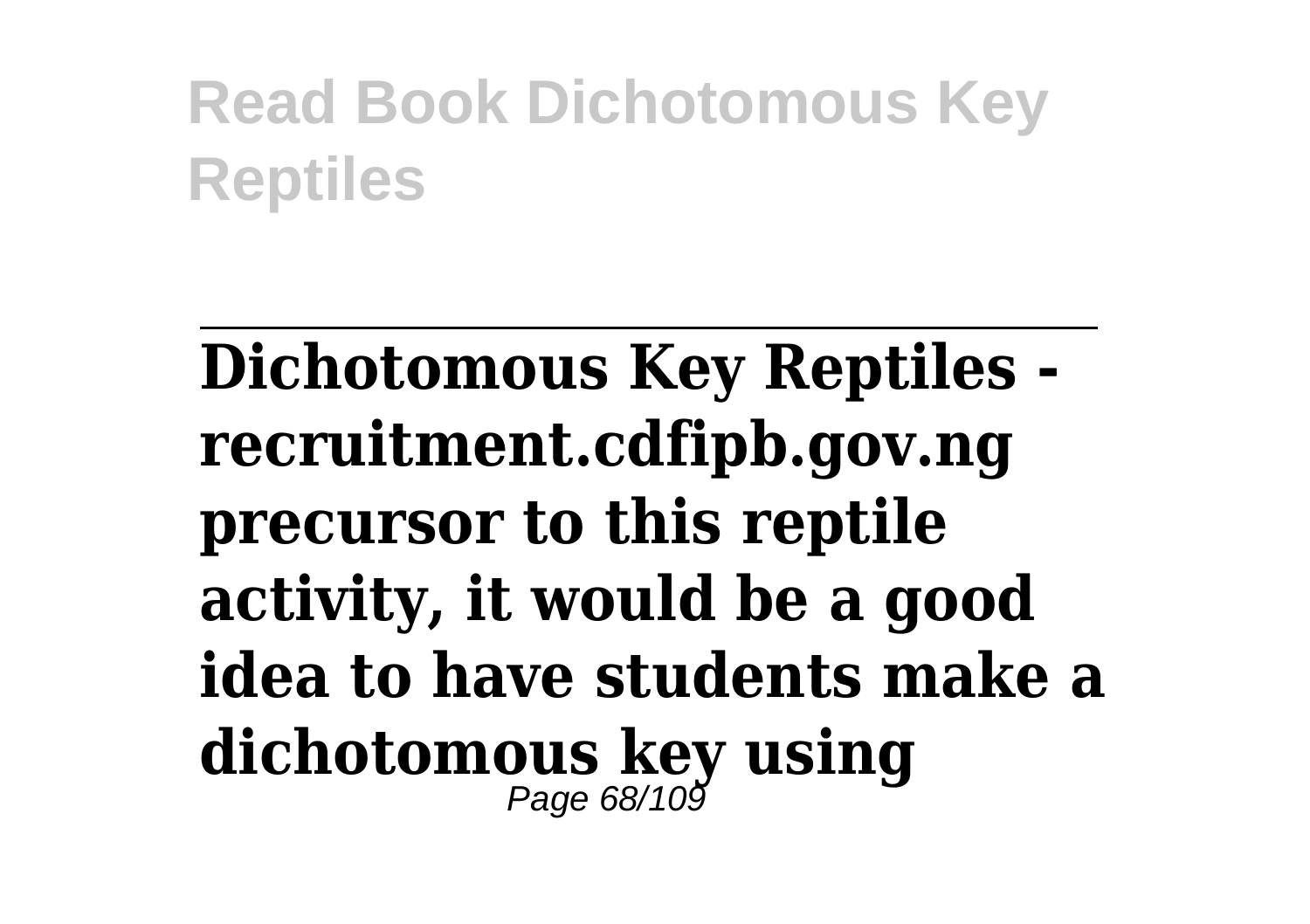**inanimate objects such as pencils, paperclips, coins, etc. At each stage in the dichotomous key all remaining species must be separated into two clearly distinguishable groups. The** Page 69/109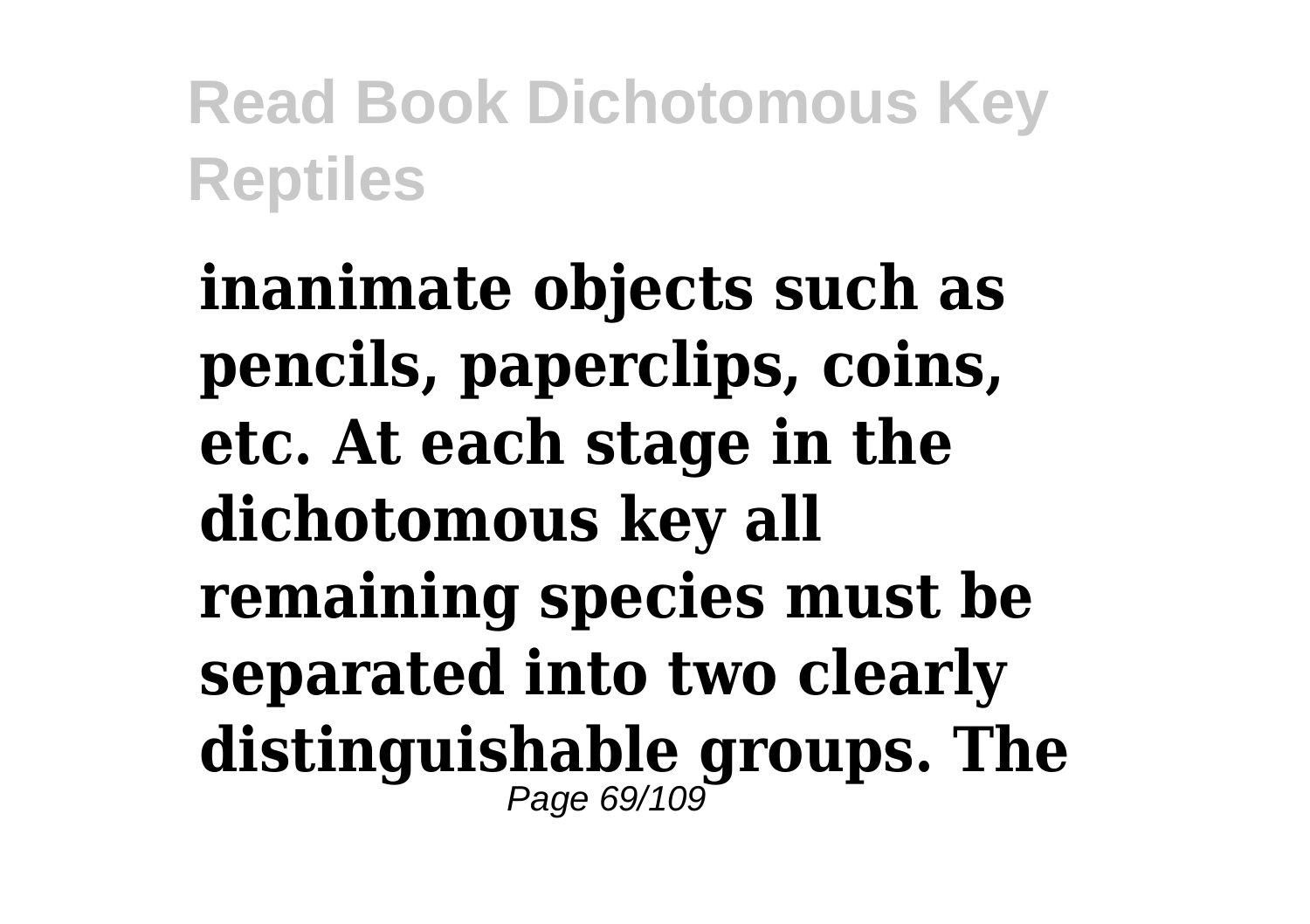### **splitting must continue until all**

#### **Create a Dichotomous Key of Idaho Reptiles A dichotomous key is a tool** Page 70/109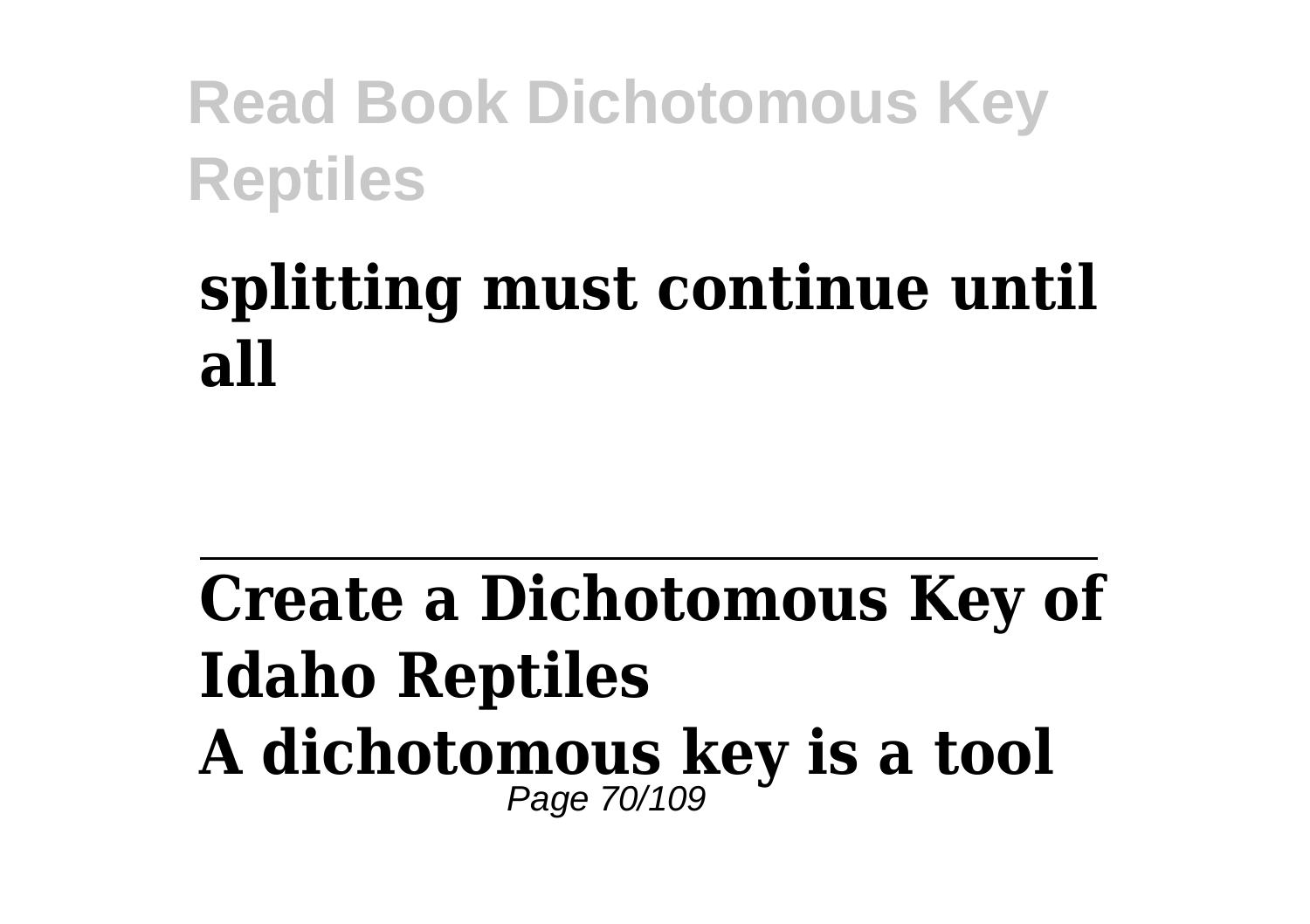**that allows the user to determine the identity of items in the natural world, such as trees, wildflowers, mammals, reptiles, rocks, and fish. Keys consist of a series of choices that lead** Page 71/109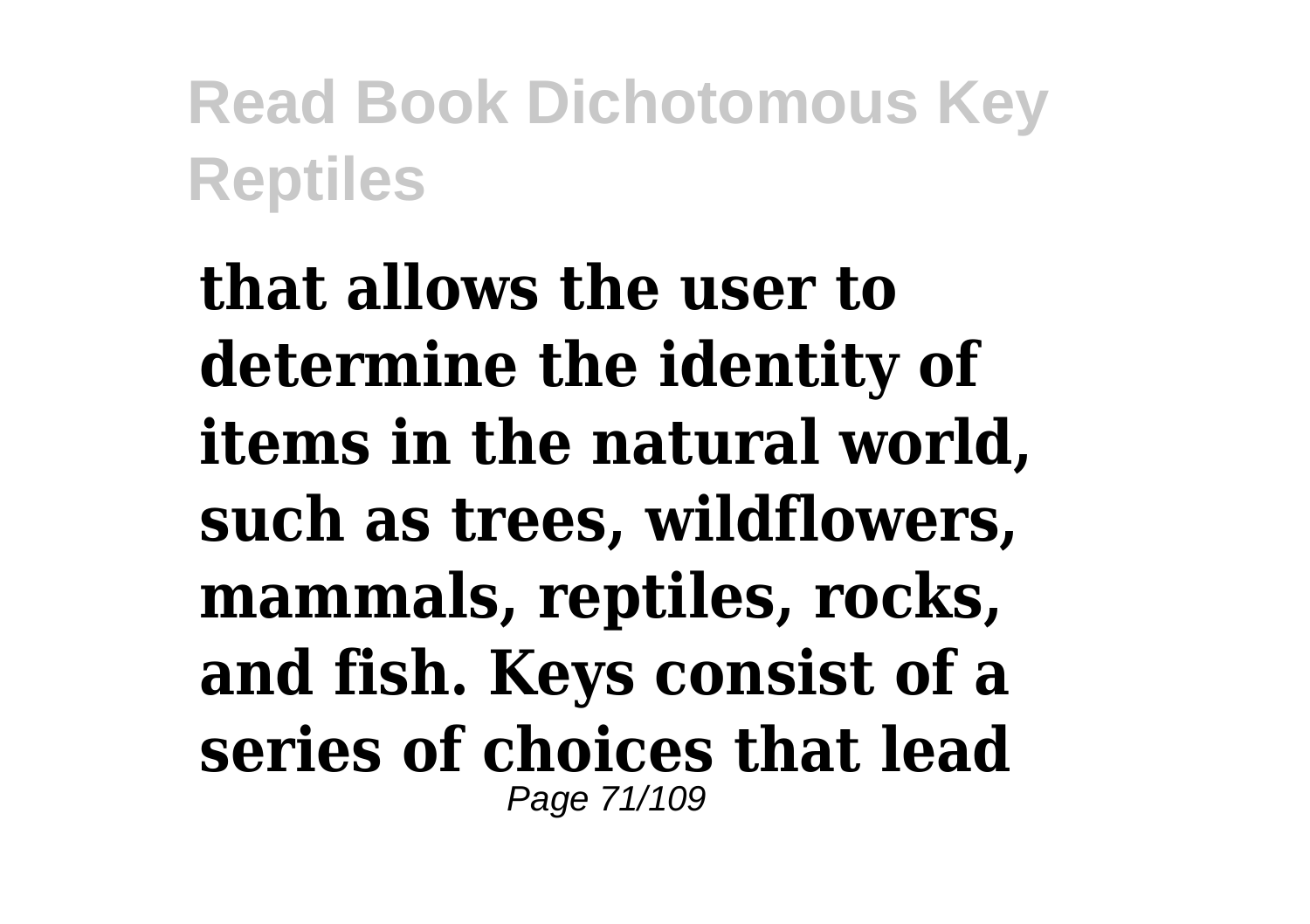**the user to the correct name of a given item. "Dichotomous" means "divided into two parts". Therefore, dichotomous keys always give two choices in each step. Directions for** Page 72/109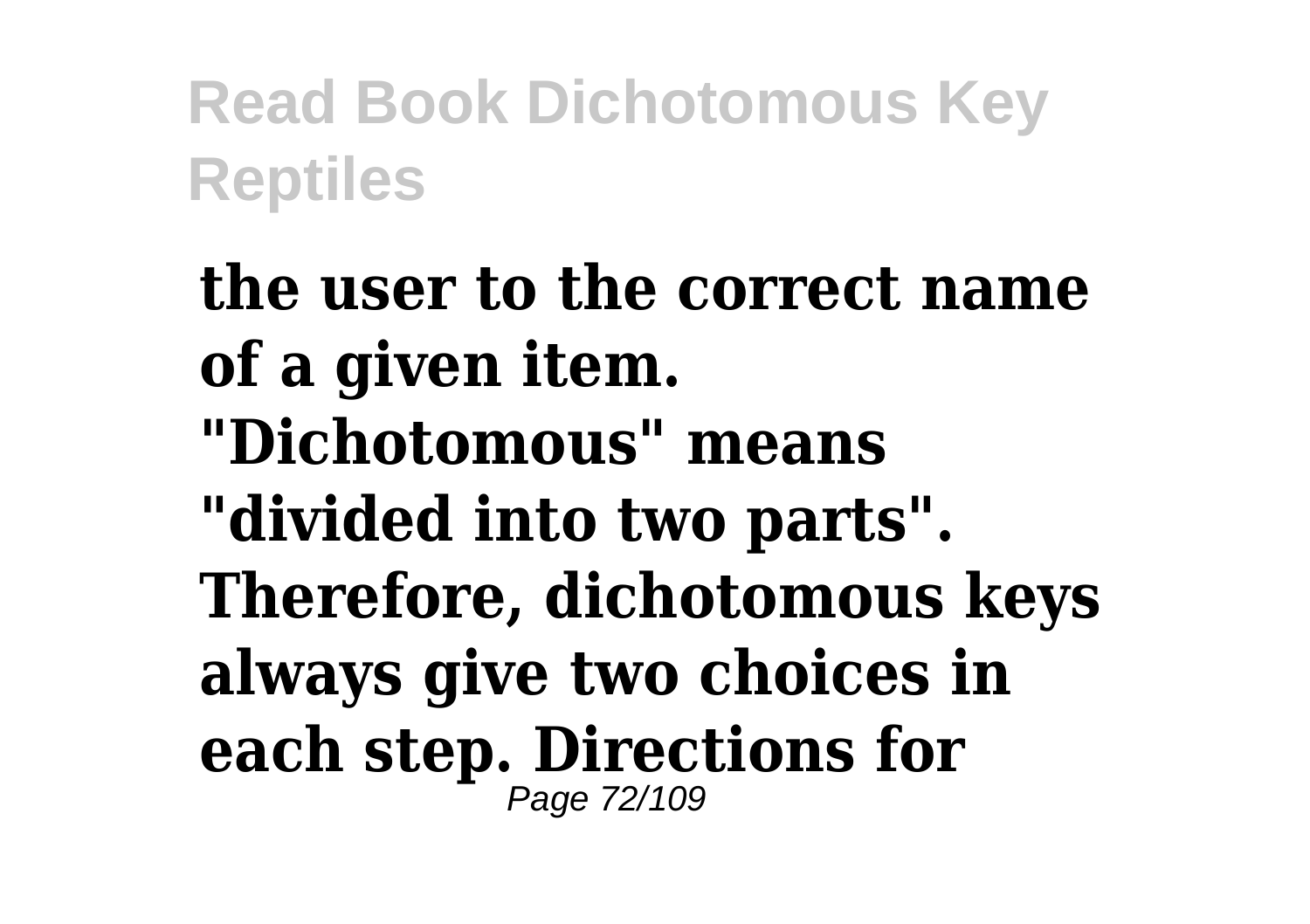#### **using the dichotomous key for tree identification:**

**Dichotomous Identification Key: Common Trees of the ... This PowerPoint is a live-**Page 73/109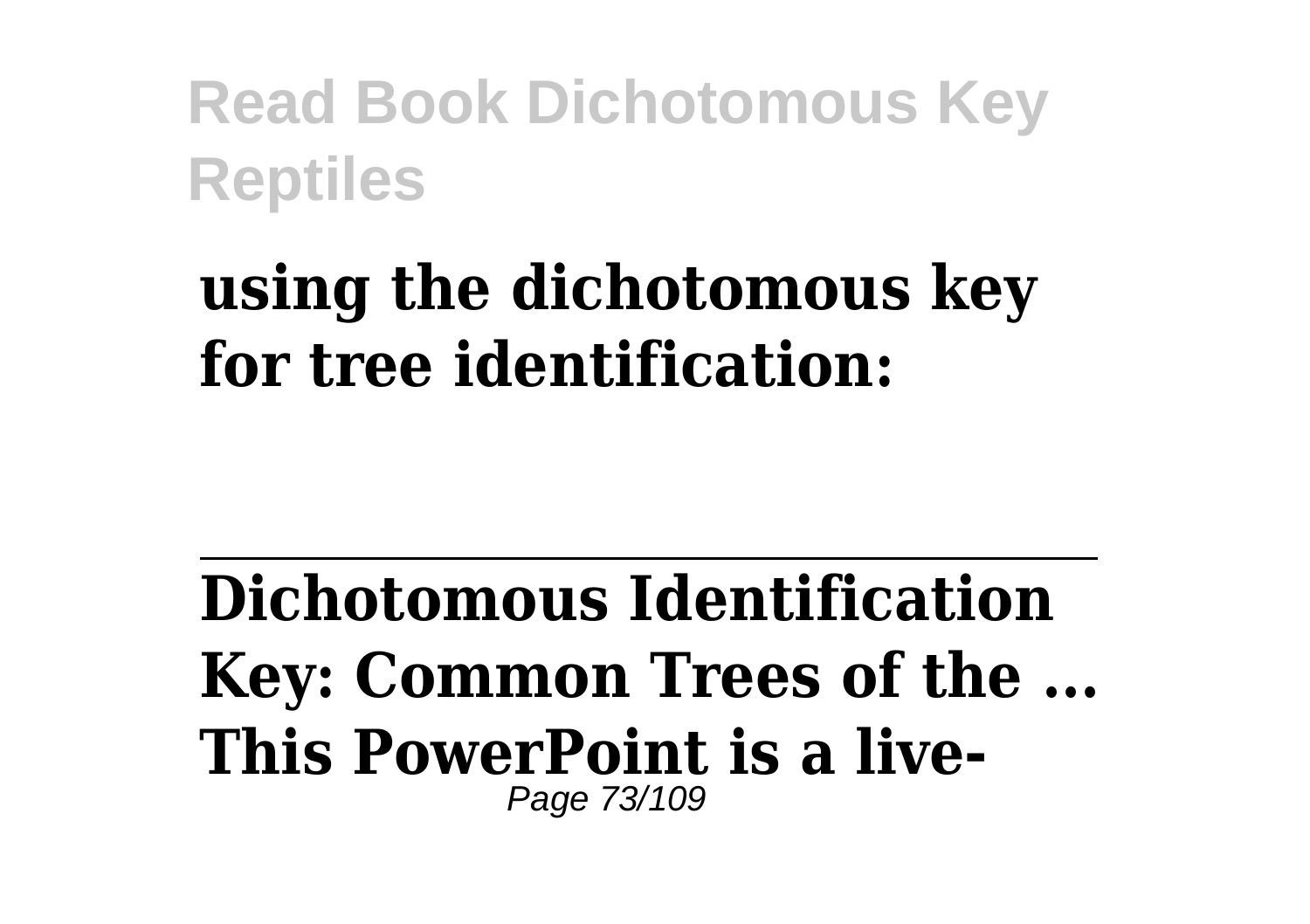#### **working interactive dichotomous key! Each slide has code embedded within it that allows the students to answer yes or no questions about reptiles and amphibians. The students** Page 74/109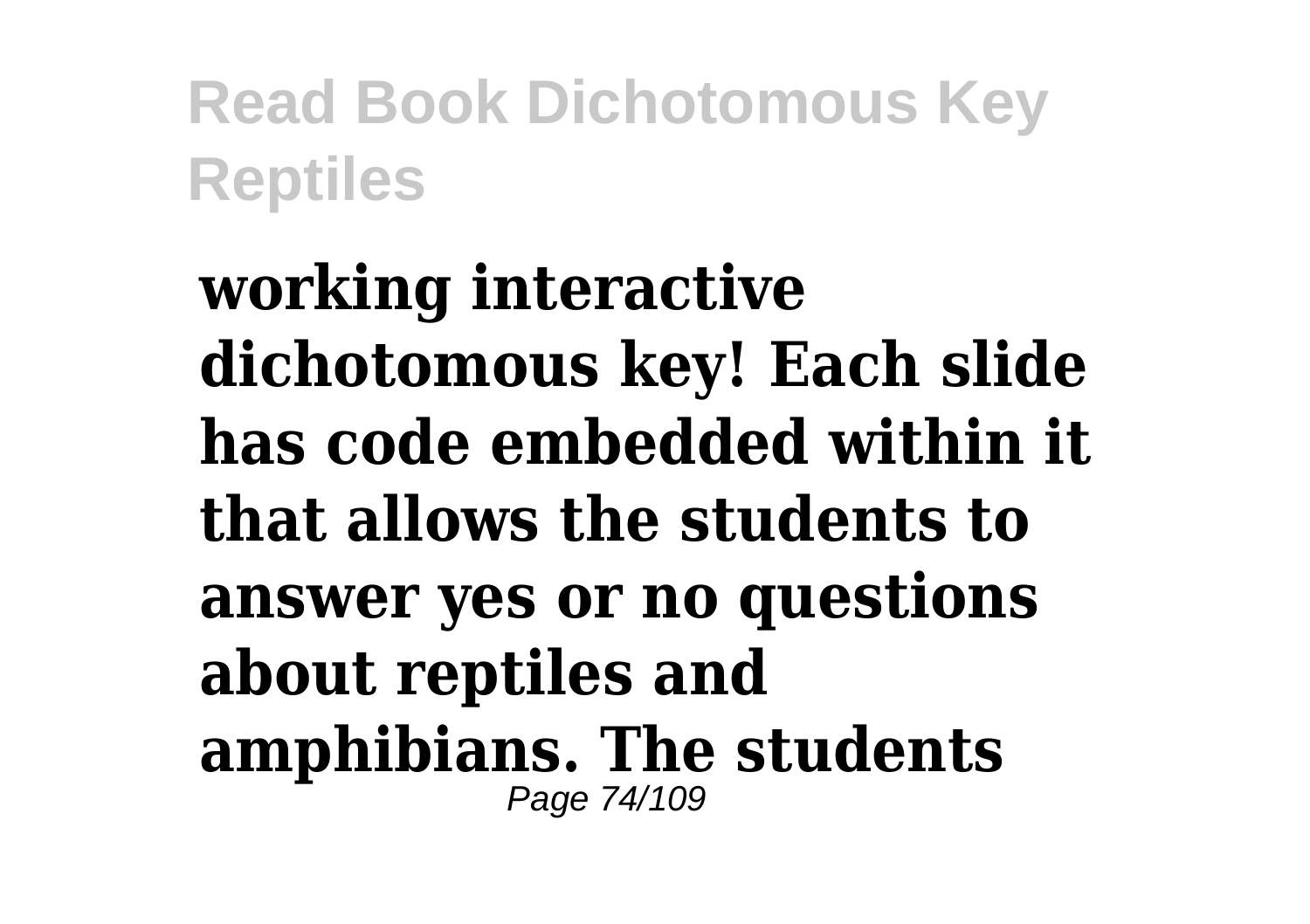### **are to pick an animal they like to begin the "game" or lesson.**

#### **Identifying Reptiles and Amphibians Dichotomous** Page 75/109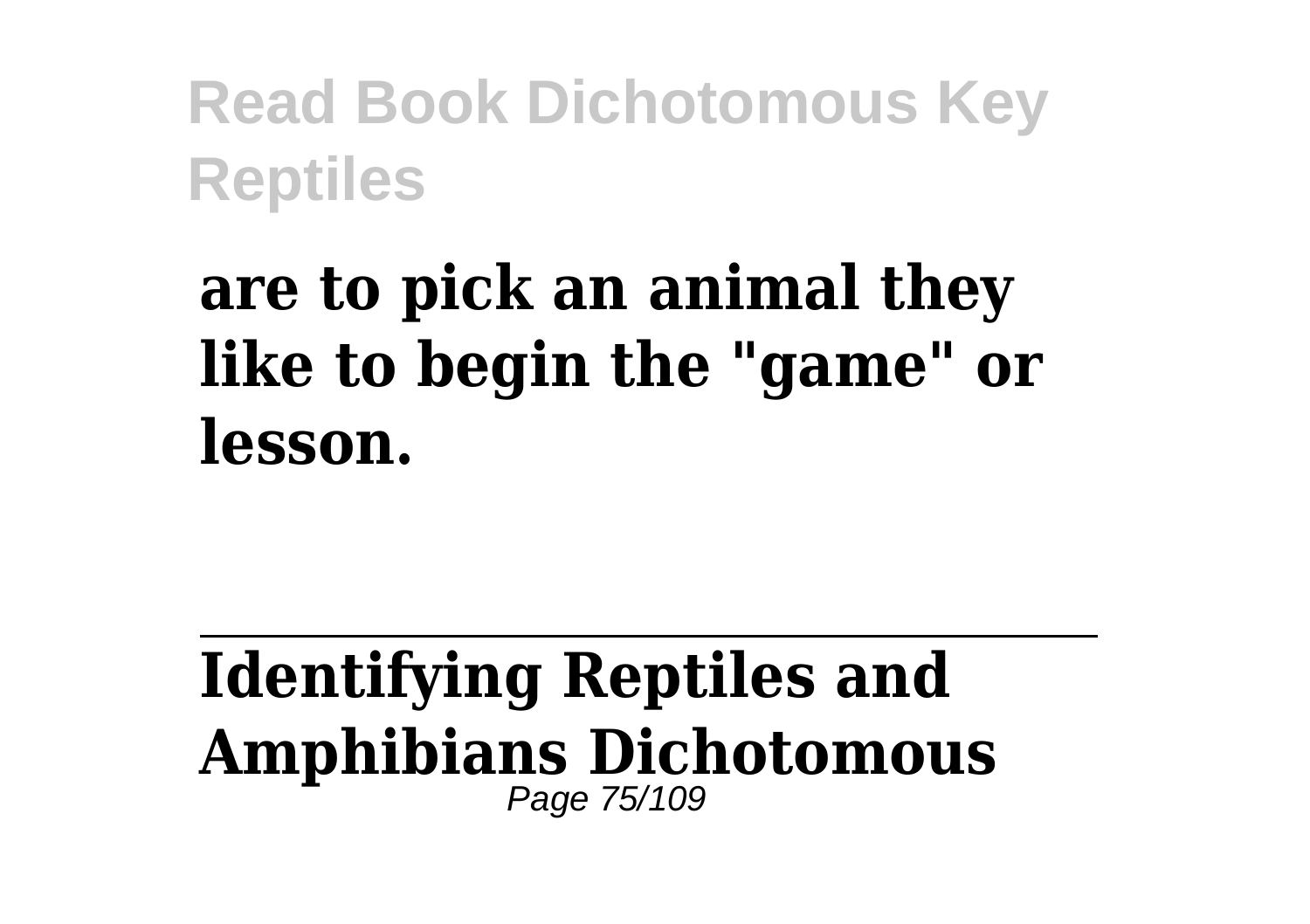**Key by ... 1. Does the amphibian have a tail? Yes……… The Cocle Salamander ( Bolitoglossa schizodactyla) No………. go to 2 2. Does the amphibian have a triangular head with** Page 76/109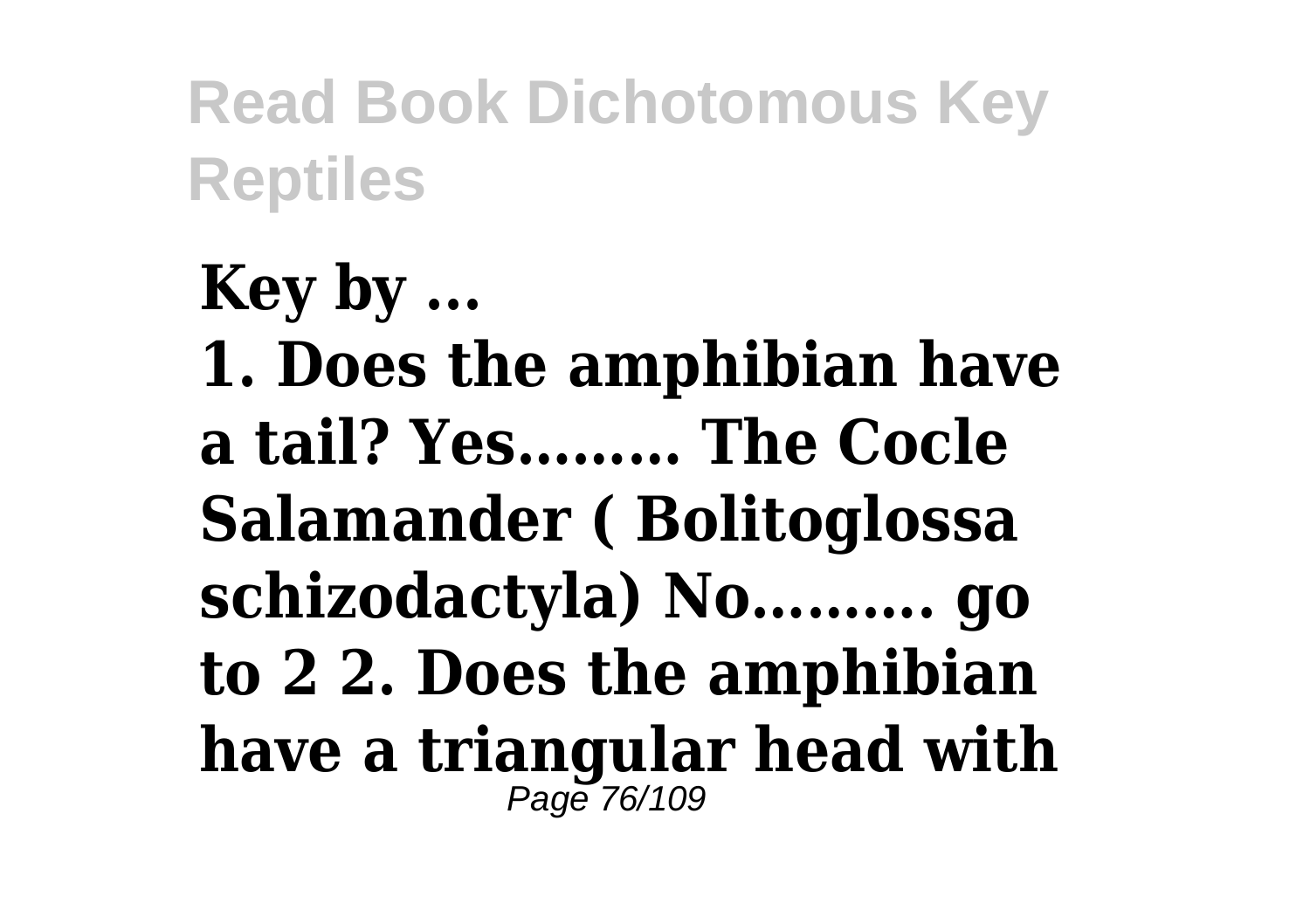### **a sharply pointed nose? Yes …………….Banded Horned Treefrog (... 3. Is the amphibian mostly yellow in color? Yes……….. Panamanian Golden Frog (**

**...**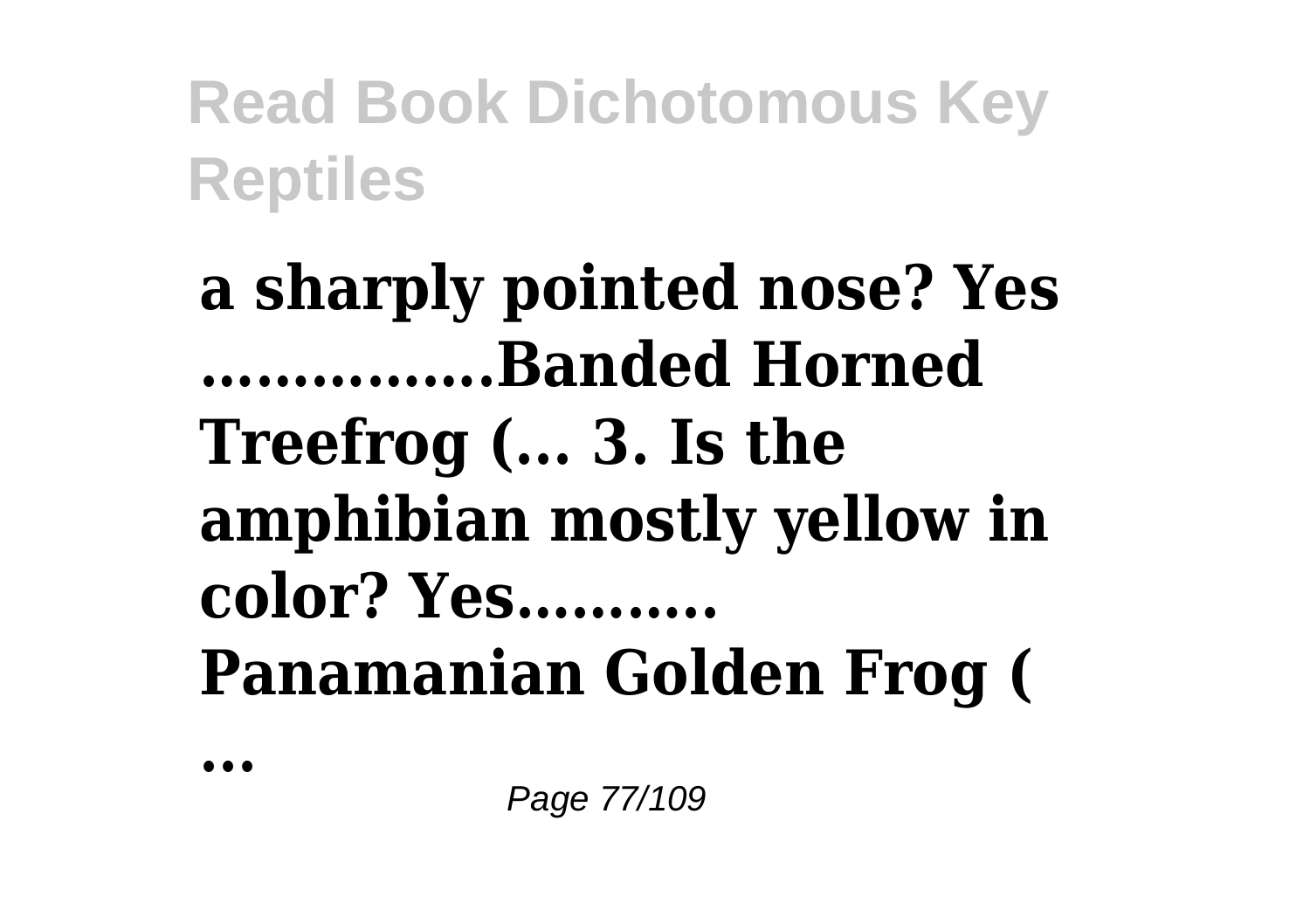#### **Telling amphibians apart | Amphibian Rescue and ... A key will usually ask questions based on easily identifiable features of an** Page 78/109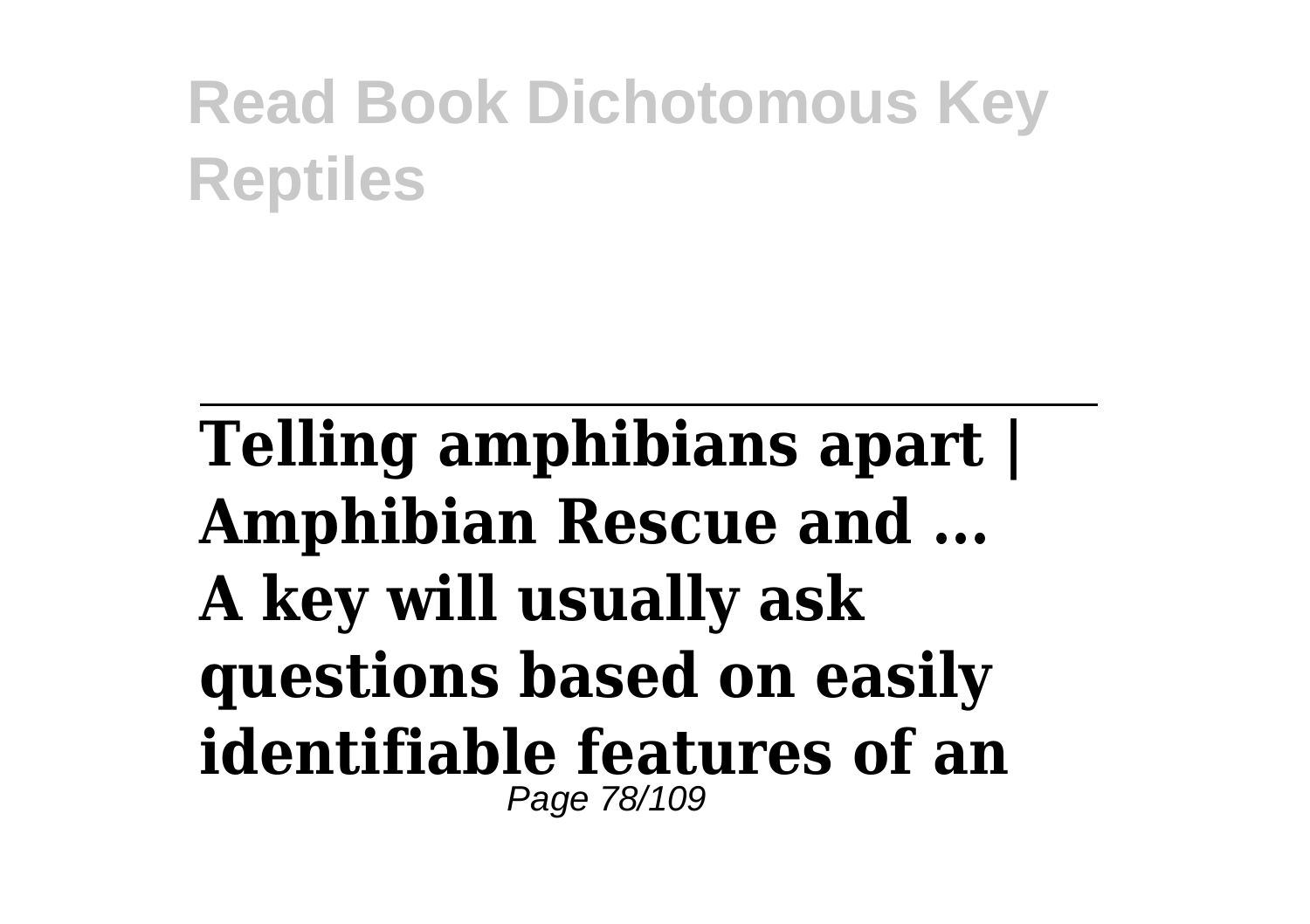## **organism. Dichotomous keys use questions to which there are only two answers. They can be presented as a table of...**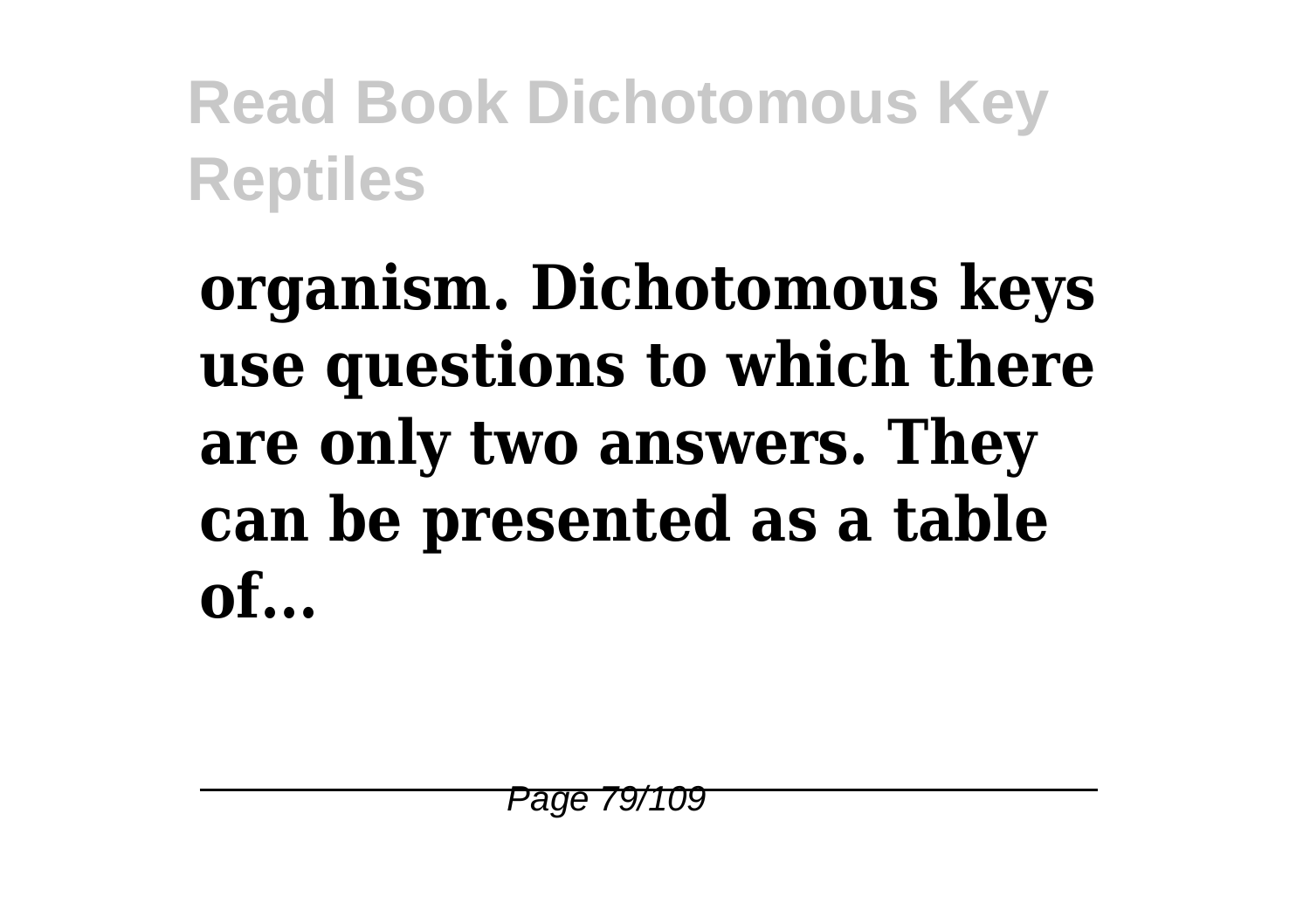**Keys and identification - Classification - GCSE Biology ... Reptiles: If you choose 'no', you may ask if your organism has dry or moist skin. If you say 'dry', you've** Page 80/109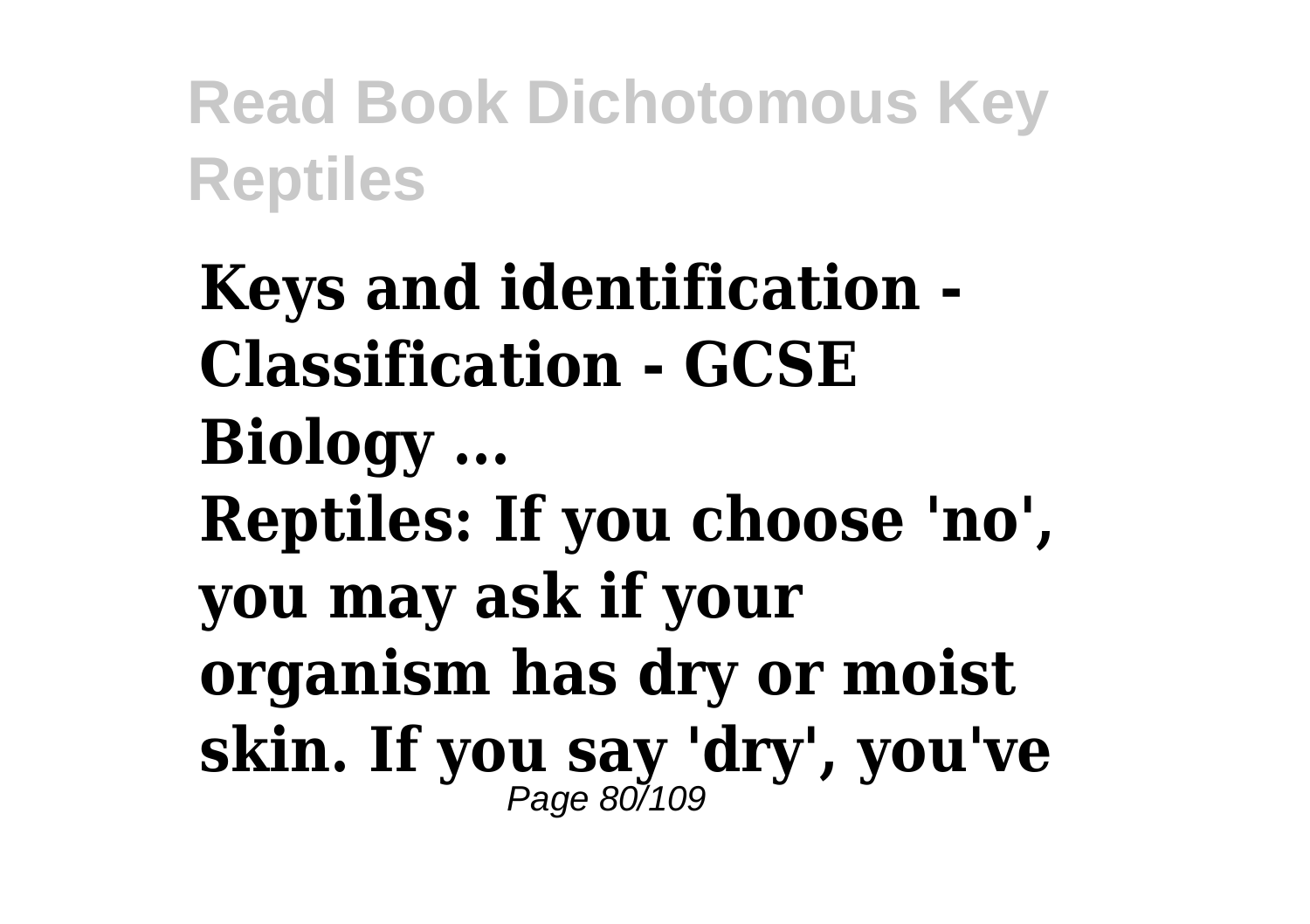**identified a reptile. Fish: If you say 'moist', you might ask if your organism has scales or smooth skin. If 'scales', you've identified a fish. Amphibians: If your organism has smooth, moist** Page 81/109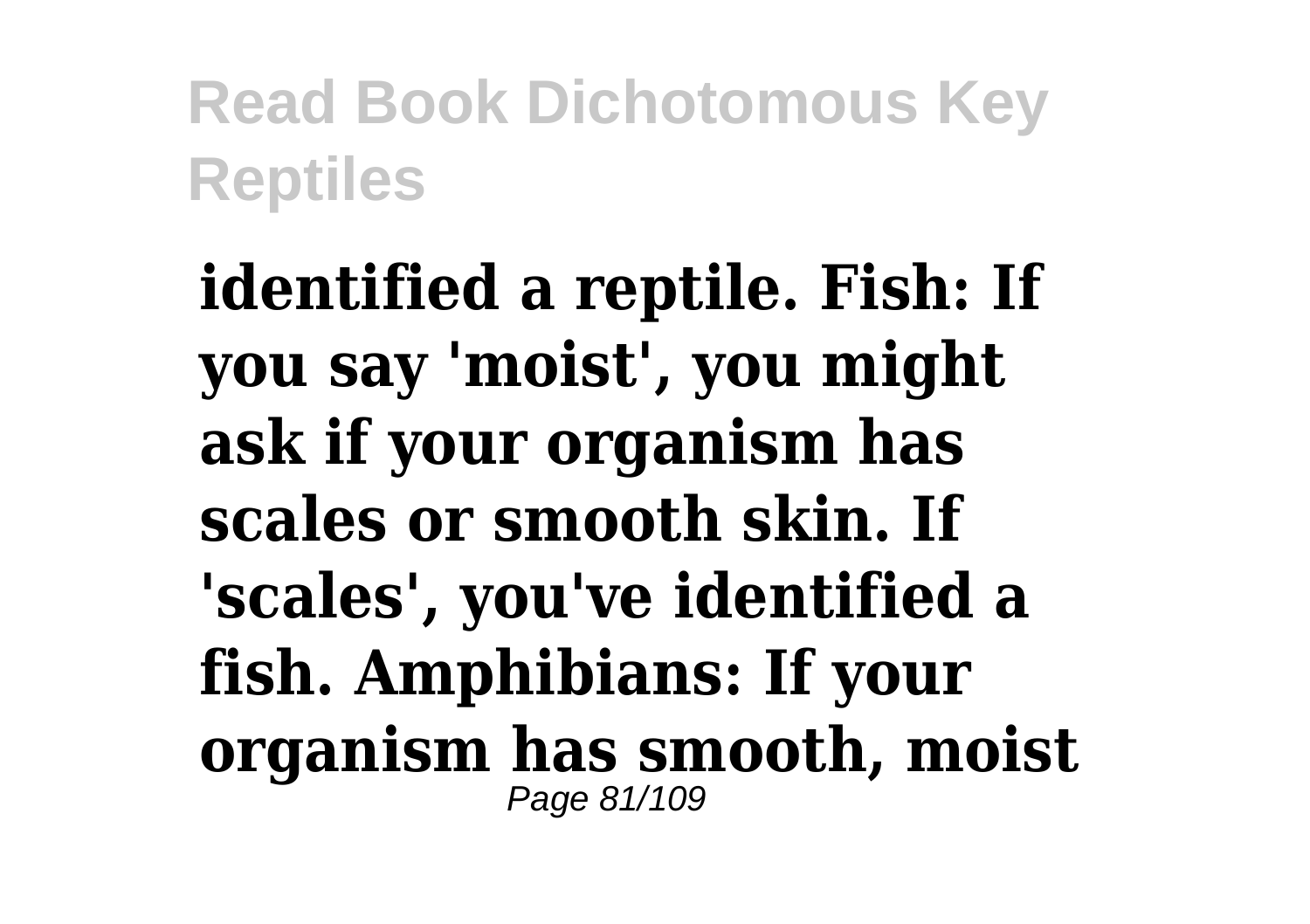### **skin, it's an amphibian, like a frog. Invertebrates**

#### **Dichotomous Key Explanation For Kids by Kidadl** Page 82/109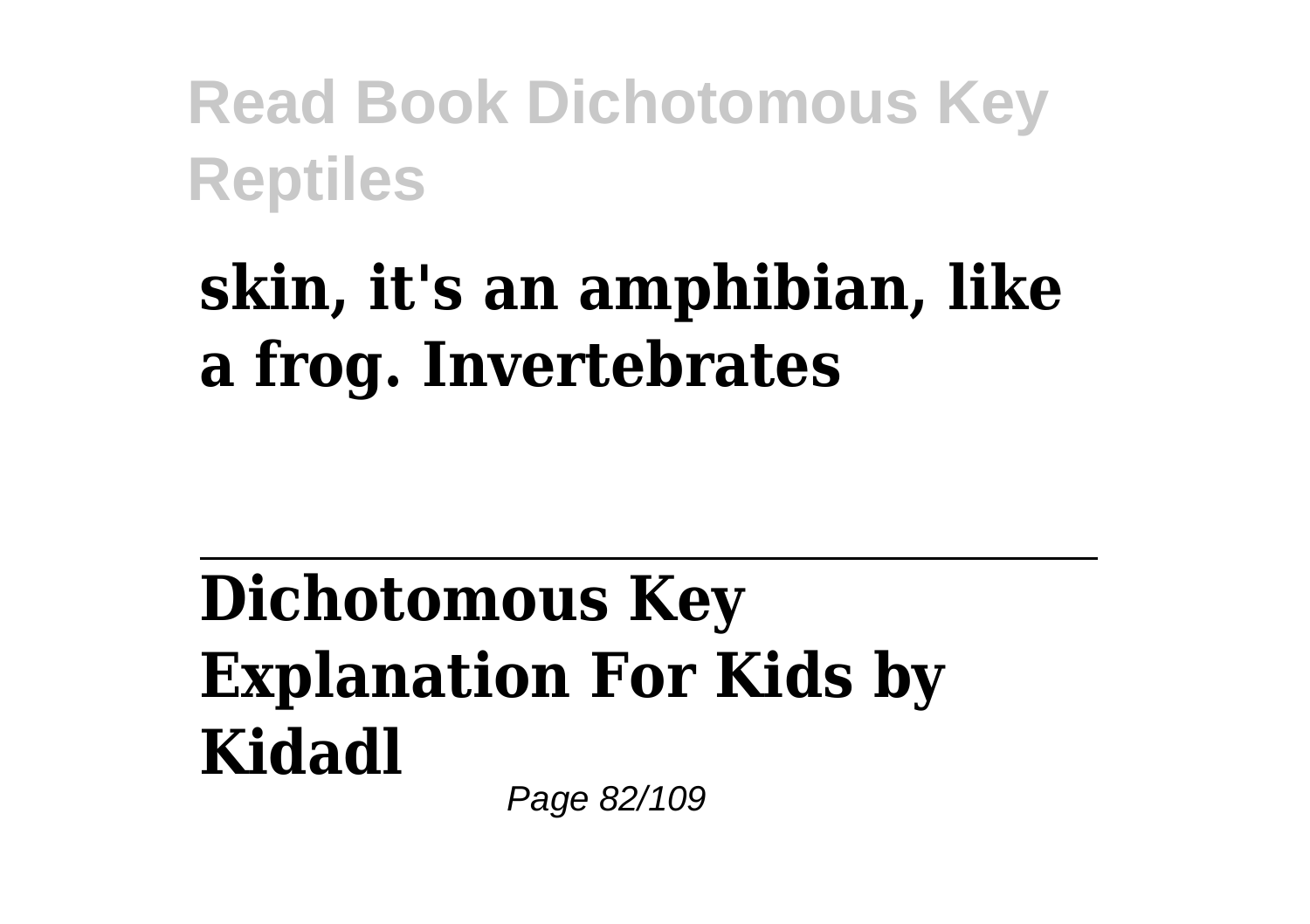**The dichotomous key in Table 5.1 provides very broad and general identifications with low taxonomic resolution, or specificity (e.g., it stops at the order level,** Page 83/109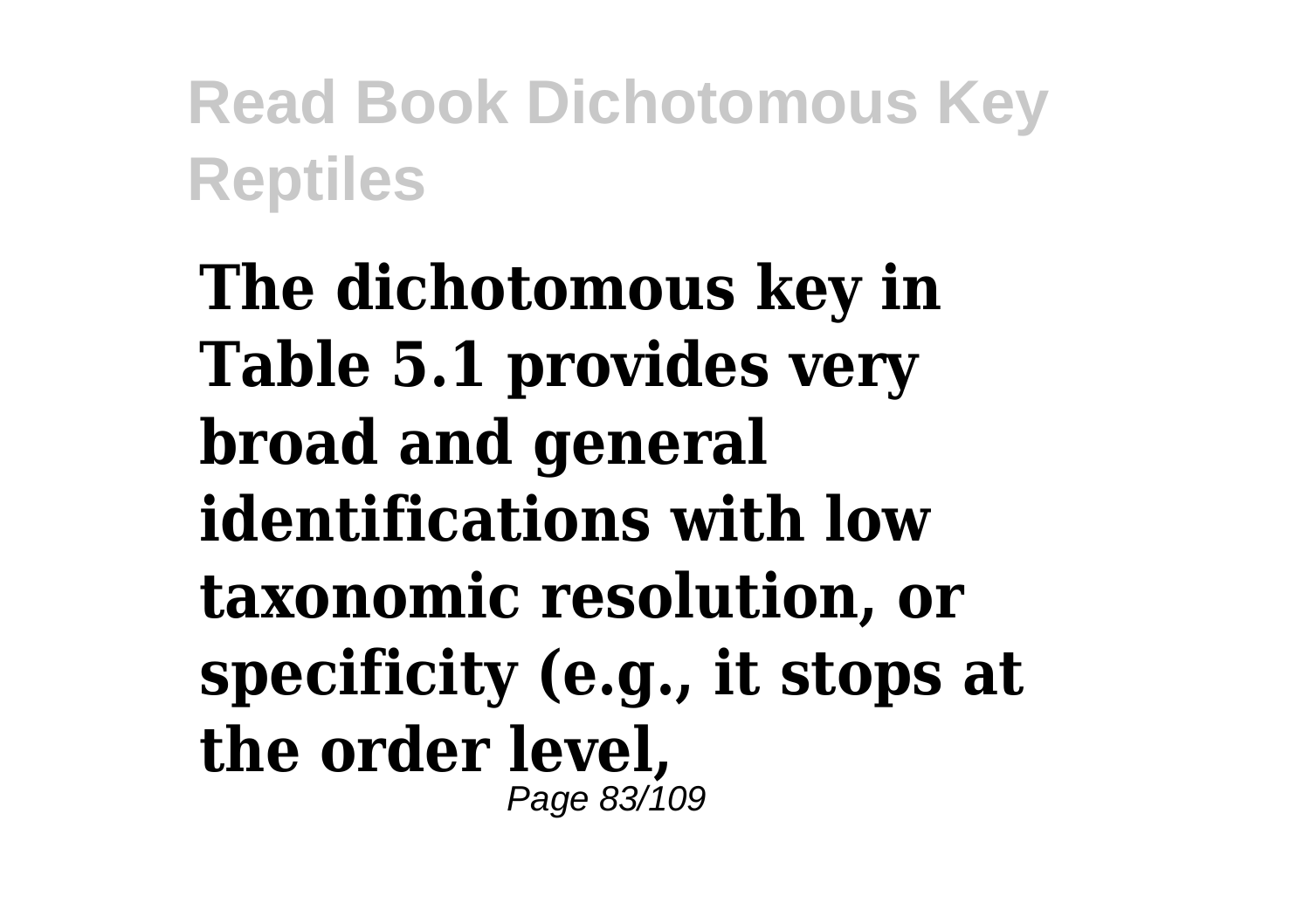**distinguishing frogs, salamanders, and caecilians). Compare this key to other dichotomous keys in this module. What is the importance of taxonomic resolution?** Page 84/109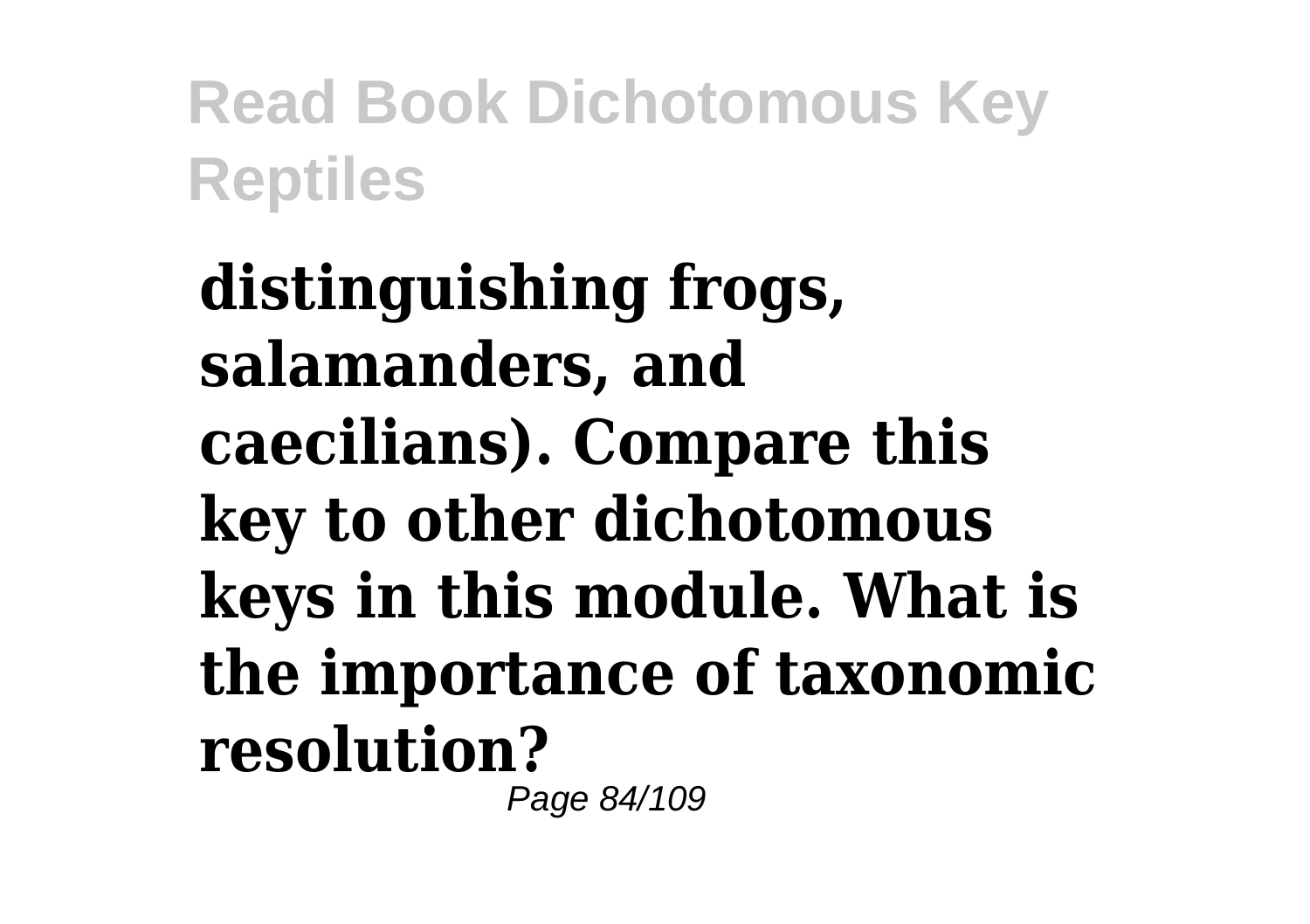**Activity: Identifying Amphibians | manoa.hawaii.edu ... This key assumes that you are pretty certain the animal** Page 85/109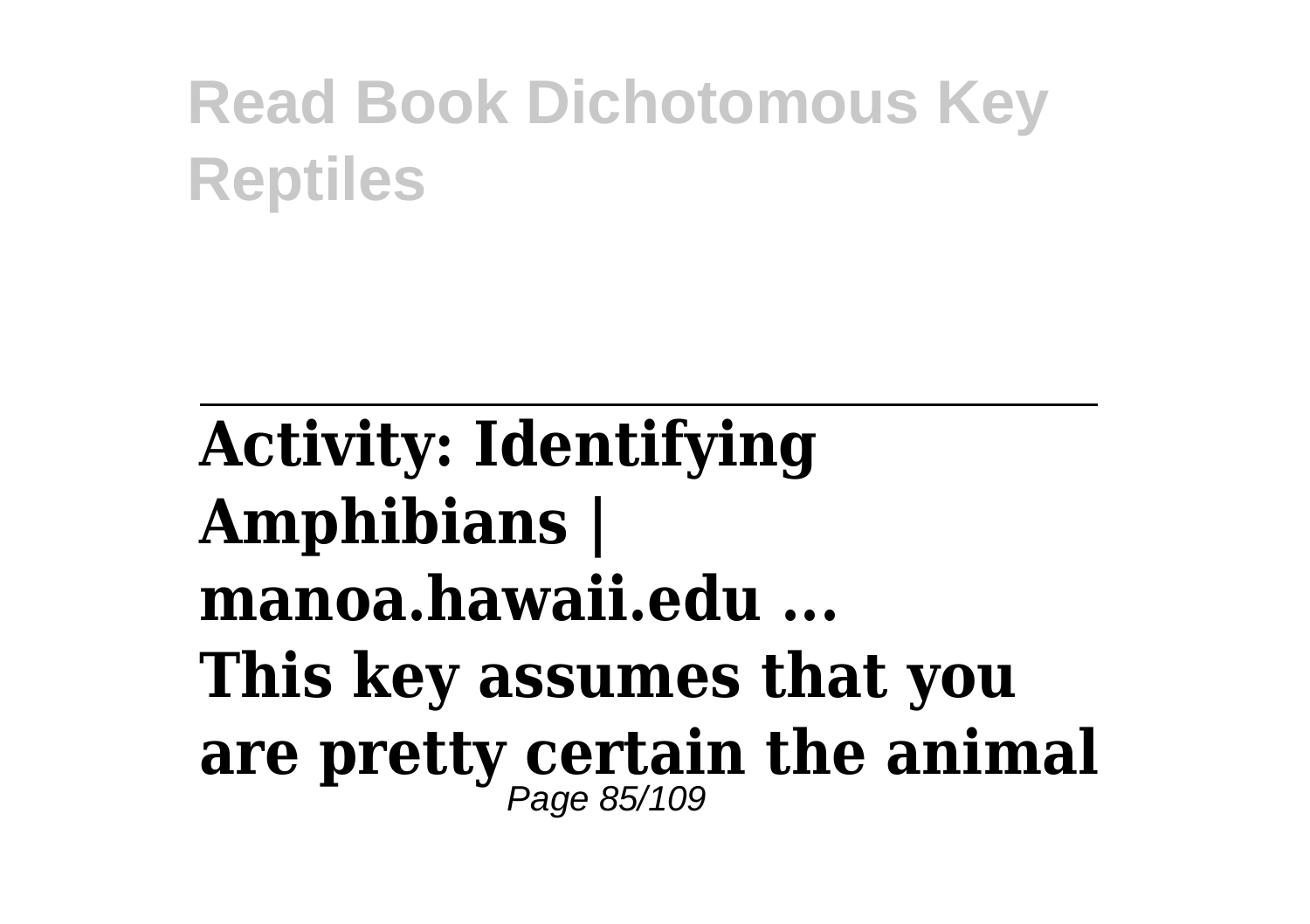**you're identifying is an amphibian or a reptile of some kind. For instance, this key doesn't apply to creatures that have feathers, fur, fins, or six legs and compound eyes—if you're** Page 86/109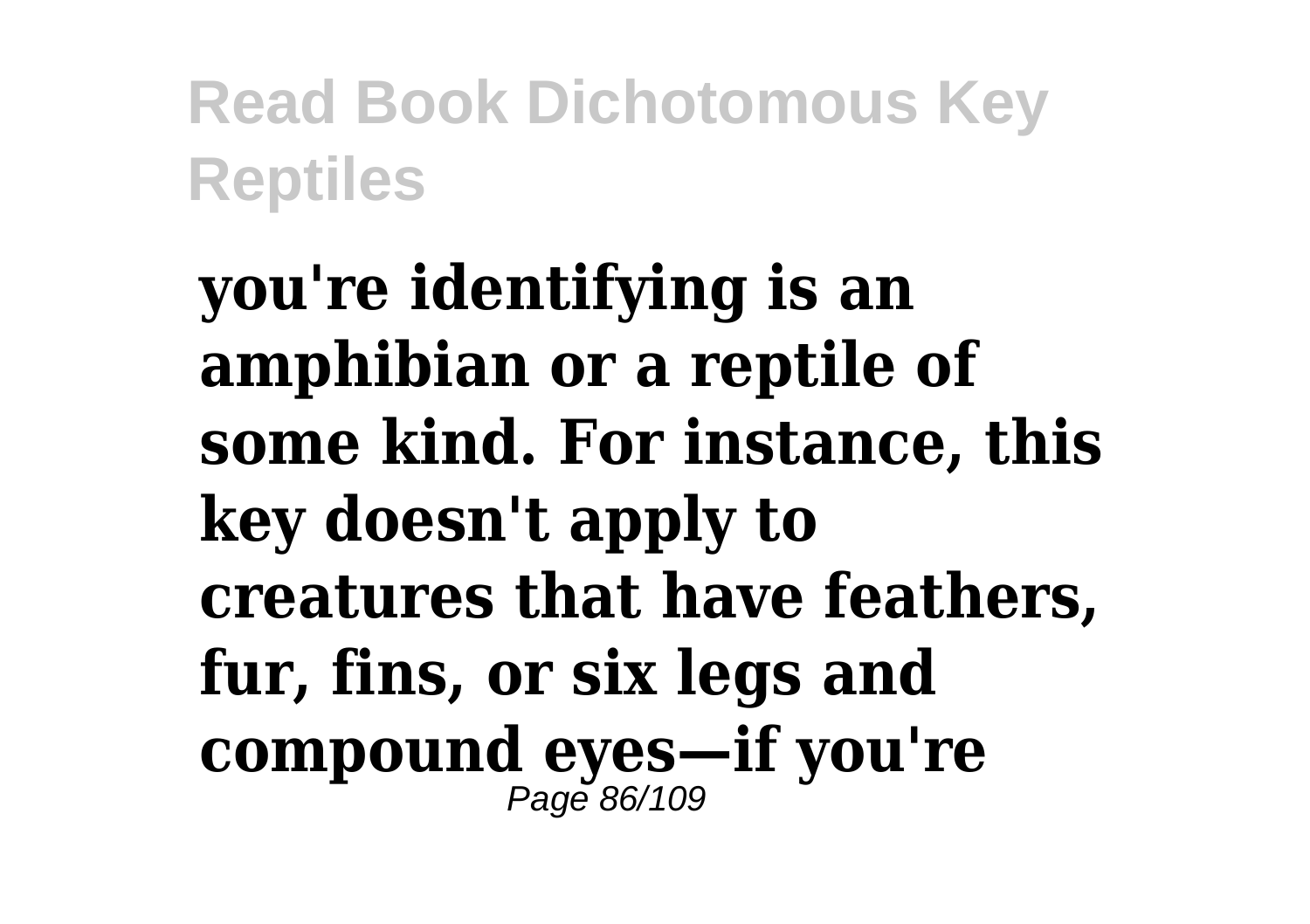# **observing any such animal, then you're not dealing with a reptile or an amphibian.**

#### **Reptile or Amphibian? An Identification Key -** Page 87/109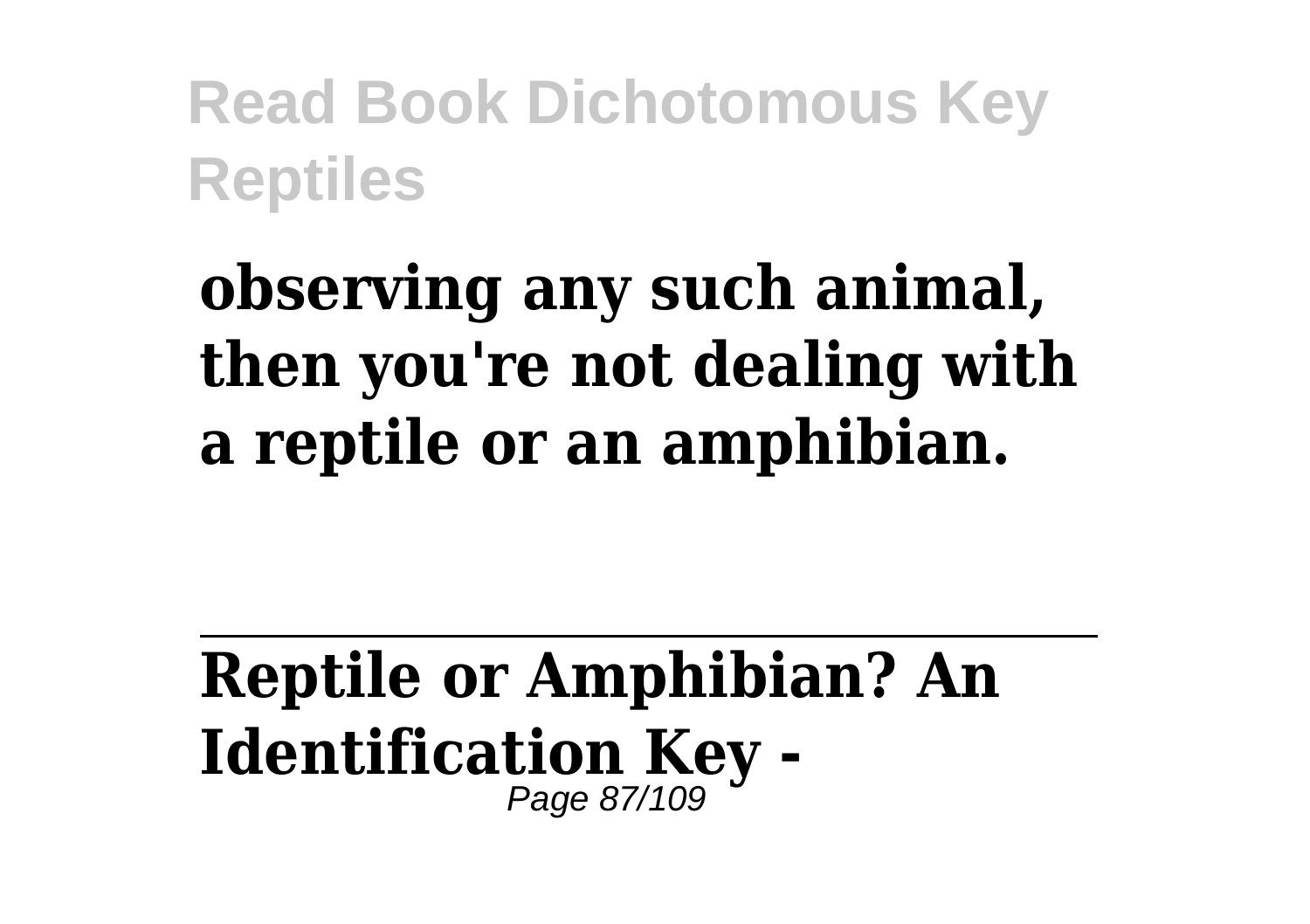**ThoughtCo A dichotomous key is a tool that allows the user to determine the identity of items in the natural world, such as trees, wildflowers, mammals, reptiles, rocks,** Page 88/109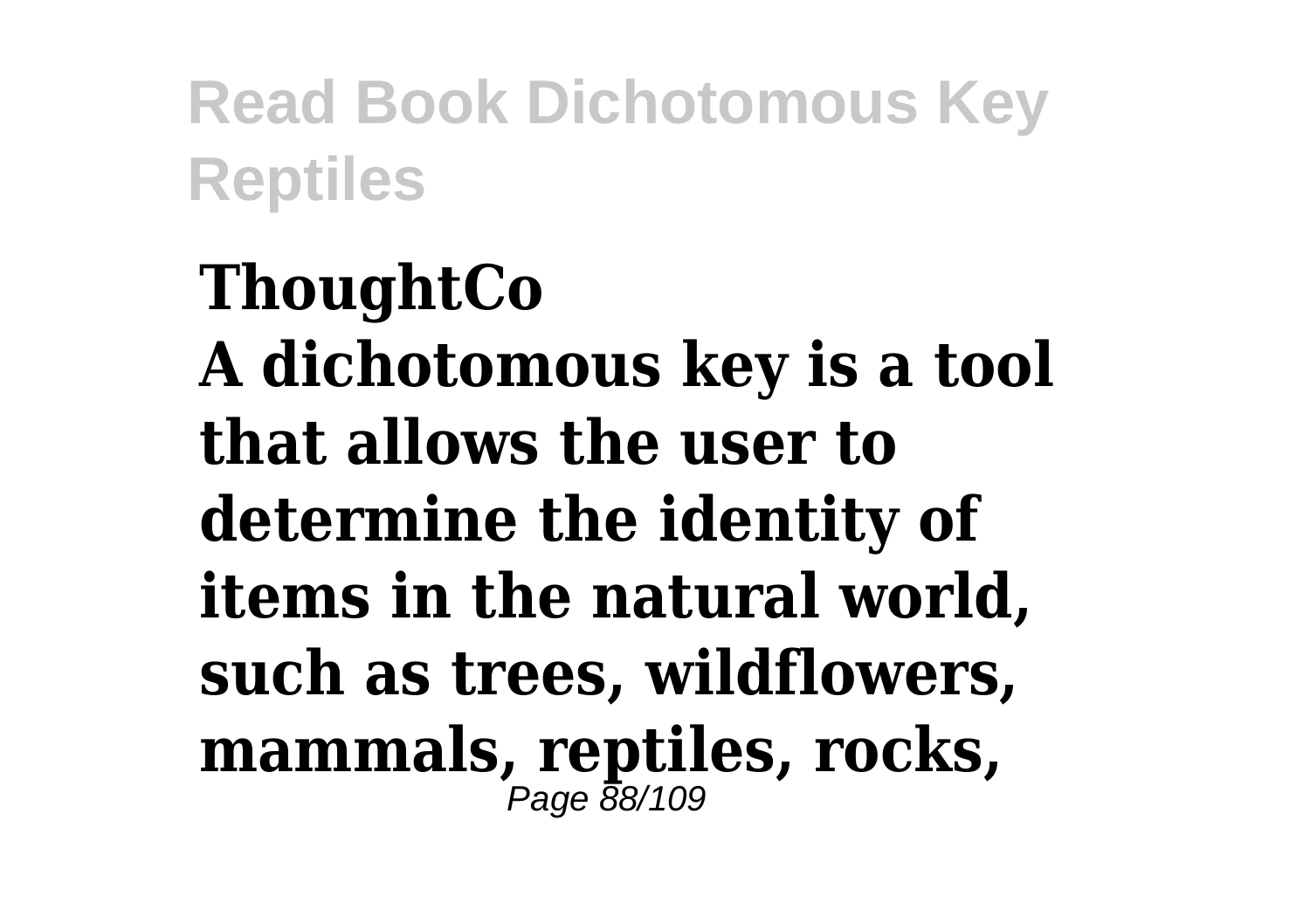**and fish. Keys consist of a series of choices that lead the user to the correct name of a given item. "Dichotomous" means, "divided into two parts." The two parts of the key are** Page 89/109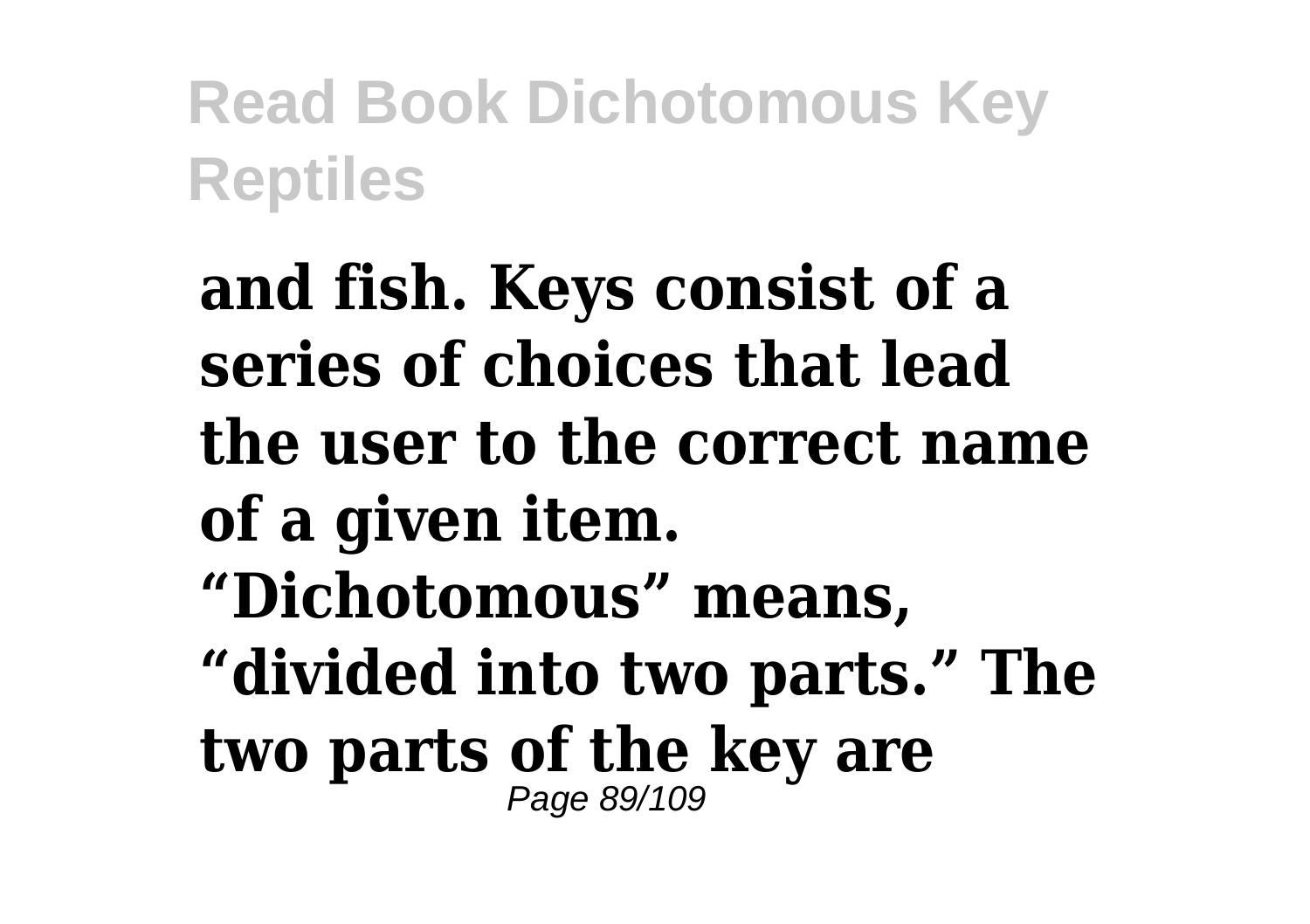### **called couplets.**

#### **DICHOTOMOUS KEYS LESSON PLAN – A COMPLETE SCIENCE LESSON ...** Page 90/109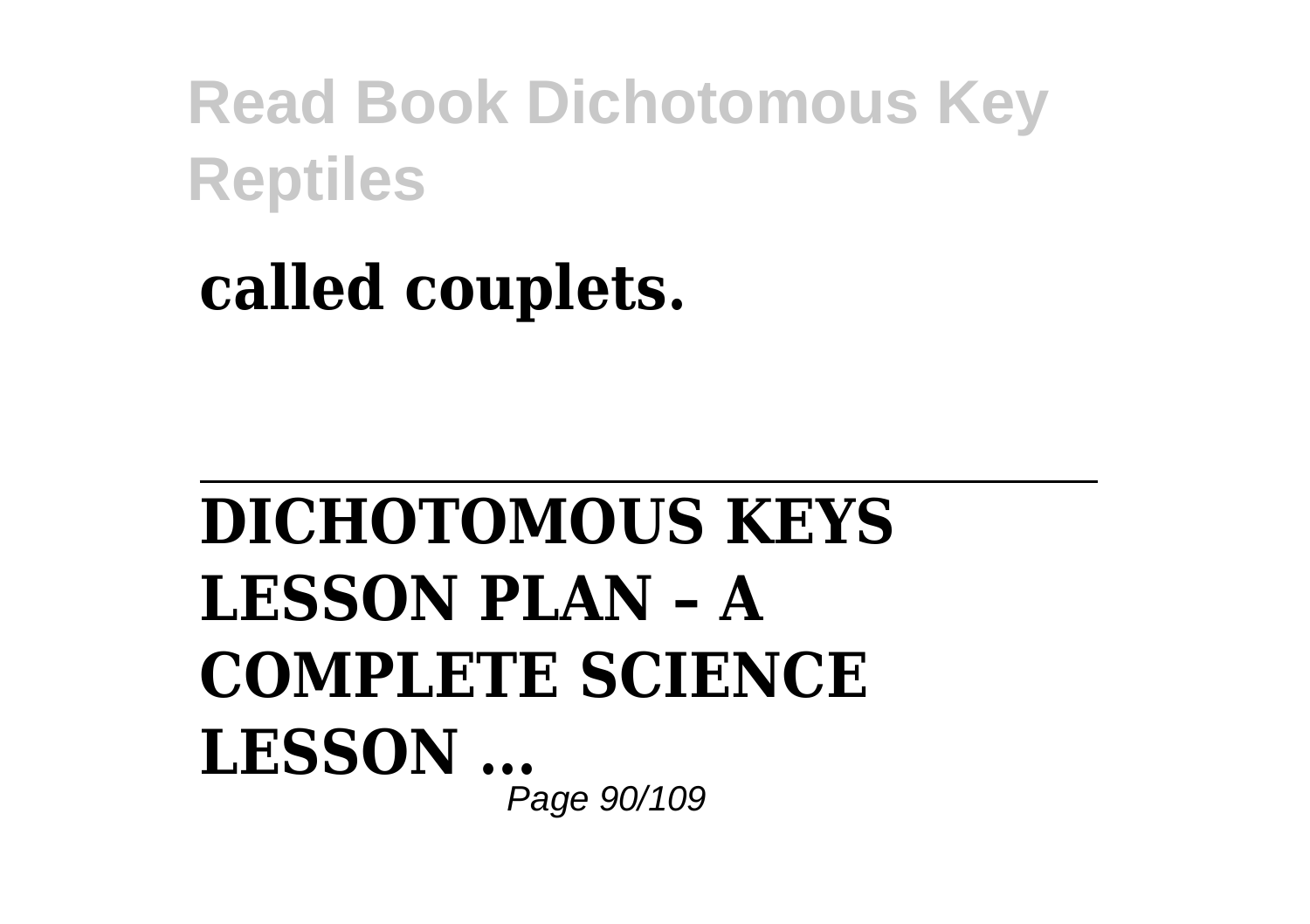**A dichotomous key is a way of identifying specimens based on contrasting statements, usually about physical characteristics. By drawing a series of contrasts, you are able to** Page 91/109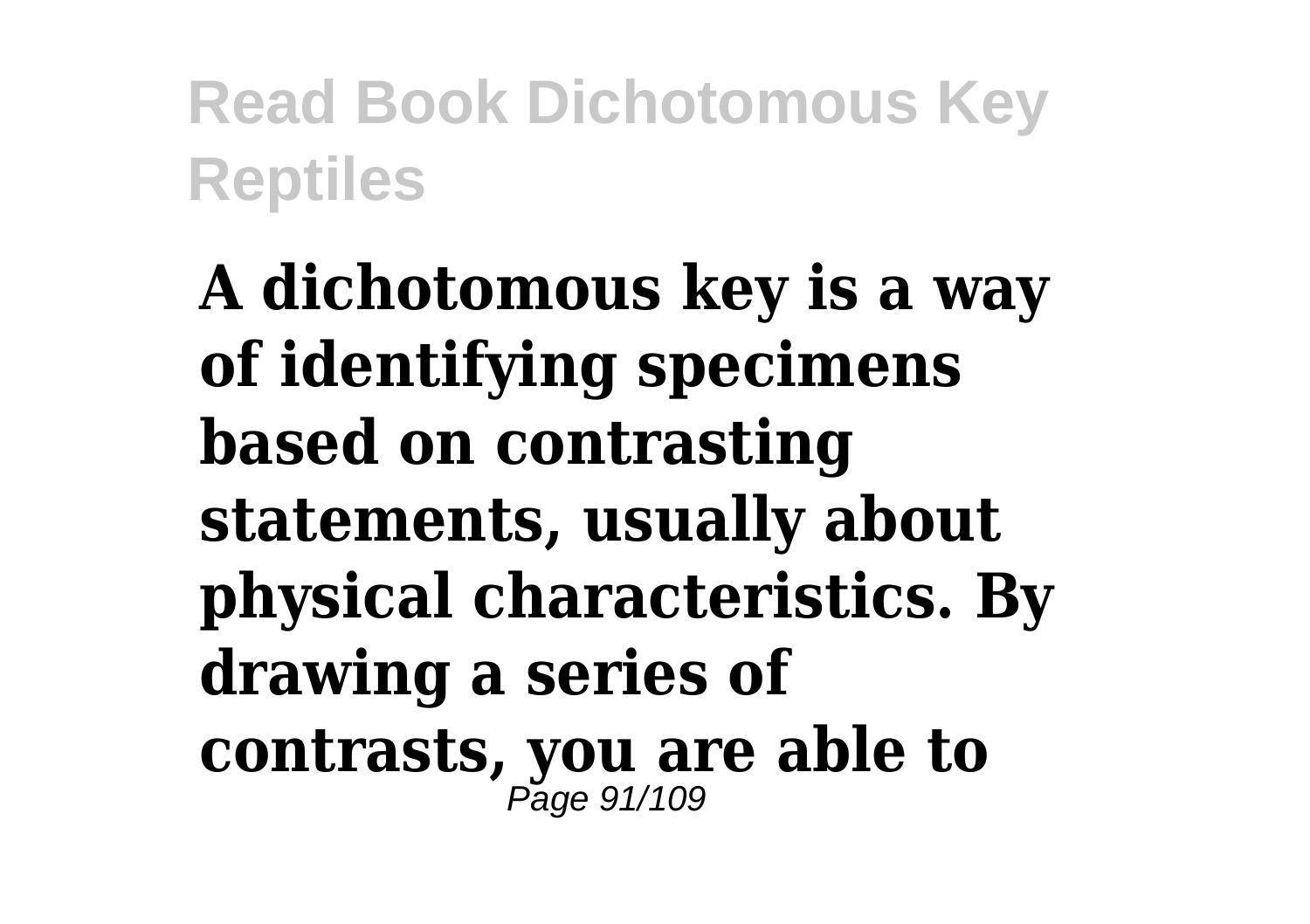**narrow down the specimen until you can correctly identify it. Dichotomous keys are often used in the sciences, such as biology and geology.**

Page 92/109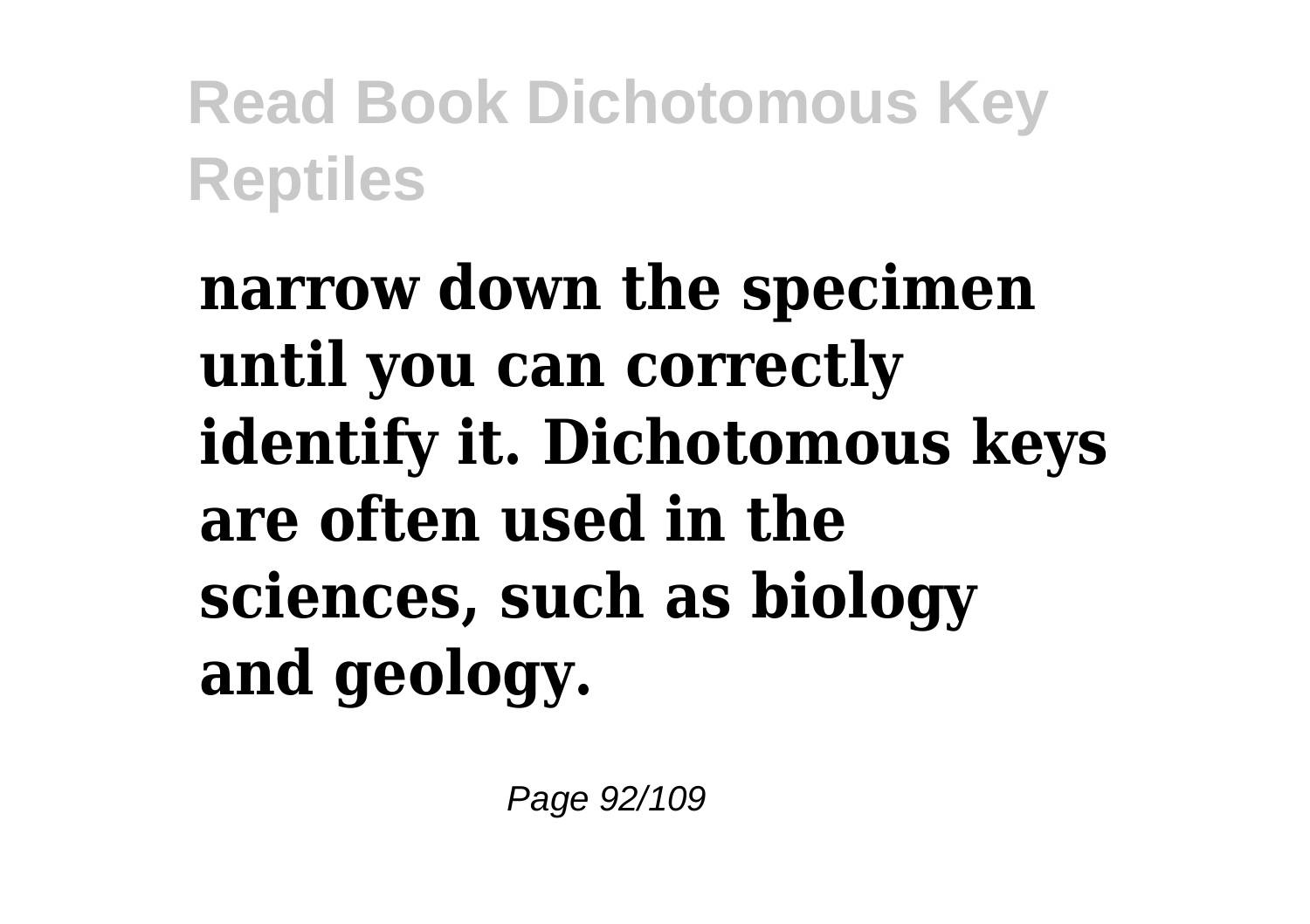# **How to Make a Dichotomous Key: 10 Steps (with Pictures**

**...**

# **2. Students will learn how to use a dichotomous key to identify species of Idaho** Page 93/109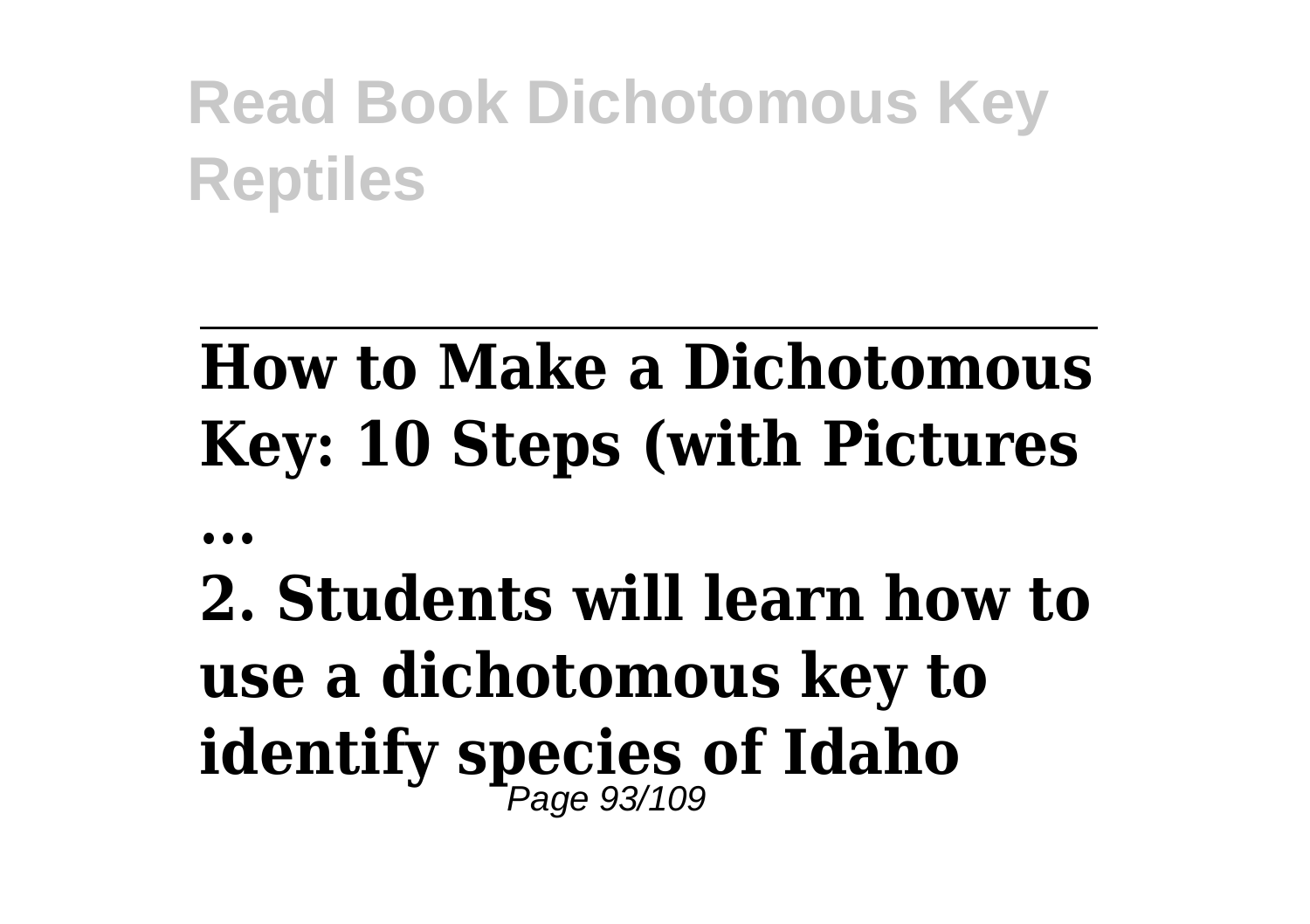**reptiles. 3. Students will be able to describe some basic life characteristics of reptiles. Procedure: To print out a pdf worksheet you can give your students for this exercise, click below.** Page 94/109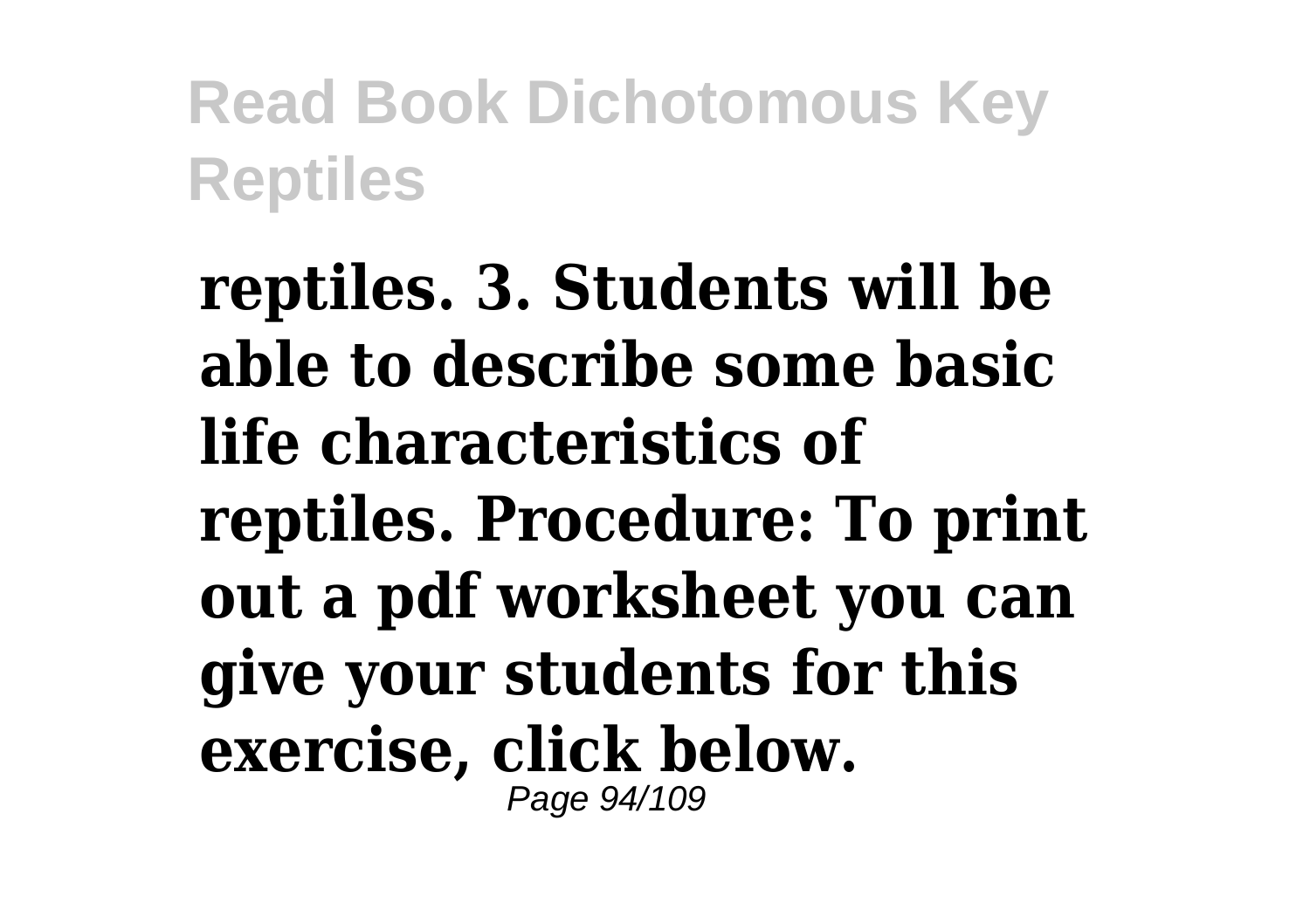#### **Handouts/Activities:**

#### **Reptile Identification Exercise The dichotomous key provided in Table 5.4** Page 95/109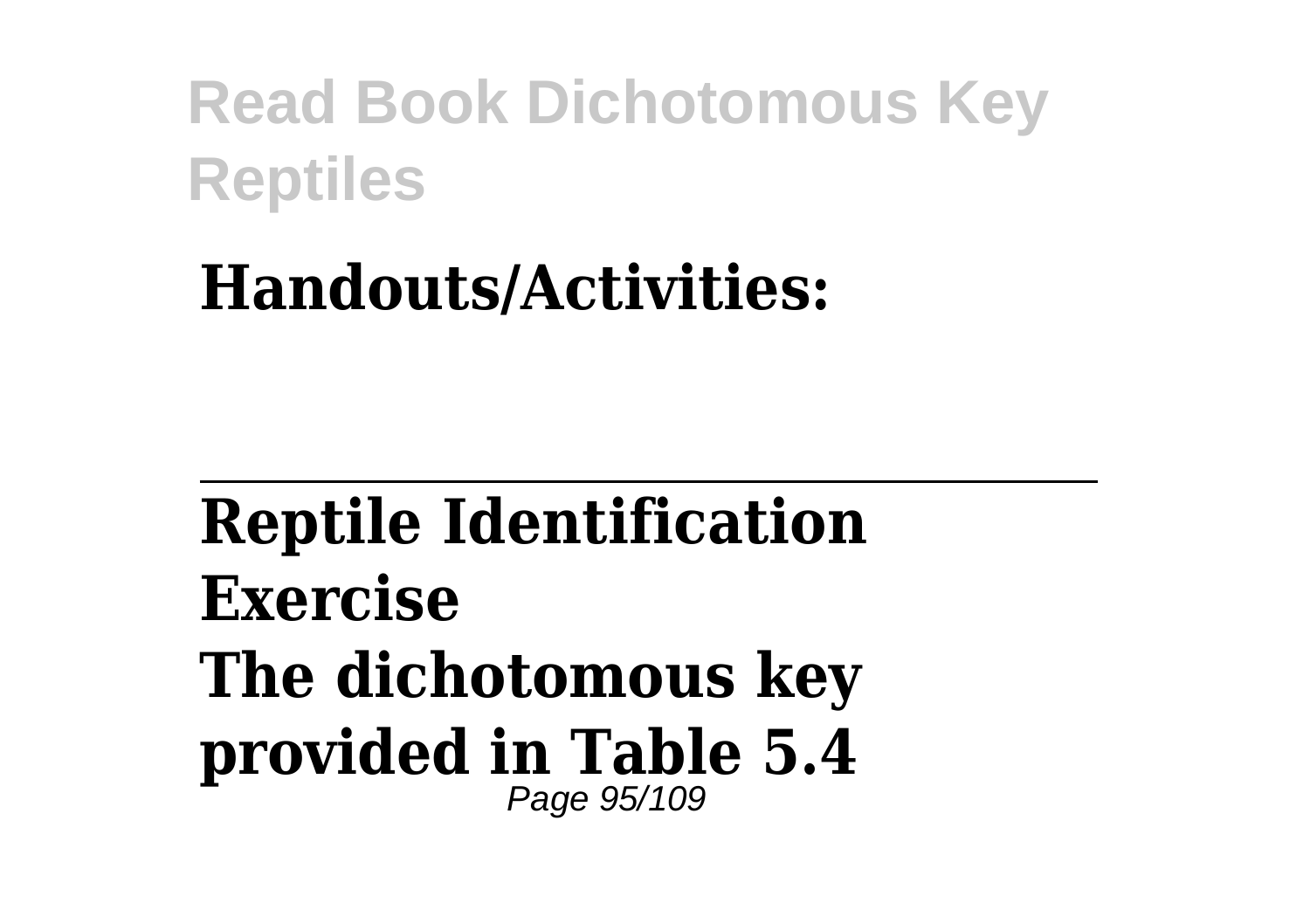**identifies and classifies sea turtles based on their physical features or morphology. However, this method might not reveal the evolutionary relationships of these seven turtle species.** Page 96/109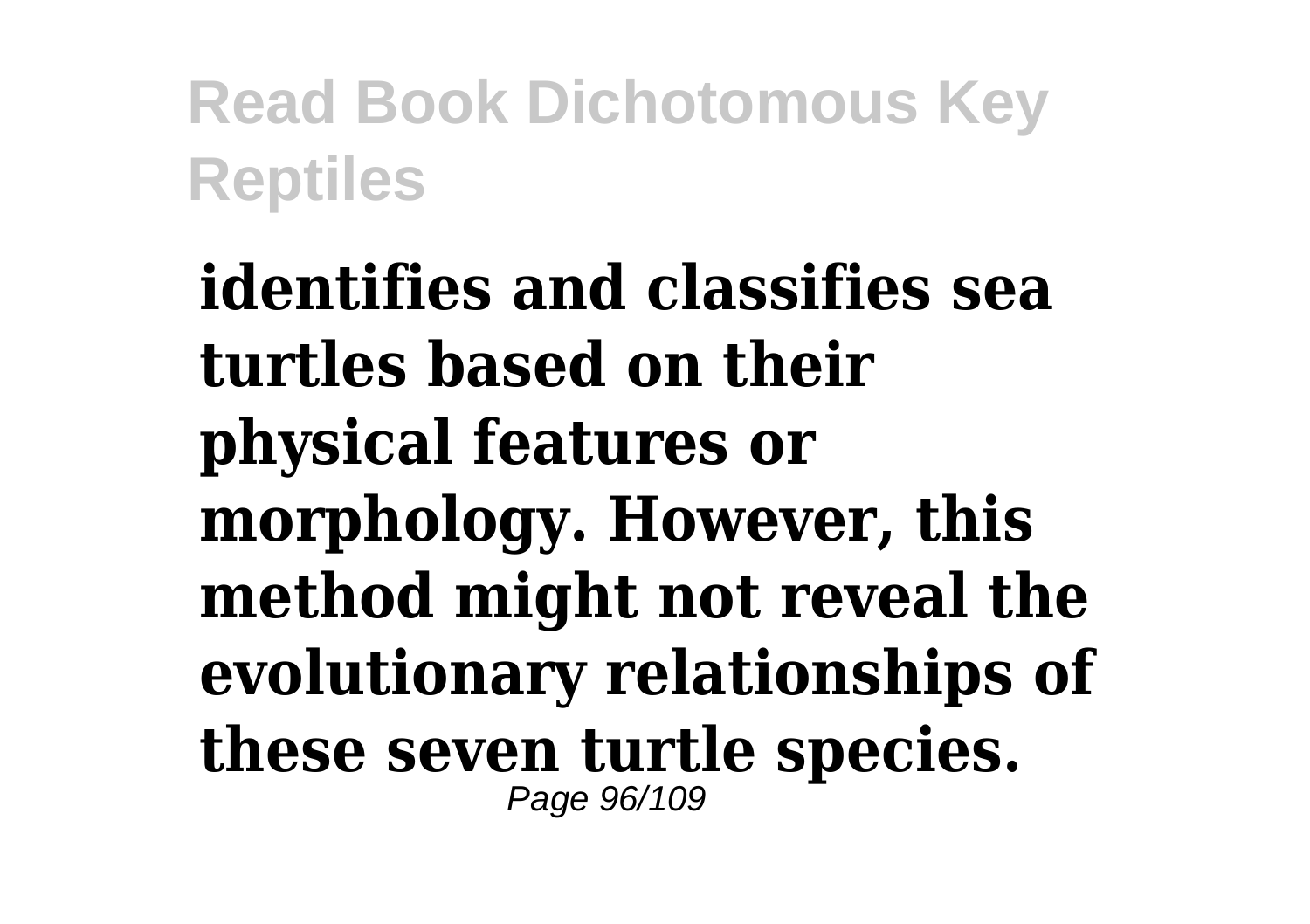# **Activity: Identifying Sea Turtles | manoa.hawaii.edu**

**...**

#### **Part A: Using a Dichotomous Key Use the dichotomous** Page 97/109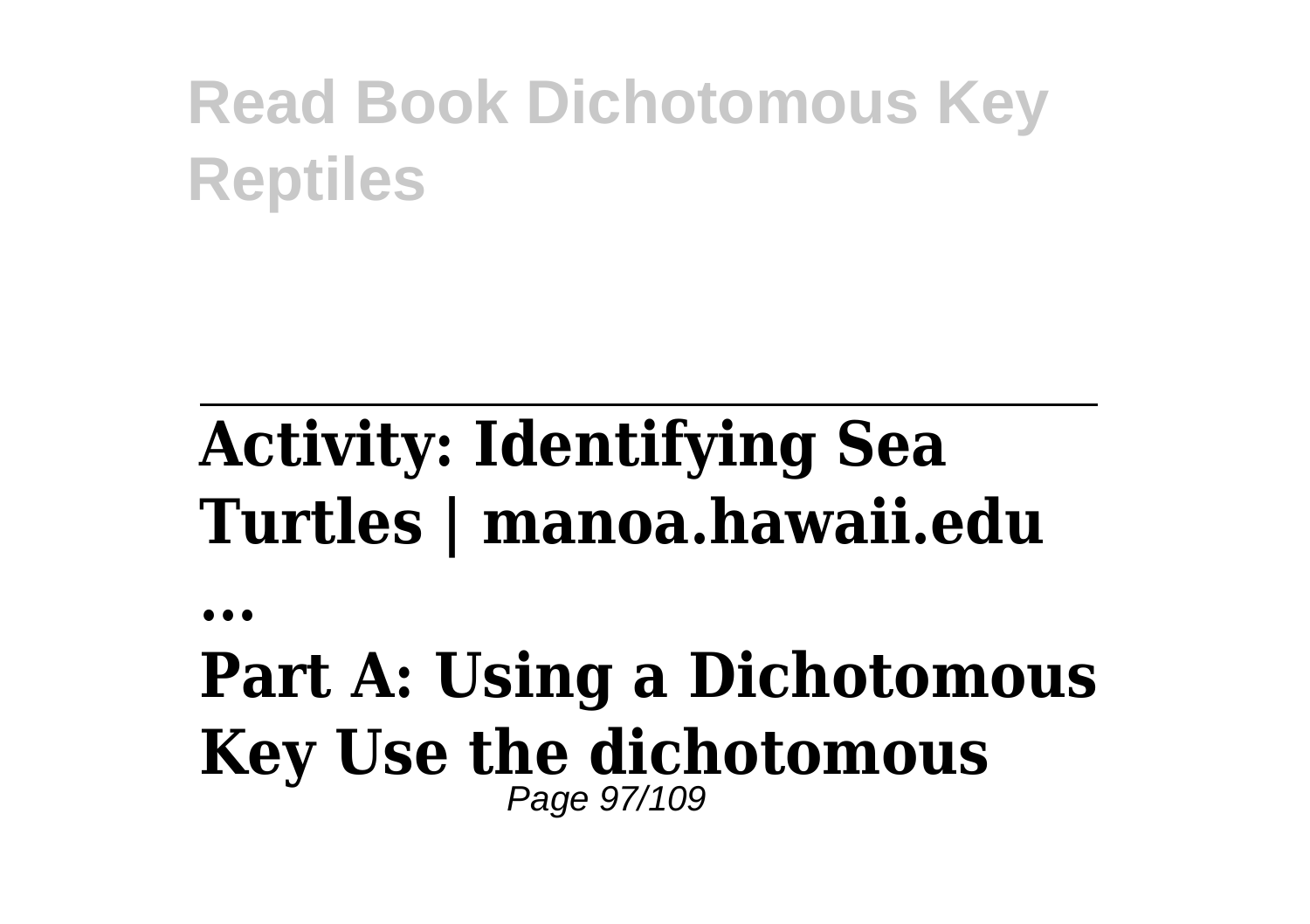**key for salamanders to identify each of the 11 salamanders, writing both their scientific name and their common name. Remember to write the scientific name in the** Page 98/109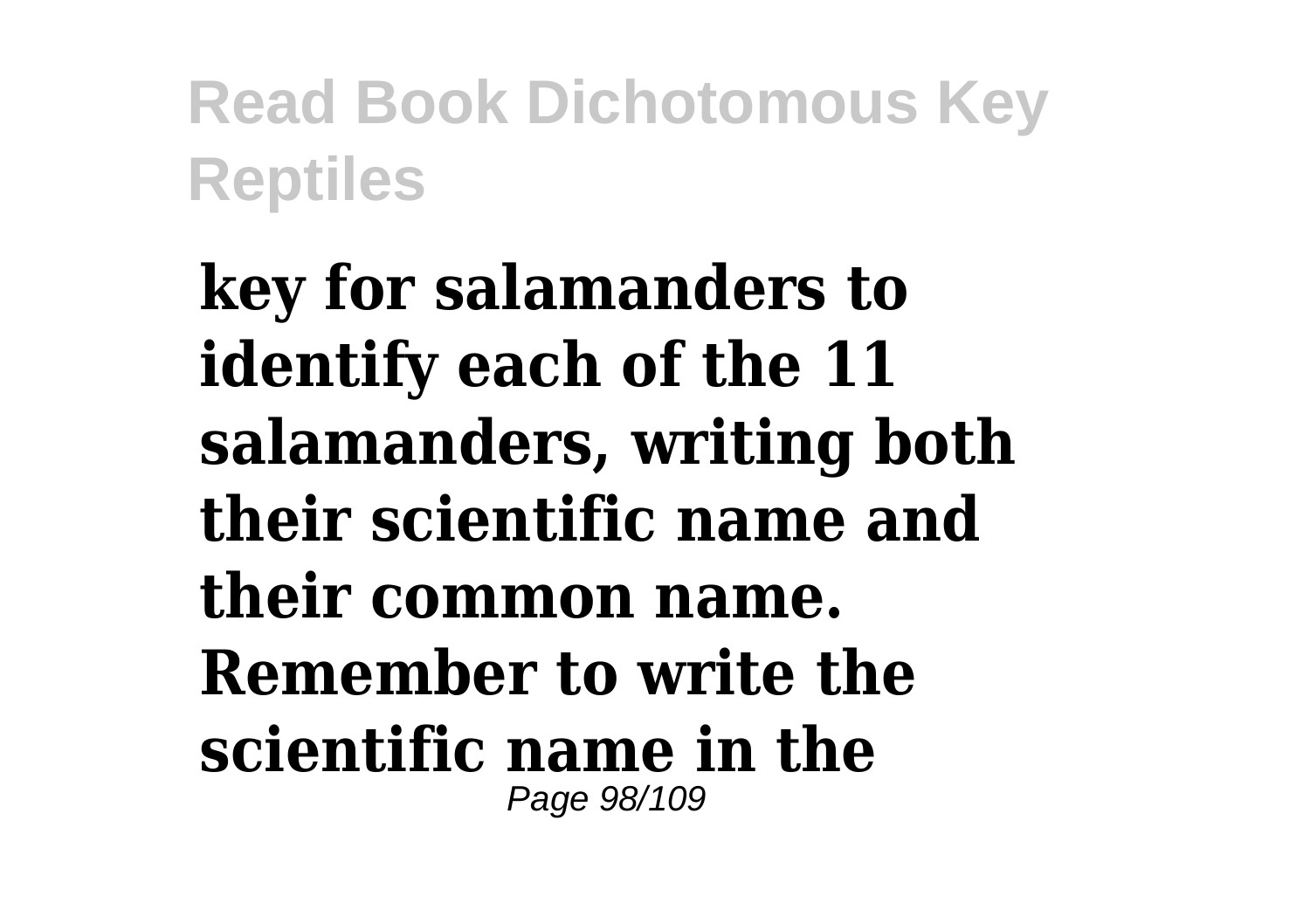#### **dichotomous key lizard | Taxonomy (Biology) | Species FIGURE 1. Dichotomous key. Long, slender bodies** Page 99/109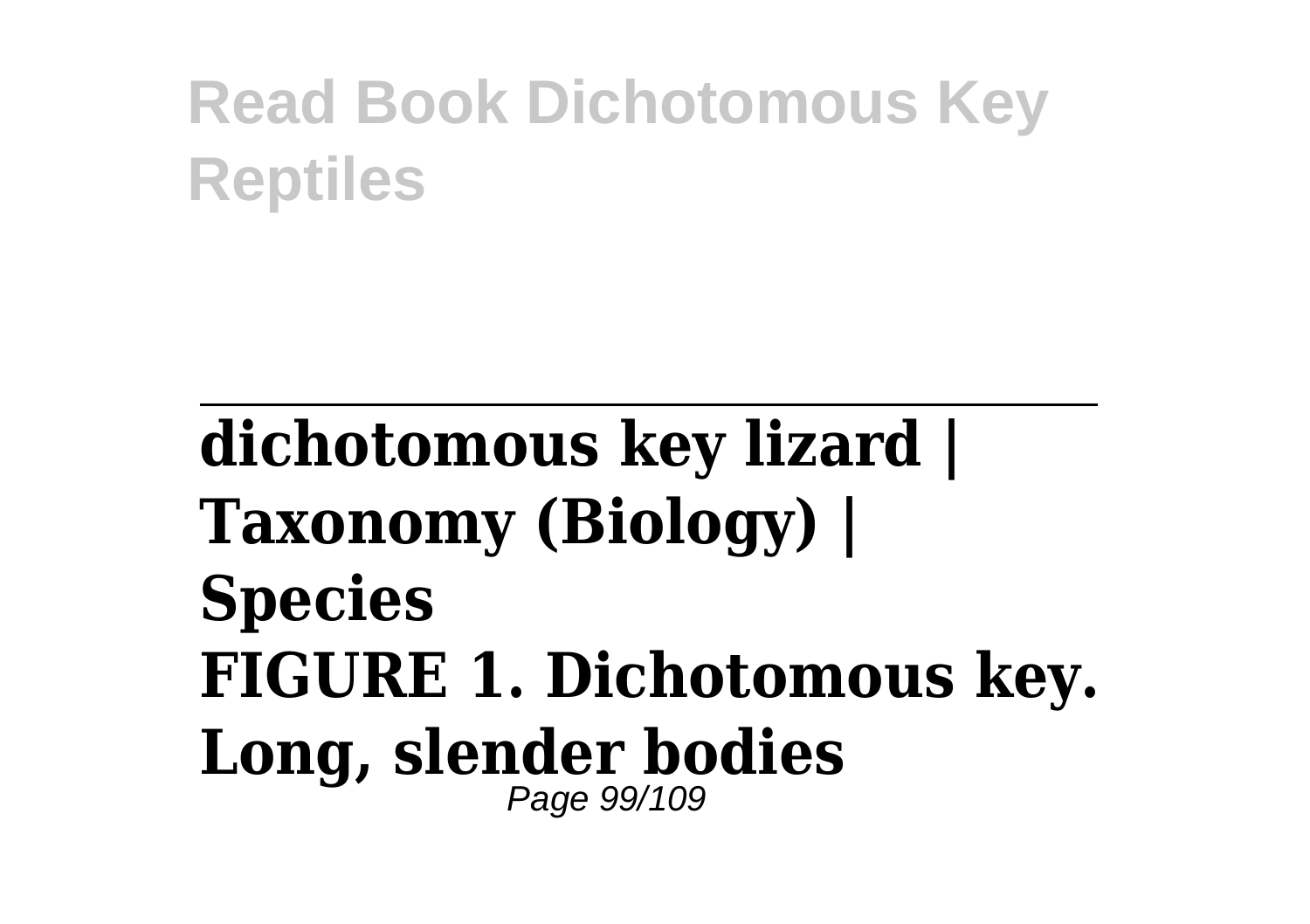**(salamanders) Shorter, fat bodies (frogs and toads) Found in stream Found in forest Found in water Toe pads at end of Toe pads not at end of toes toes (tree frogs) Found on land (toads)** Page 100/109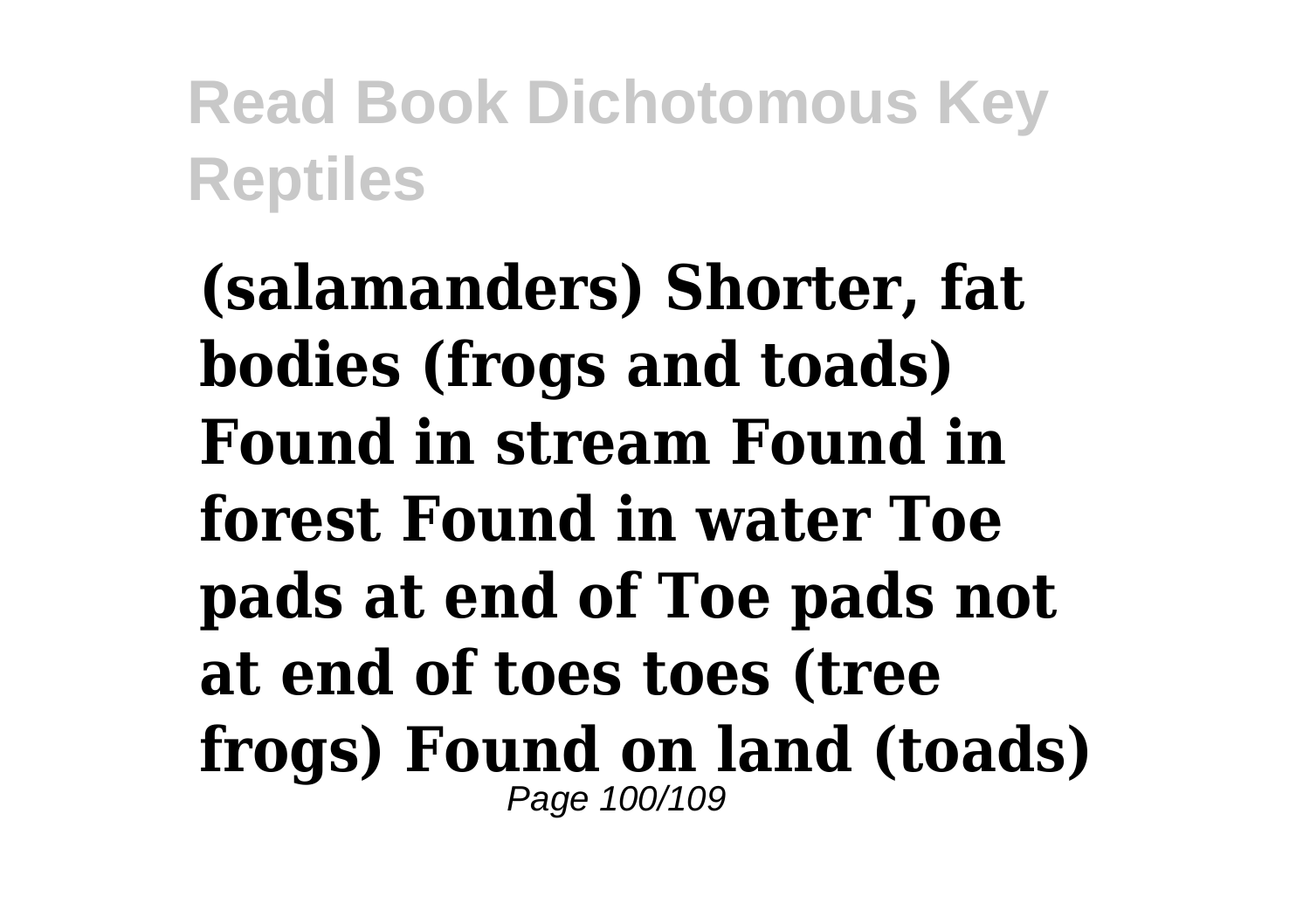**Amphibians at Camp Chestnut Ridge (moist, scaleless skin) Red body, brown eyes Eastern mud salamander Red body, yellow eyes**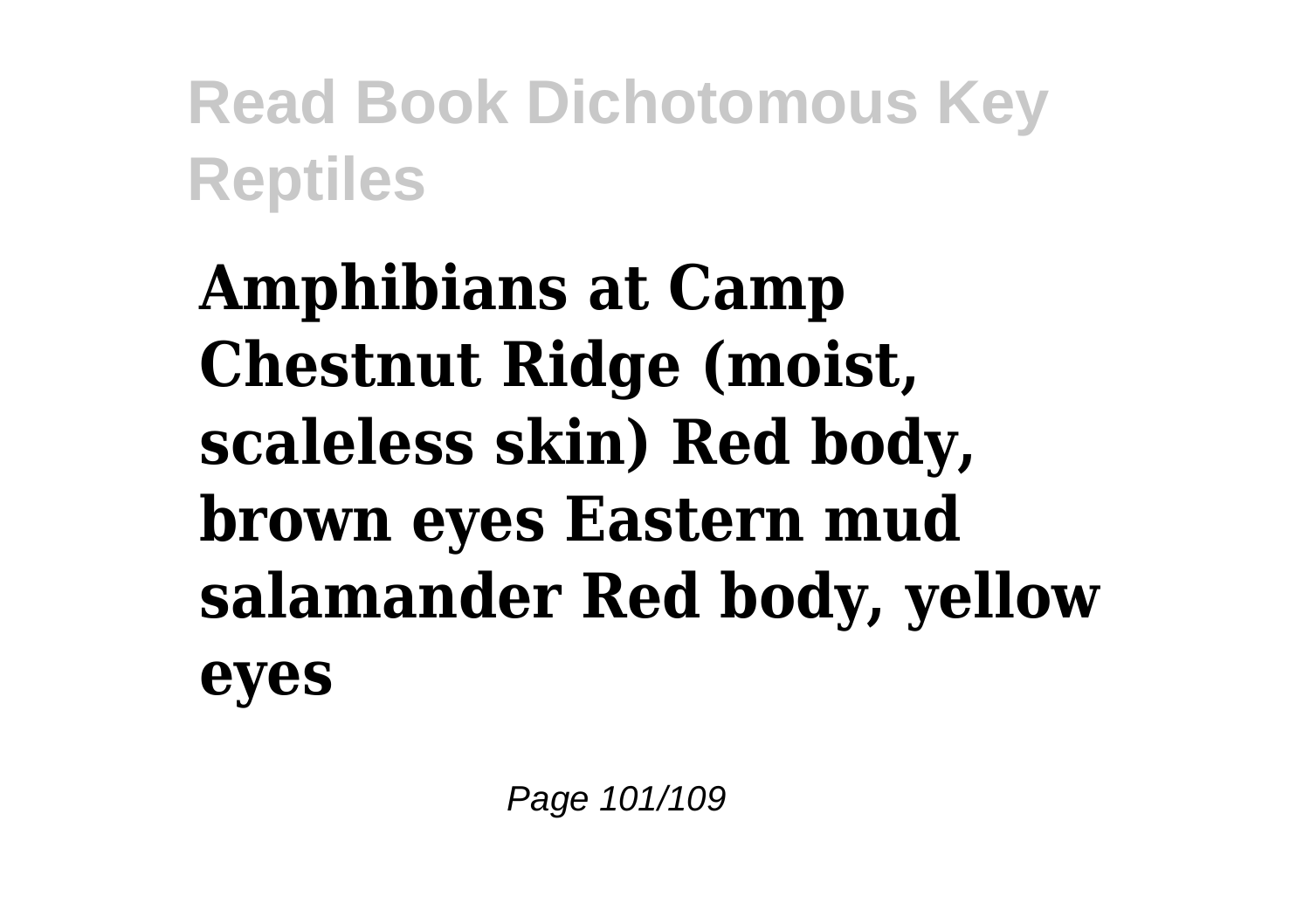#### **Activities in the Classroom B Using Reptile and Amphibian For example, a dichotomous key can be used as a tool for users to determine the** Page 102/109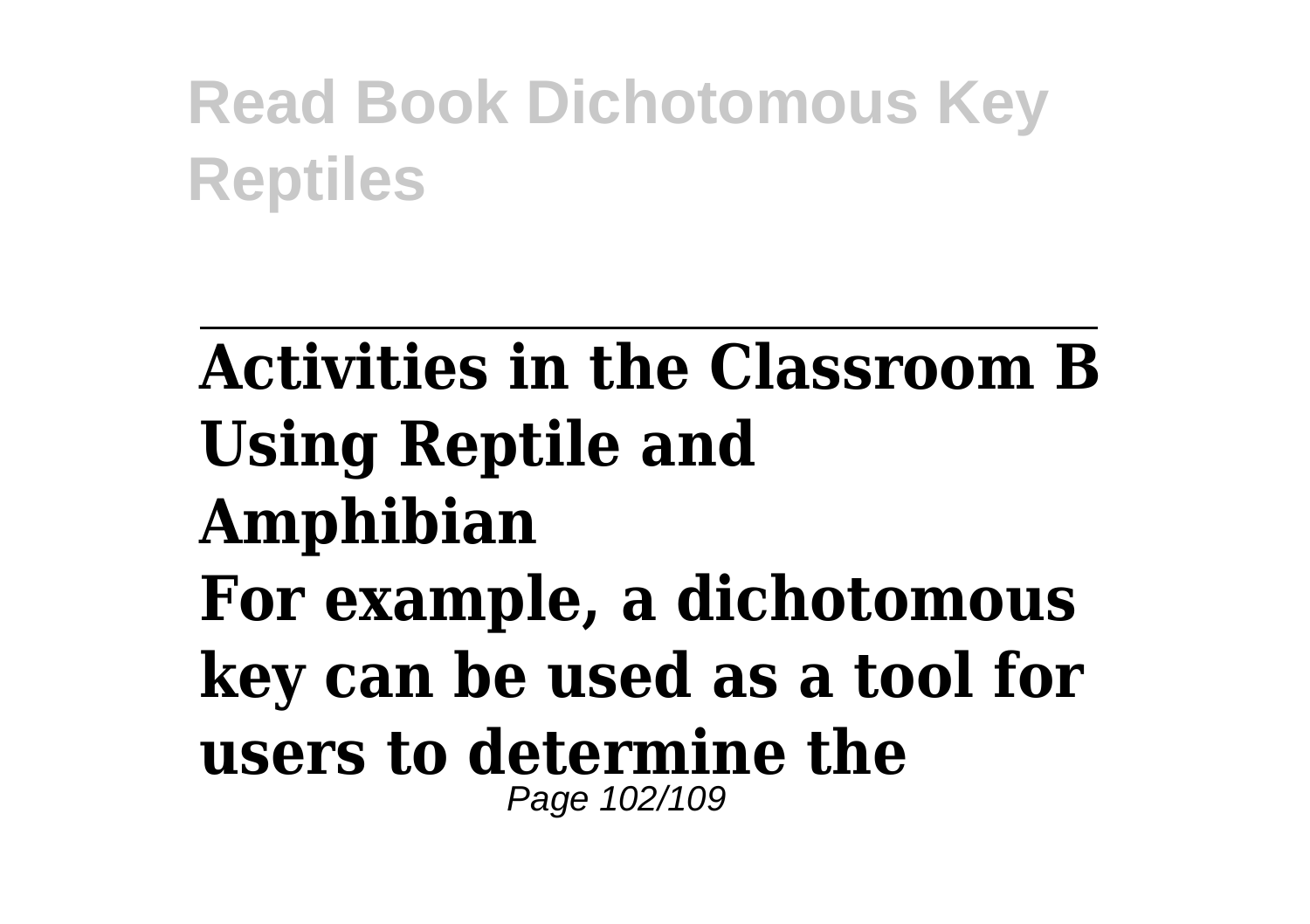**identity of items in the natural world, such as trees, wildflowers, mammals, reptiles, rocks, and fish. Keys consist of a series of choices that lead the user to the correct name of a given** Page 103/109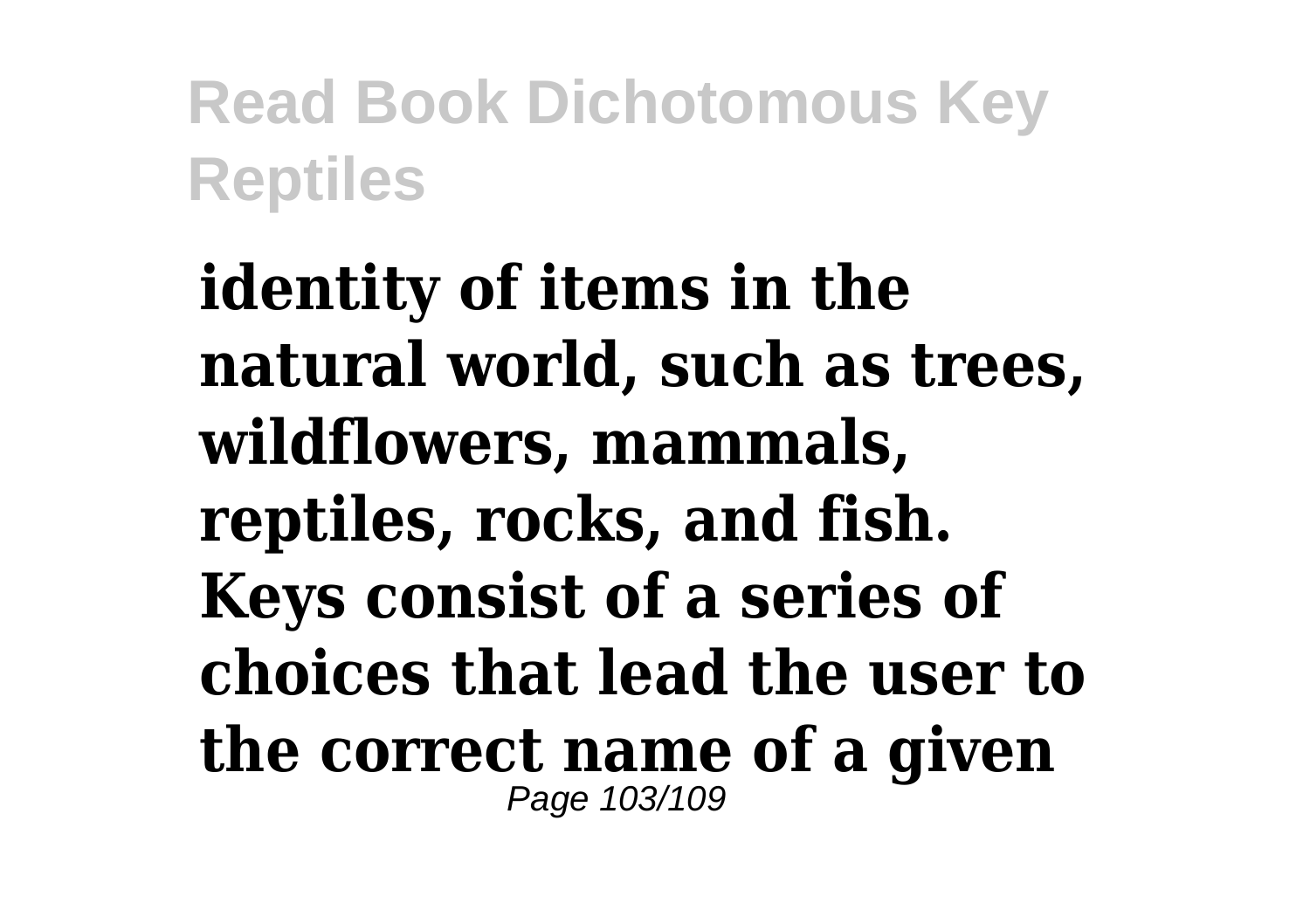#### **item. "Dichotomous" means "divided into two parts".**

**What is Dichotomous Key? - Visual Paradigm for UML dichotomous key to name** Page 104/109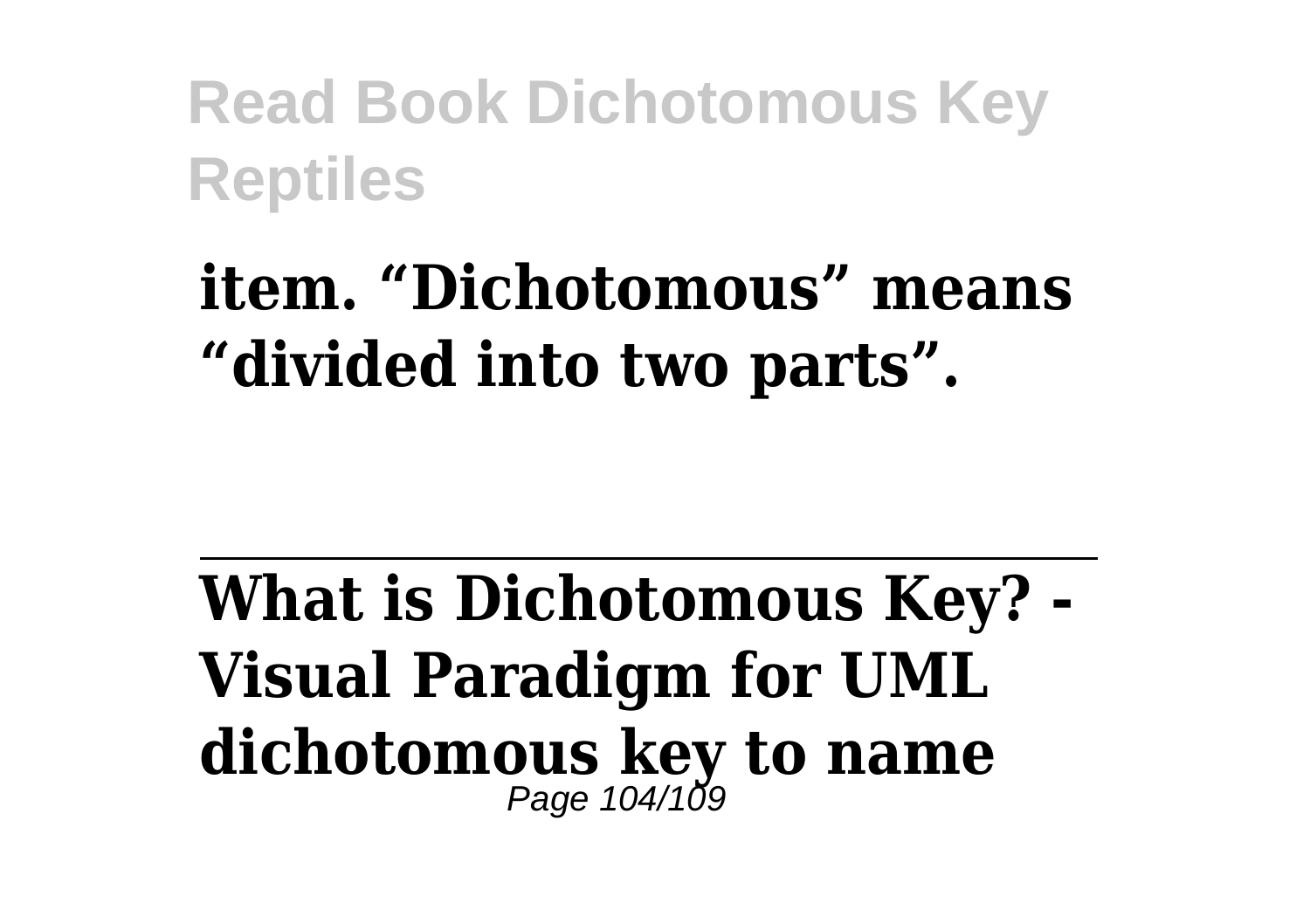**the same habitat. 4. Have students trade cards, then have them try using the key to name their new habitats. If they have trouble using the key, they can return to the flow chart to find the** Page 105/109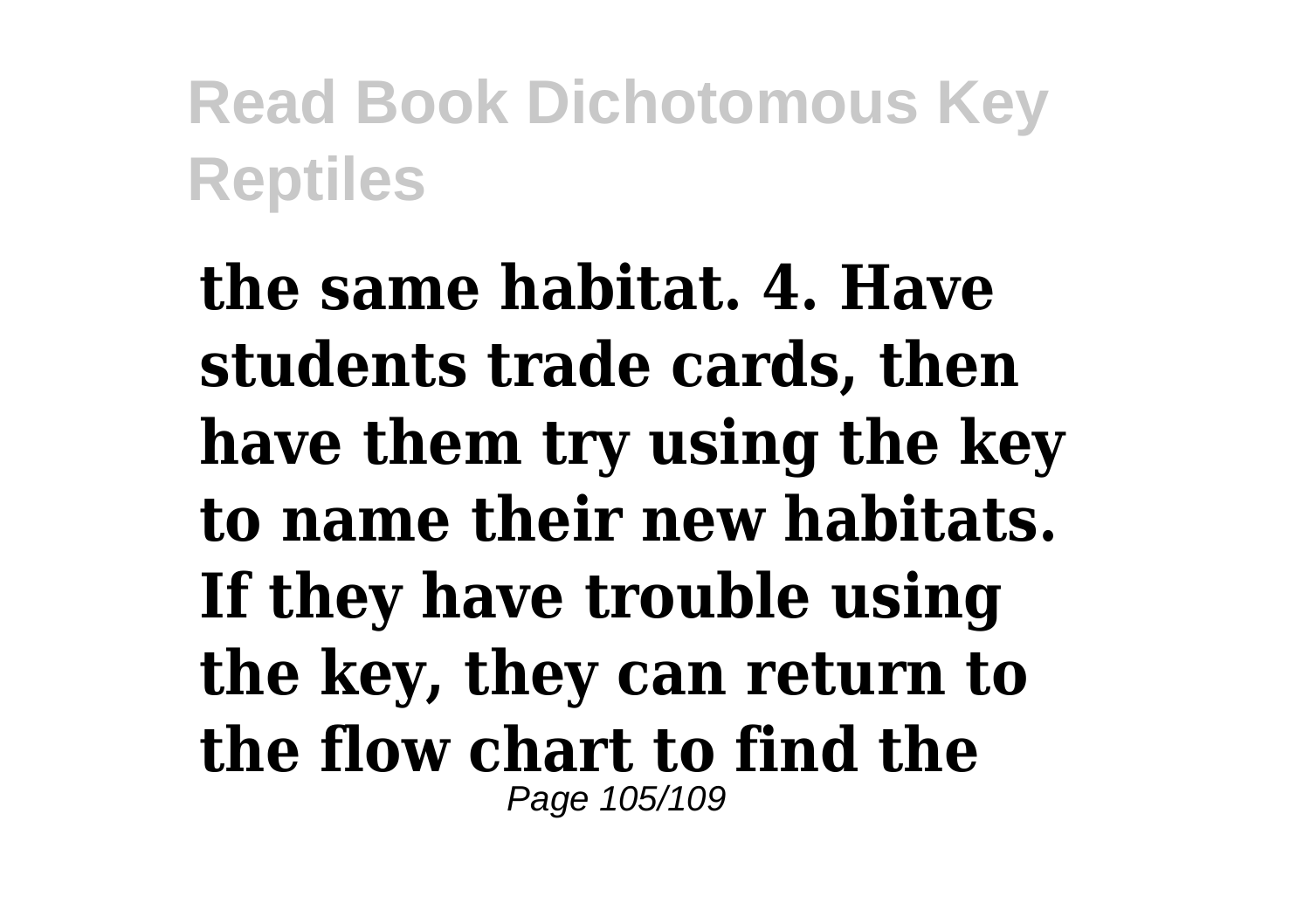**answer. Conclusions A dichotomous key works in the same manner as a flow chart, using a series of choices to arrive at a final ...**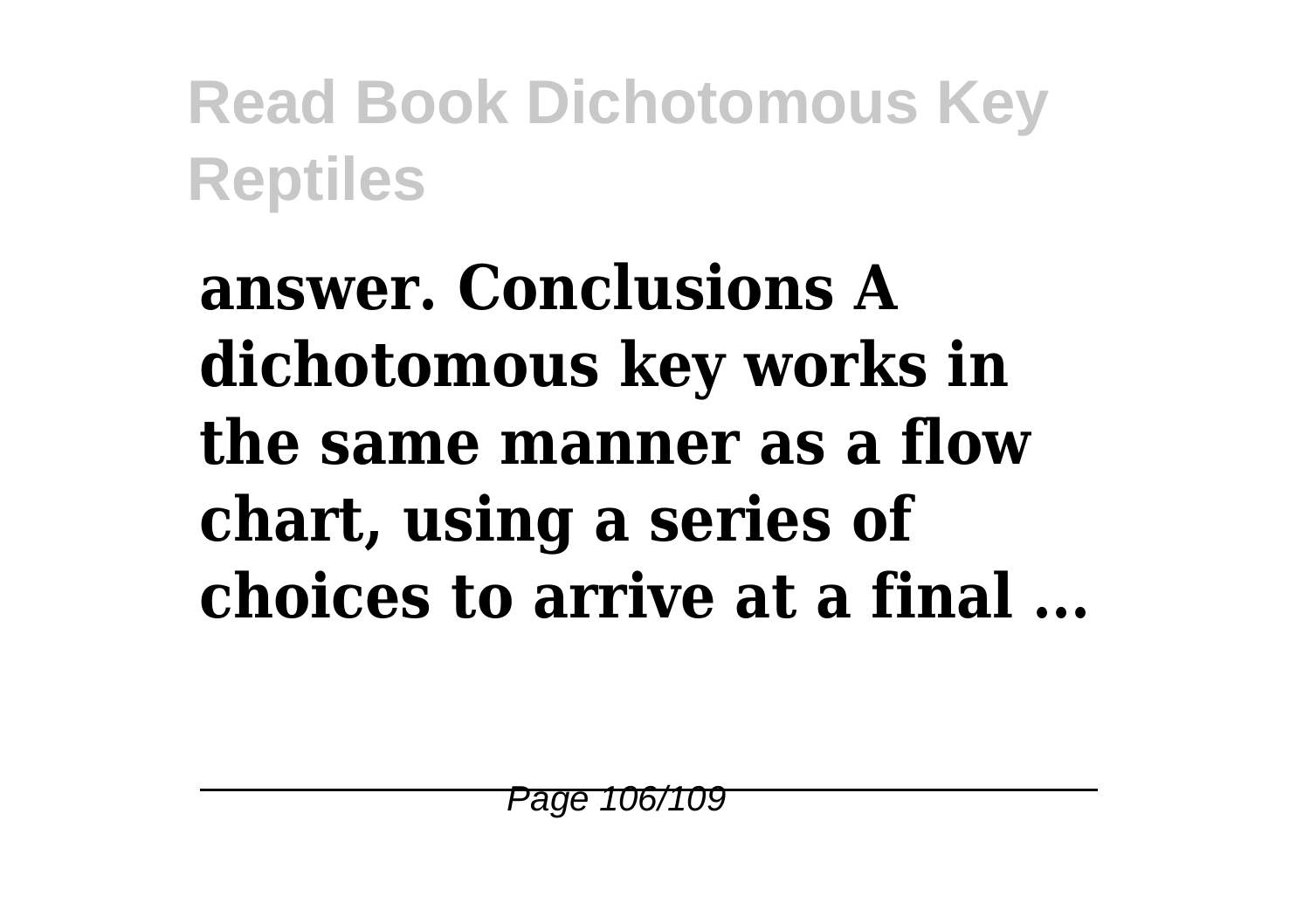**"Herp" Sweet Home - Pennsylvania Envirothon Mar 1, 2013 - Dichotomous Key to Salamanders Introduction: A dichotomous key is constructed of a series of couplets, each consisting** Page 107/109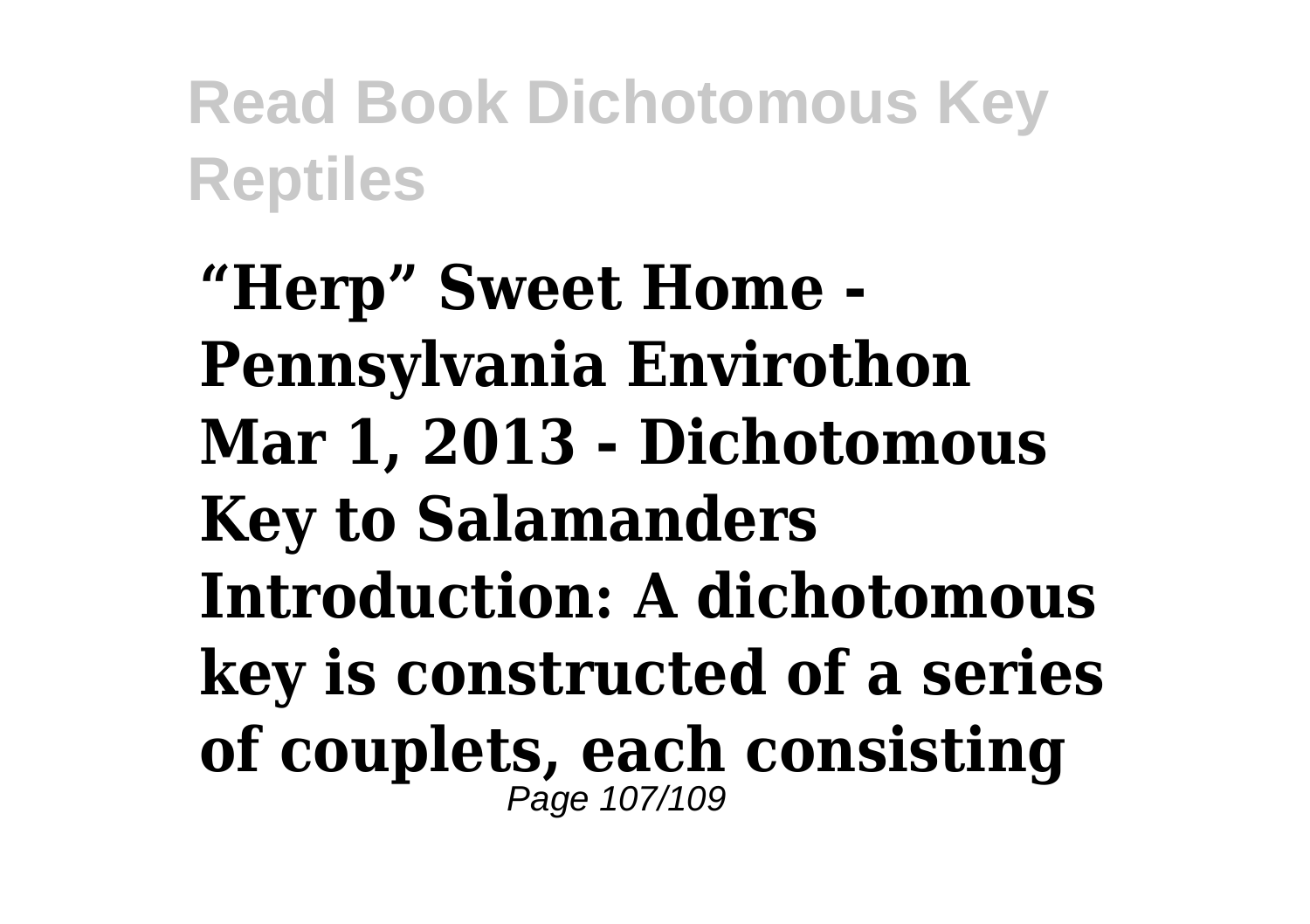**of two separate statements. For example: couplet 1. Seeds round soybeans 1. Seeds oblong 2 (this statement indicates that you go to couplet "2") couplet 2. Seeds white northern beans** Page 108/109